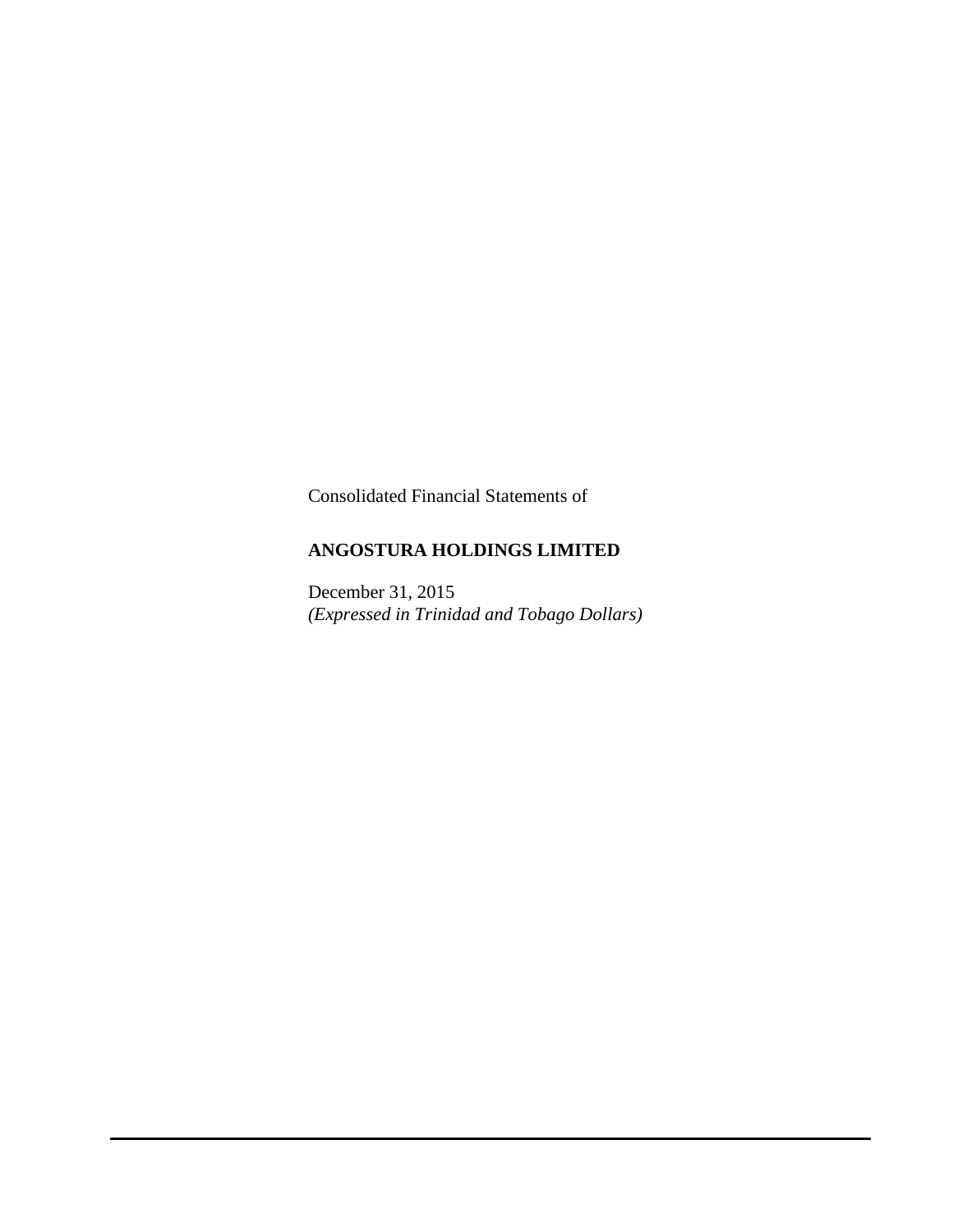# **Independent Auditors' Report to the Shareholders of**

### **Angostura Holdings Limited**

We have audited the accompanying consolidated financial statements of Angostura Holdings Limited (the Company), which comprise the consolidated statement of financial position as at December 31, 2015, the consolidated statements of profit or loss and other comprehensive income, changes in equity and cash flows for the year then ended, and notes, comprising a summary of significant accounting policies and other explanatory information.

### *Management's Responsibility for the Consolidated Financial Statements*

Management is responsible for the preparation and fair presentation of these consolidated financial statements in accordance with International Financial Reporting Standards, and for such internal control as management determines is necessary to enable the preparation of consolidated financial statements that are free from material misstatement, whether due to fraud or error.

### *Auditors' Responsibility*

Our responsibility is to express an opinion on these consolidated financial statements based on our audit. We conducted our audit in accordance with International Standards on Auditing. Those standards require that we comply with relevant ethical requirements and plan and perform the audit to obtain reasonable assurance about whether the consolidated financial statements are free from material misstatement.

An audit involves performing procedures to obtain audit evidence about the amounts and disclosures in the consolidated financial statements. The procedures selected depend on our judgment, including the assessment of the risks of material misstatement of the consolidated financial statements, whether due to fraud or error. In making those risk assessments, we consider internal control relevant to the entity's preparation and fair presentation of the consolidated financial statements in order to design audit procedures that are appropriate in the circumstances, but not for the purpose of expressing an opinion on the effectiveness of the entity's internal control. An audit also includes evaluating the appropriateness of accounting policies used and the reasonableness of accounting estimates made by management, as well as evaluating the overall presentation of the consolidated financial statements.

We believe that the audit evidence we have obtained is sufficient and appropriate to provide a basis for our audit opinion.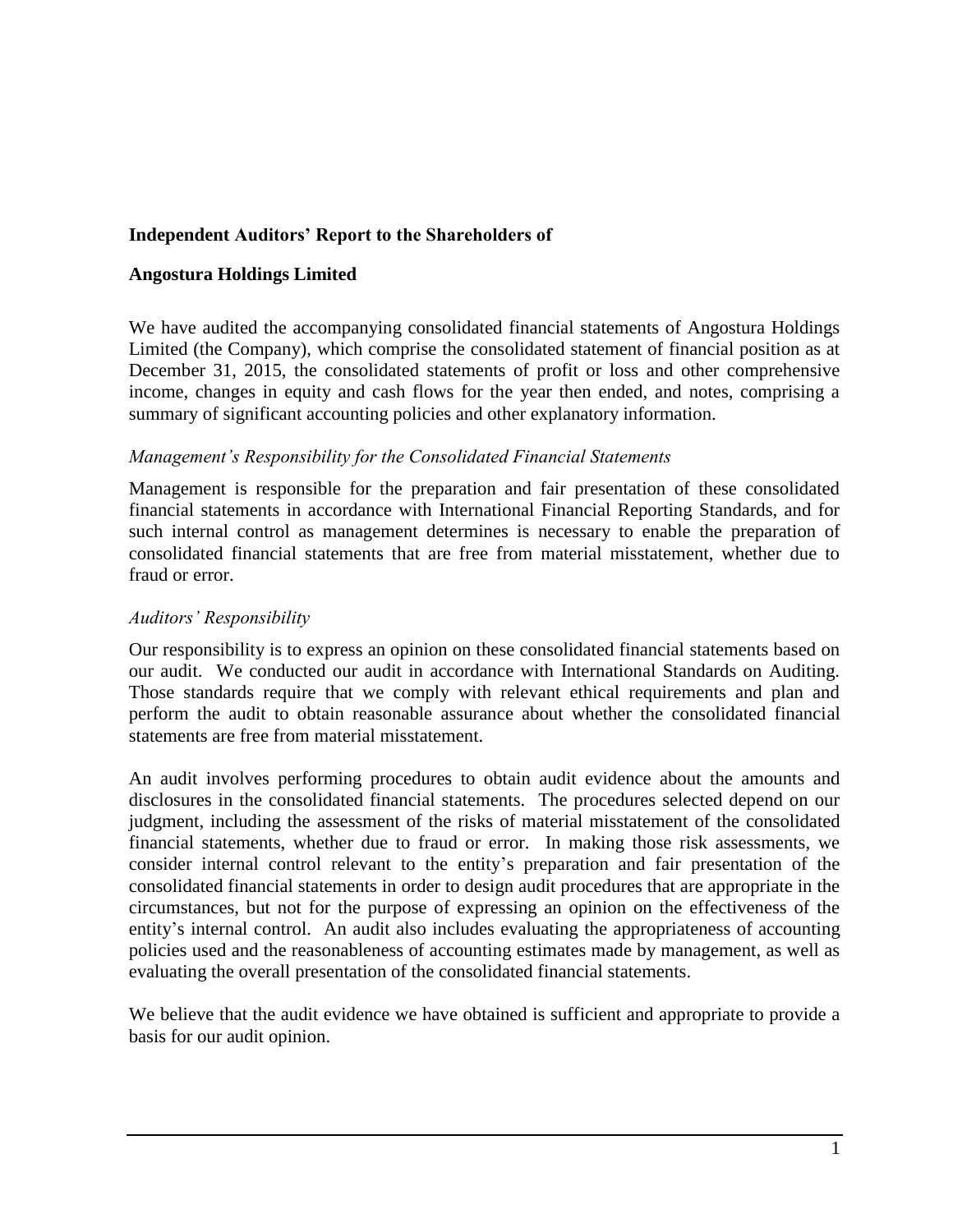# *Opinion*

In our opinion, the consolidated financial statements present fairly, in all material respects, the consolidated financial position of the Company as at December 31, 2015, and its consolidated financial performance and its consolidated cash flows for the year then ended in accordance with International Financial Reporting Standards.

KAMG

Chartered Accountants

March 17, 2016 Port of Spain Trinidad and Tobago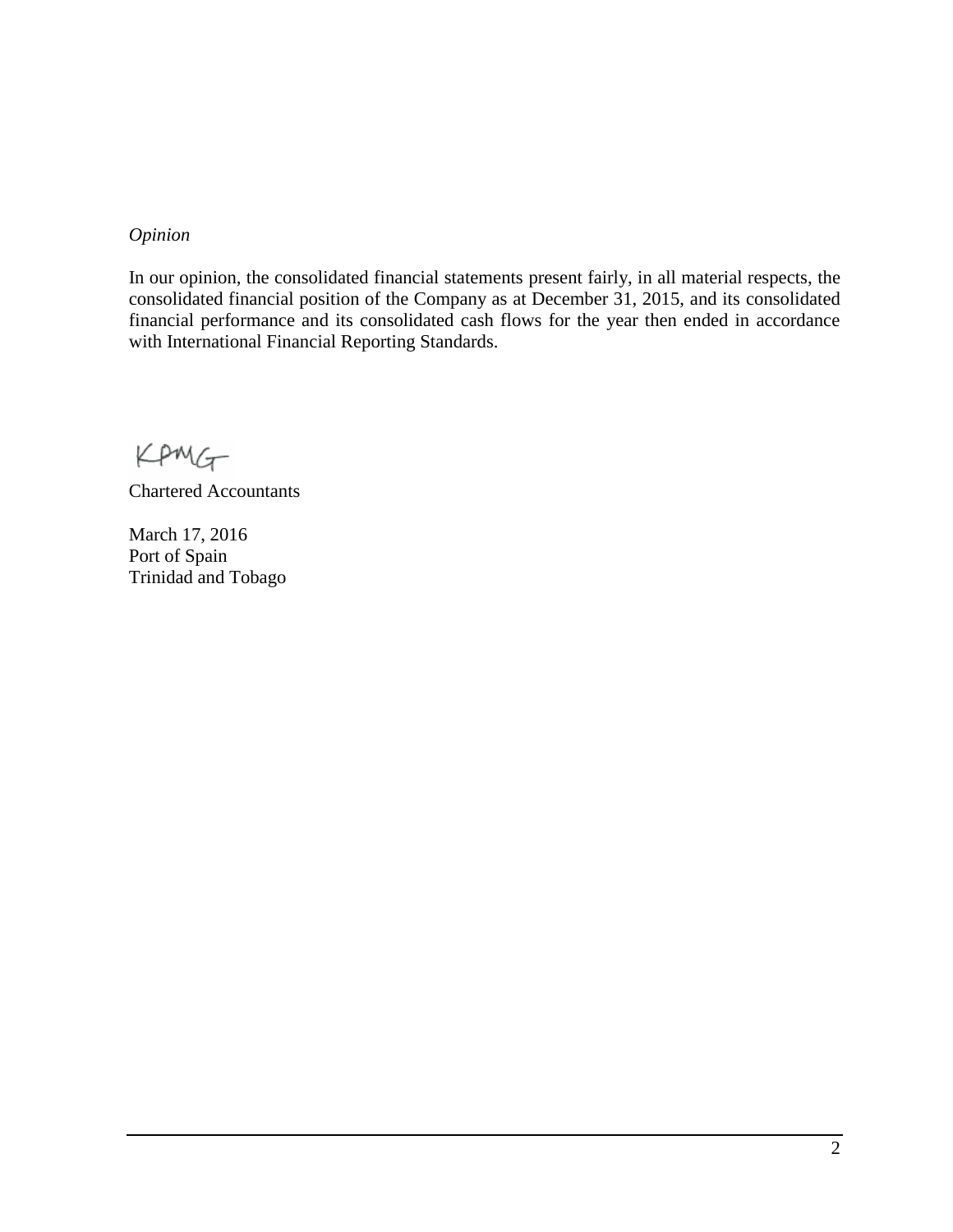#### Consolidated Statement of Financial Position

#### December 31, 2015 *(Expressed in Trinidad and Tobago Dollars)*

|                                     | <b>Notes</b> | 2015      | 2014      |
|-------------------------------------|--------------|-----------|-----------|
|                                     |              | \$'000    | \$'000    |
| <b>ASSETS</b>                       |              |           |           |
| <b>Non-current assets</b>           |              |           |           |
| Property, plant and equipment       | 9            | 359,638   | 347,258   |
| Available-for-sale assets           | 10           | 109       | 109       |
| Retirement benefit asset            | 12           | 60,642    | 64,714    |
|                                     |              | 420,389   | 412,081   |
| <b>Current assets</b>               |              |           |           |
| Inventories                         | 13           | 227,077   | 219,925   |
| Assets held-for-sale                | 14           | 3,439     | 1,423     |
| Trade and other receivables         | 15           | 274,365   | 241,579   |
| Short term investments              |              | 29,297    |           |
| Cash and cash equivalents           | 16           | 125,302   | 173,387   |
|                                     |              | 659,480   | 636,314   |
| <b>Total assets</b>                 |              | 1,079,869 | 1,048,395 |
| <b>EQUITY AND LIABILITIES</b>       |              |           |           |
| <b>Equity</b>                       |              |           |           |
| Share capital                       | 17           | 118,558   | 118,558   |
| Other reserves                      | 18           | 99,915    | 99,915    |
| Retained earnings                   |              | 662,274   | 556,573   |
| <b>Total equity</b>                 |              | 880,747   | 775,046   |
| <b>Liabilities</b>                  |              |           |           |
| <b>Non-current liabilities</b>      |              |           |           |
| Deferred tax liability              | 20           | 61,284    | 51,962    |
|                                     |              |           |           |
| <b>Current liabilities</b>          |              |           |           |
| <b>Borrowings</b>                   | 19           | 50,600    | 114,764   |
| Trade and other payables            | 21           | 87,238    | 106,623   |
|                                     |              | 137,838   | 221,387   |
| <b>Total liabilities</b>            |              | 199,122   | 273,349   |
| <b>Total equity and liabilities</b> |              | 1,079,869 | 1,048,395 |

Marlon AWON Director

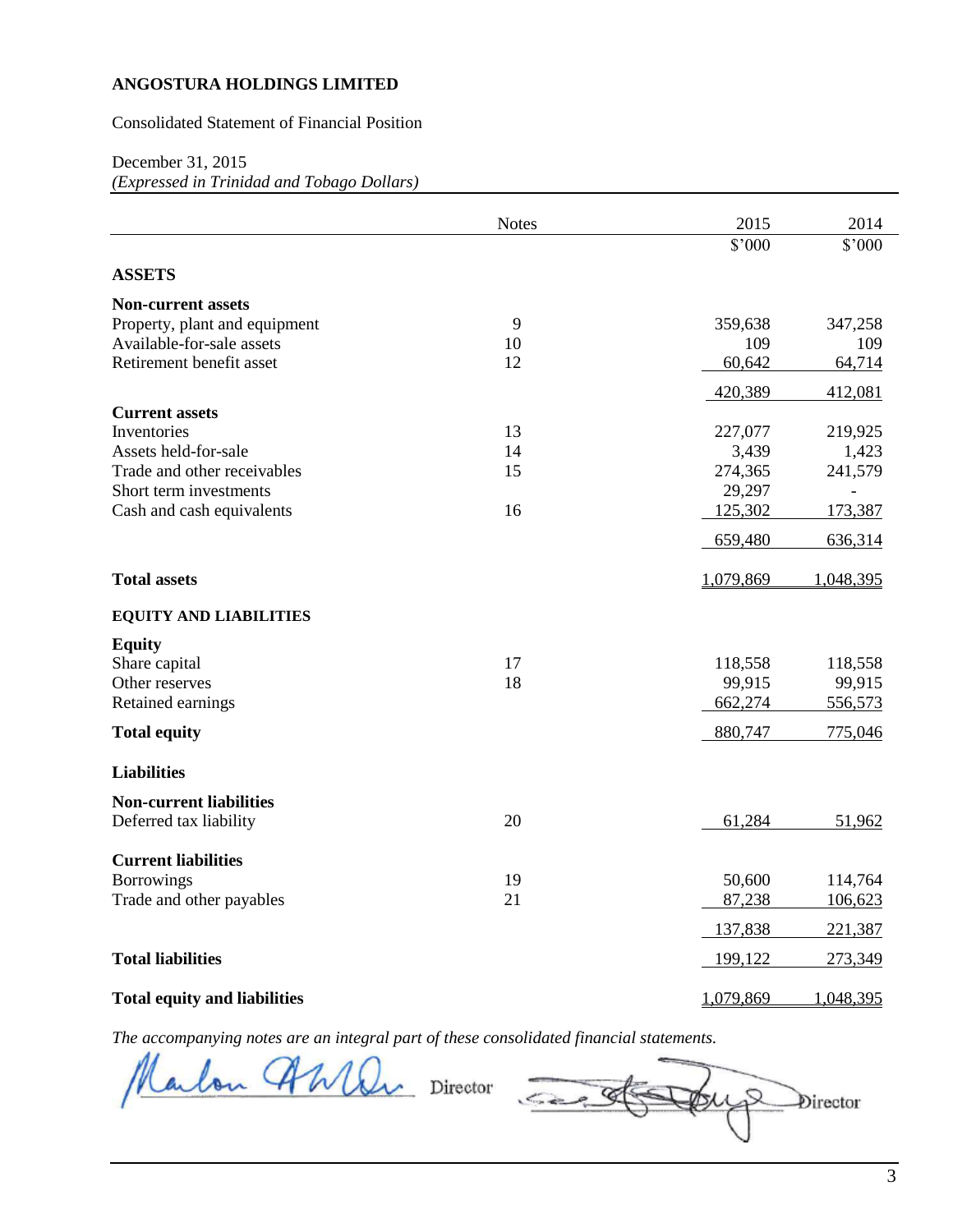Consolidated Statement of Profit or Loss and Other Comprehensive Income

# Year ended December 31, 2015 *(Expressed in Trinidad and Tobago Dollars)*

|                                                                                                                                                                       | <b>Notes</b>         | 2015                                      | 2014                                     |
|-----------------------------------------------------------------------------------------------------------------------------------------------------------------------|----------------------|-------------------------------------------|------------------------------------------|
|                                                                                                                                                                       |                      | \$'000                                    | \$'000                                   |
| Revenue<br>Cost of goods sold                                                                                                                                         |                      | 649,409<br>(266, 025)                     | 672,234<br>(271, 280)                    |
| <b>Gross profit</b>                                                                                                                                                   |                      | 383,384                                   | 400,954                                  |
| Selling and marketing expenses<br>Administrative expenses                                                                                                             |                      | (116, 455)<br>(54,211)                    | (117, 784)<br>(62, 942)                  |
| <b>Results from operating activities</b>                                                                                                                              |                      | 212,718                                   | 220,228                                  |
| Finance costs<br>Finance income                                                                                                                                       | 23                   | (1,402)<br>154                            | (3,044)<br>108                           |
| <b>Results from continuing operations</b><br>Other income (expenses)<br>Dividend income<br>Foreign exchange gains (losses)<br>Fair value gain on assets held-for-sale | 24<br>25<br>26<br>14 | 211,470<br>2,047<br>1,108<br>620<br>2,745 | 217,292<br>(10, 381)<br>1,245<br>(1,180) |
| Profit before tax<br>Taxation expense                                                                                                                                 | 27                   | 217,990<br>(54,318)                       | 206,976<br>(53, 550)                     |
| <b>Profit for the year</b>                                                                                                                                            |                      | 163,672                                   | 153,426                                  |
| Other comprehensive income                                                                                                                                            |                      |                                           |                                          |
| Items that will never be reclassified to profit or loss:<br>Re-measurements of defined benefit asset<br>Related tax                                                   | 12<br>20             | (5,778)<br>1,444<br>(4, 334)              | 10,655<br>(2,664)                        |
| Revaluation of land and buildings                                                                                                                                     | 18                   |                                           | 7,991<br>9,460                           |
| Items that are or may be reclassified to profit or loss:<br>Foreign currency differences on translation of foreign operations                                         |                      |                                           | (69)                                     |
| Other comprehensive income for the year, net of tax                                                                                                                   |                      | (4,334)                                   | <u>17,382</u>                            |
| Total comprehensive income for the year                                                                                                                               |                      | <u>159,338</u>                            | <u>170.808</u>                           |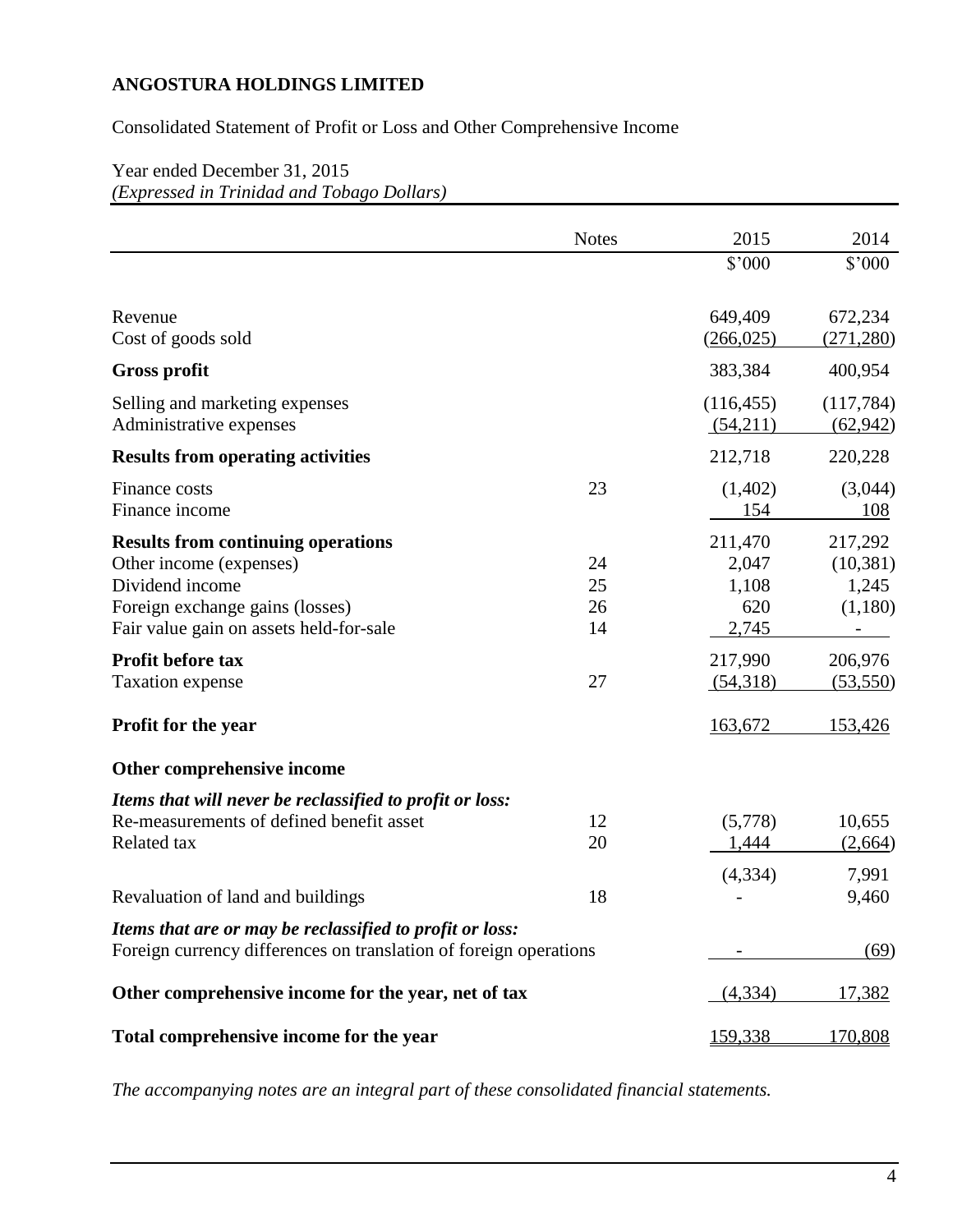Consolidated Statement of Comprehensive Income (continued)

# Year ended December 31, 2015 *(Expressed in Trinidad and Tobago Dollars)*

|                                                                      | <b>Notes</b> | 2015            | 2014            |
|----------------------------------------------------------------------|--------------|-----------------|-----------------|
|                                                                      |              | $$^{\prime}000$ | $$^{\prime}000$ |
| Profit for the year attributable to:<br>Owners of the Company        |              | 163,672         | 153,426         |
| Total comprehensive income attributable to:<br>Owners of the Company |              | 159,338         | 170,808         |
| Dividend paid per share                                              |              | 26¢             | 26 <sub>c</sub> |
| <b>Earnings per share - Basic and Diluted</b>                        | 28           | \$<br>0.80      | 0.75            |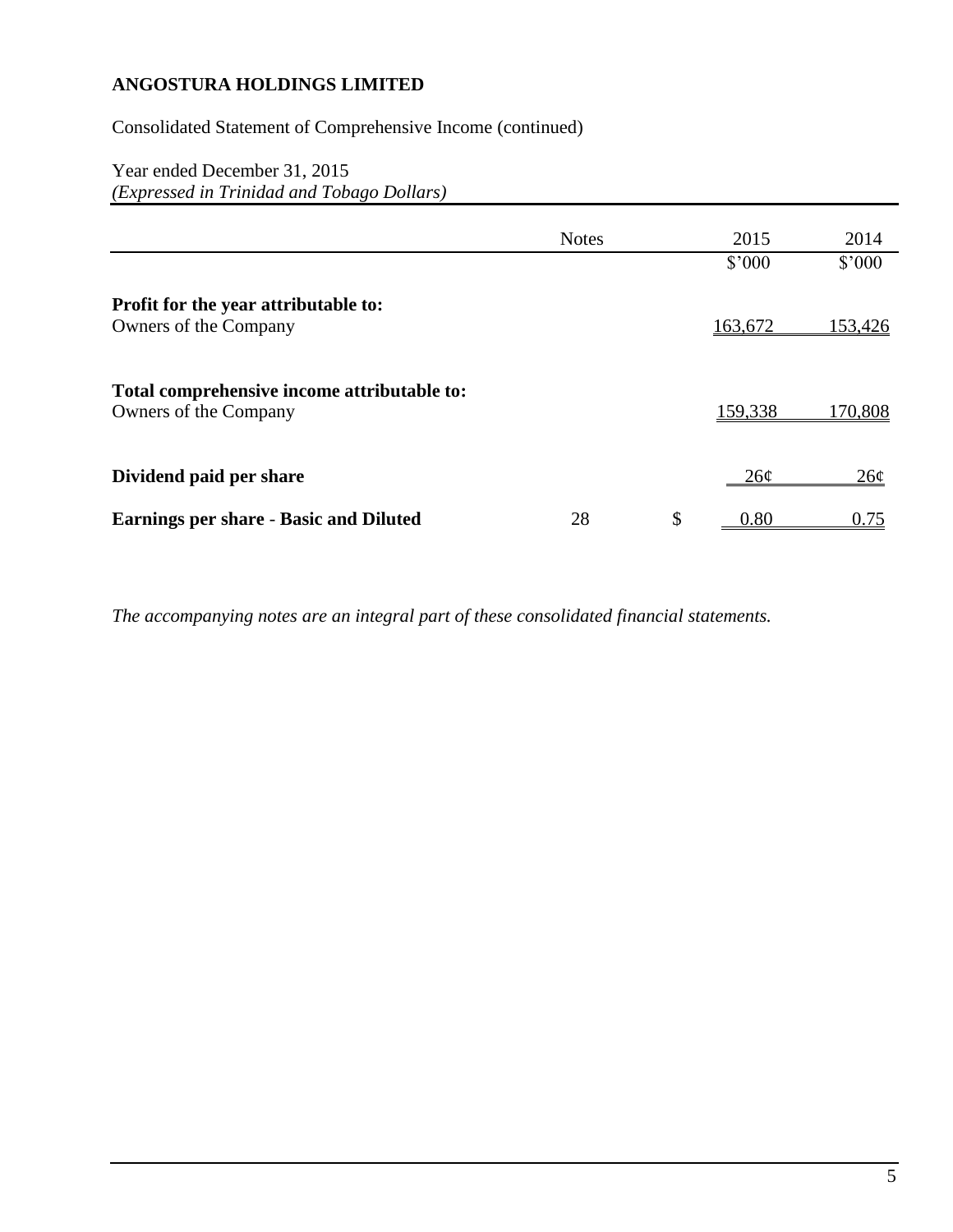Consolidated Statement of Changes in Equity

Year ended December 31, 2015 *(Expressed in Trinidad and Tobago Dollars)*

|                                                                                                                               | <b>Note</b> | <b>Share</b><br>Capital<br>\$2000<br>(Note 17) | <b>Other</b><br><b>Reserves</b><br>\$2000<br>(Note 18) | <b>Retained</b><br><b>Earnings</b><br>\$2000 | <b>Total</b><br><b>Equity</b><br>\$2000 |
|-------------------------------------------------------------------------------------------------------------------------------|-------------|------------------------------------------------|--------------------------------------------------------|----------------------------------------------|-----------------------------------------|
| <b>Balance at January 1, 2014</b>                                                                                             |             | 118,558                                        | 87,128                                                 | 452,184                                      | 657,870                                 |
| Profit for the year<br>Other comprehensive income                                                                             |             |                                                | 9,460                                                  | 153,426<br>7,922                             | 153,426<br>17,382                       |
| Total comprehensive income for the year                                                                                       |             |                                                | 9,460                                                  | 161,348                                      | 170,808                                 |
| <b>Transactions with equity holders</b><br>recognized directly in equity                                                      |             |                                                |                                                        |                                              |                                         |
| Dividends to equity holders<br>Transfer of revaluation losses on disposal<br>of land and buildings<br>Other reserve movements | 18          |                                                | 3,732<br>(405)                                         | (53, 632)<br>(3,732)<br>405                  | (53, 632)                               |
|                                                                                                                               |             |                                                | 3,327                                                  | (56,959)                                     | (53, 632)                               |
| <b>Balance at December 31, 2014</b>                                                                                           |             | 118,558                                        | 99,915                                                 | 556,573                                      | 775,046                                 |
| <b>Balance at January 1, 2015</b>                                                                                             |             | 118,558                                        | 99,915                                                 | 556,573                                      | 775,046                                 |
| Profit for the year<br>Other comprehensive income                                                                             |             |                                                |                                                        | 163,672<br>(4, 334)                          | 163,672<br>(4, 334)                     |
| Total comprehensive income for the year                                                                                       |             |                                                |                                                        | 159,338                                      | 159,338                                 |
| <b>Transactions with equity holders</b><br>recognized directly in equity                                                      |             |                                                |                                                        |                                              |                                         |
| Dividends to equity holders                                                                                                   |             |                                                |                                                        | (53, 637)                                    | (53, 637)                               |
| <b>Balance at December 31, 2015</b>                                                                                           |             | 118,558                                        | 99,915                                                 | 662,274                                      | 880,747                                 |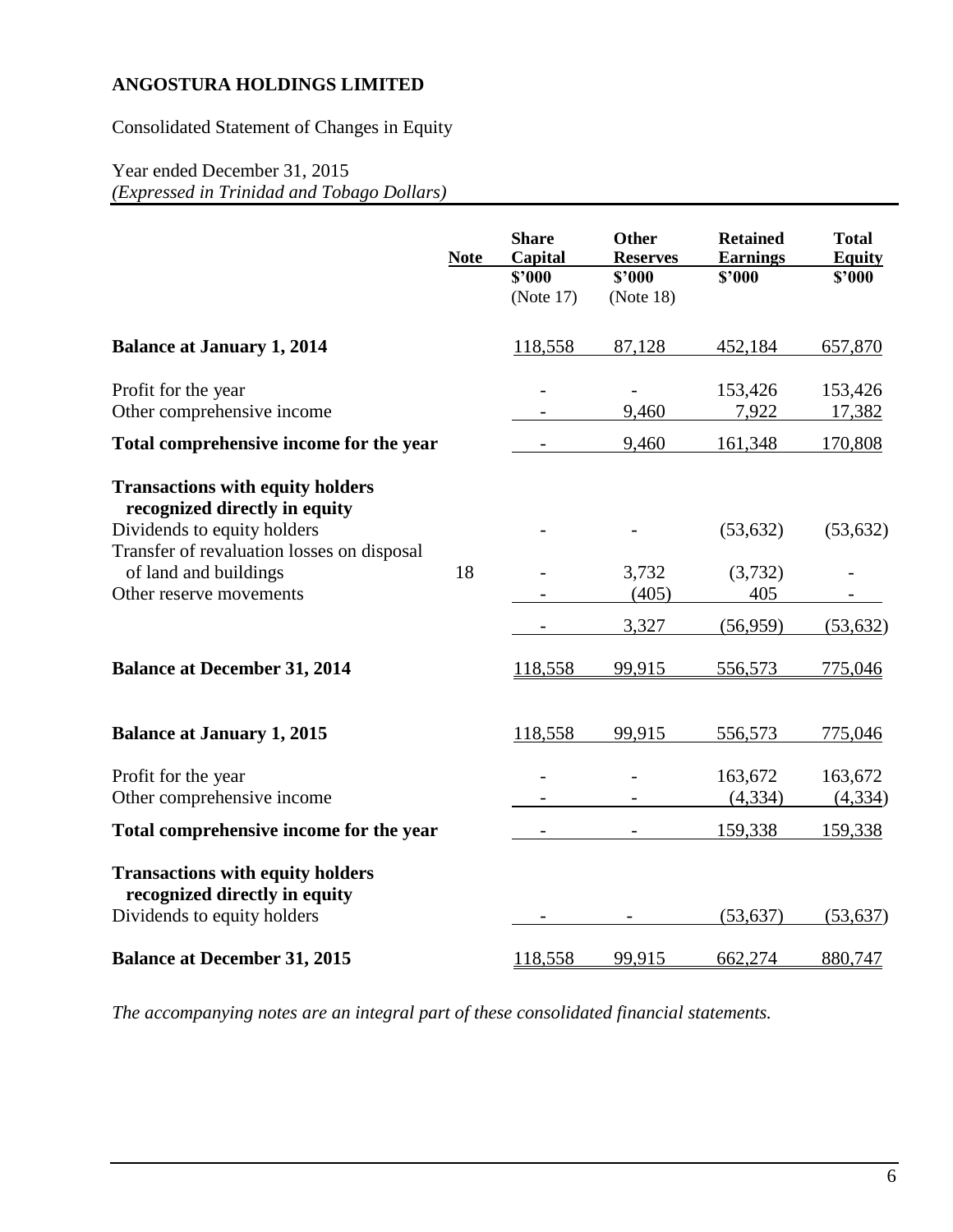# Consolidated Statement of Cash Flows

Year ended December 31, 2015 *(Expressed in Trinidad and Tobago Dollars)*

|                                                          | <b>Notes</b> | 2015      | 2014           |
|----------------------------------------------------------|--------------|-----------|----------------|
|                                                          |              | \$'000    | $$^{\circ}000$ |
| <b>CASH FLOWS FROM OPERATING ACTIVITIES</b>              |              |           |                |
| Profit before tax                                        |              | 217,990   | 206,976        |
| Adjustments for:                                         |              |           |                |
| Depreciation charge                                      | 9            | 15,365    | 19,968         |
| (Loss) gain on disposal of property, plant and equipment | 24           | (72)      | 3,262          |
| Loss on revaluation of land and buildings                |              |           | 10,865         |
| Gain on settlement of financial liability                |              | (138)     |                |
| Gain on disposal of investments                          |              | (1,480)   |                |
| Fair value gain on assets held-for-sale                  |              | (2,745)   |                |
| Finance costs                                            | 23           | 1,402     | 3,044          |
| Finance income                                           |              | (154)     | (108)          |
| Dividend income                                          | 25           | (1,108)   | (1,245)        |
| Adjustment to property, plant and equipment              |              | 2,053     | (5,736)        |
| Foreign exchange (gains) losses                          | 26           | (620)     | 1,180          |
| Operating profit before working capital changes          |              | 230,493   | 238,206        |
| Change in employee benefits                              |              | (140)     | 1,651          |
| Change in trade and other receivables                    |              | (32, 618) | (40, 892)      |
| Change in inventories                                    |              |           |                |
|                                                          |              | (7,152)   | (21,295)       |
| Change in trade and other payables                       |              | (18, 735) | (3,719)        |
| Cash generated from operating activities                 |              | 171,848   | 173,951        |
| Interest paid                                            |              | (1,573)   | (3,370)        |
| Corporation tax paid                                     |              | (43,689)  | (51, 973)      |
| Retirement benefits paid – severance payments            |              | (1,661)   | (993)          |
|                                                          |              |           |                |
| Net cash from operating activities                       |              | 124,925   | 117,615        |
| <b>CASH FLOWS FROM INVESTING ACTIVITIES</b>              |              |           |                |
| Proceeds from disposal of property, plant and equipment  |              | 365       | 72             |
| Proceeds from disposal of investments                    |              | 1,480     |                |
| Proceeds from disposal of assets held for sale           |              | 936       |                |
| Acquisition of property, plant and equipment             | 9            | (30,091)  | (44, 475)      |
| Additions to investment                                  |              | (29,297)  |                |
| Dividends received                                       |              | 1,108     | 1,245          |
| Interest received                                        |              | 154       | <u>109</u>     |
| Net cash used in investing activities                    |              |           |                |
|                                                          |              | (55,345)  | (43,049)       |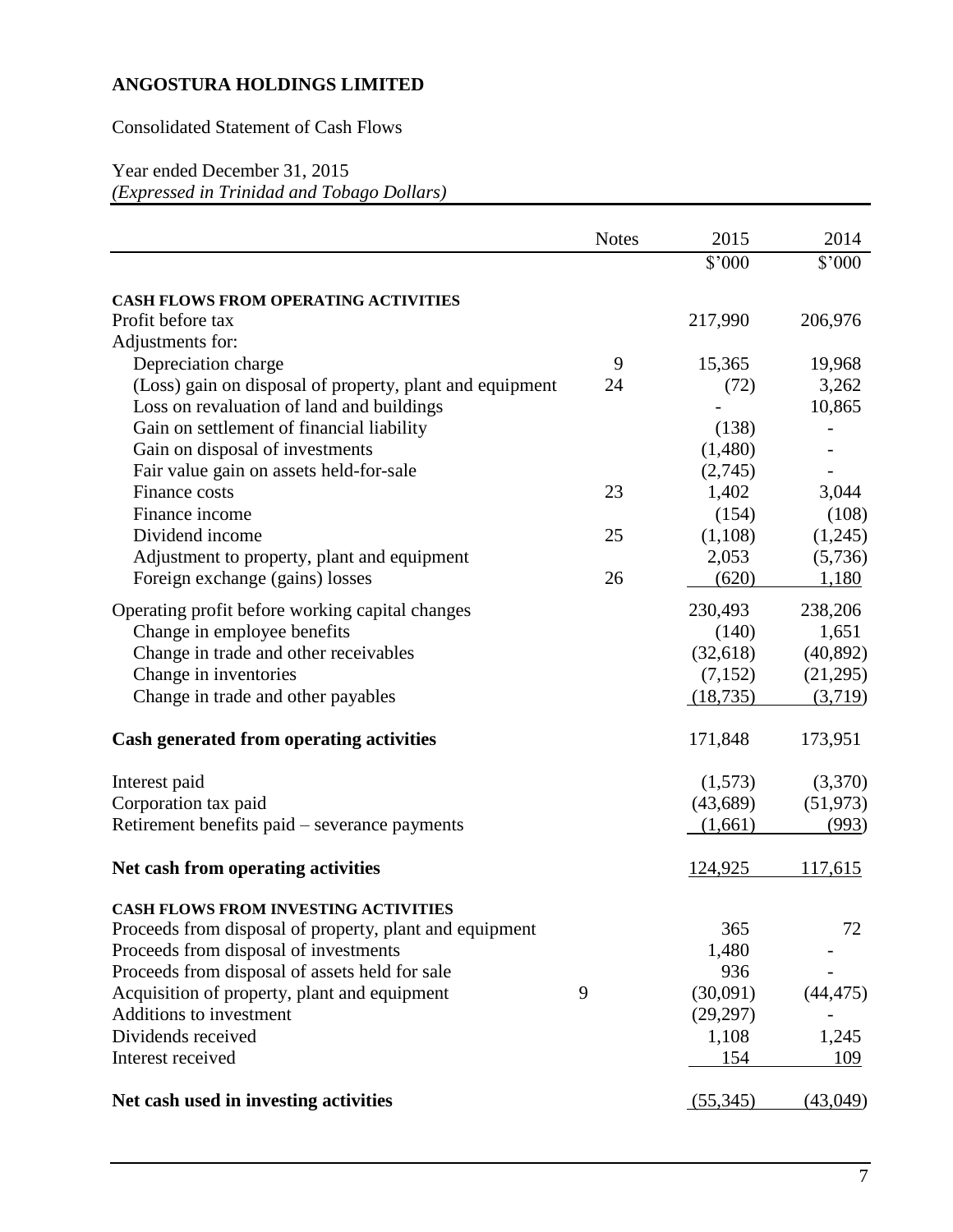Consolidated Statement of Cash Flows (continued)

# Year ended December 31, 2015 *(Expressed in Trinidad and Tobago Dollars)*

|                                                      | <b>Notes</b> | 2015           | 2014           |
|------------------------------------------------------|--------------|----------------|----------------|
|                                                      |              | $$^{\circ}000$ | $$^{\circ}000$ |
| <b>CASH FLOWS FROM FINANCING ACTIVITIES</b>          |              |                |                |
| Dividends paid                                       |              | (53, 637)      | (53, 632)      |
| Proceeds from borrowings                             |              | 50,600         | 64,451         |
| Repayment of borrowings                              |              | (114, 628)     | (60,000)       |
| Net cash used in financing activities                |              | (117,665)      | (49, 181)      |
| Net (decrease) increase in cash and cash equivalents |              | (48,085)       | 25,385         |
| Cash and cash equivalents at January 1               |              | 173,387        | 148,002        |
| <b>Cash and cash equivalents at December 31</b>      | 16           | 125,302        | 173,387        |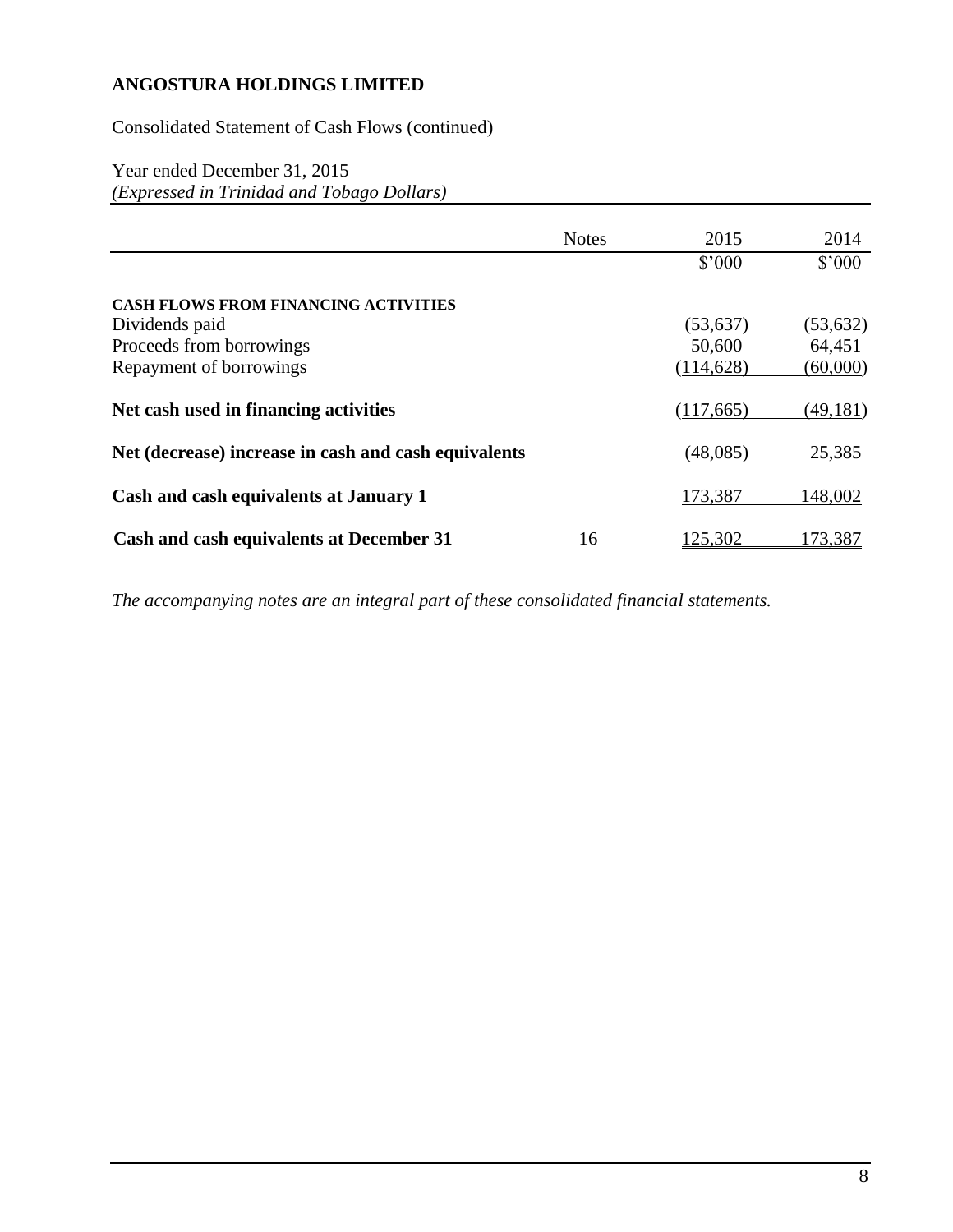Notes to Consolidated Financial Statements

December 31, 2015

### **1. Reporting Entity**

Angostura Holdings Limited (the Company) is a limited liability company incorporated and domiciled in the Republic of Trinidad and Tobago. The address of its registered office is Corner Eastern Main Road and Trinity Avenue, Laventille, Trinidad and Tobago. The Company has its primary listing on the Trinidad and Tobago Stock Exchange. It is a holding company whose subsidiaries are engaged in the manufacture and sale of rum, ANGOSTURA® aromatic bitters and other spirits, the bottling of beverage alcohol and other beverages on a contract basis, and the production and sale of food products. The consolidated financial statements of the Company as at and for the year ended December 31, 2015 comprise the Company and its subsidiaries (together referred to as the "Group" and individually as the "Group companies").

The principal subsidiaries are:

| Company                            | <b>Country of Incorporation</b> | <b>Percentage Owned</b> |
|------------------------------------|---------------------------------|-------------------------|
| Angostura Limited                  | Trinidad and Tobago             | 100\%                   |
| <b>Trinidad Distillers Limited</b> | Trinidad and Tobago             | 100\%                   |

The Company's ultimate parent entity is C L Financial Limited (CLF), a company incorporated in the Republic of Trinidad and Tobago.

These consolidated financial statements were approved for issue by the Board of Directors on March 17, 2016.

#### **2. Basis of Accounting**

#### **(a) Statement of compliance**

The consolidated financial statements have been prepared in accordance with International Financial Reporting Standards (IFRSs) as issued by the International Accounting Standards Board (IASB).

Details of the Group's accounting policies, including changes during the year, are included in Notes 5 and 6.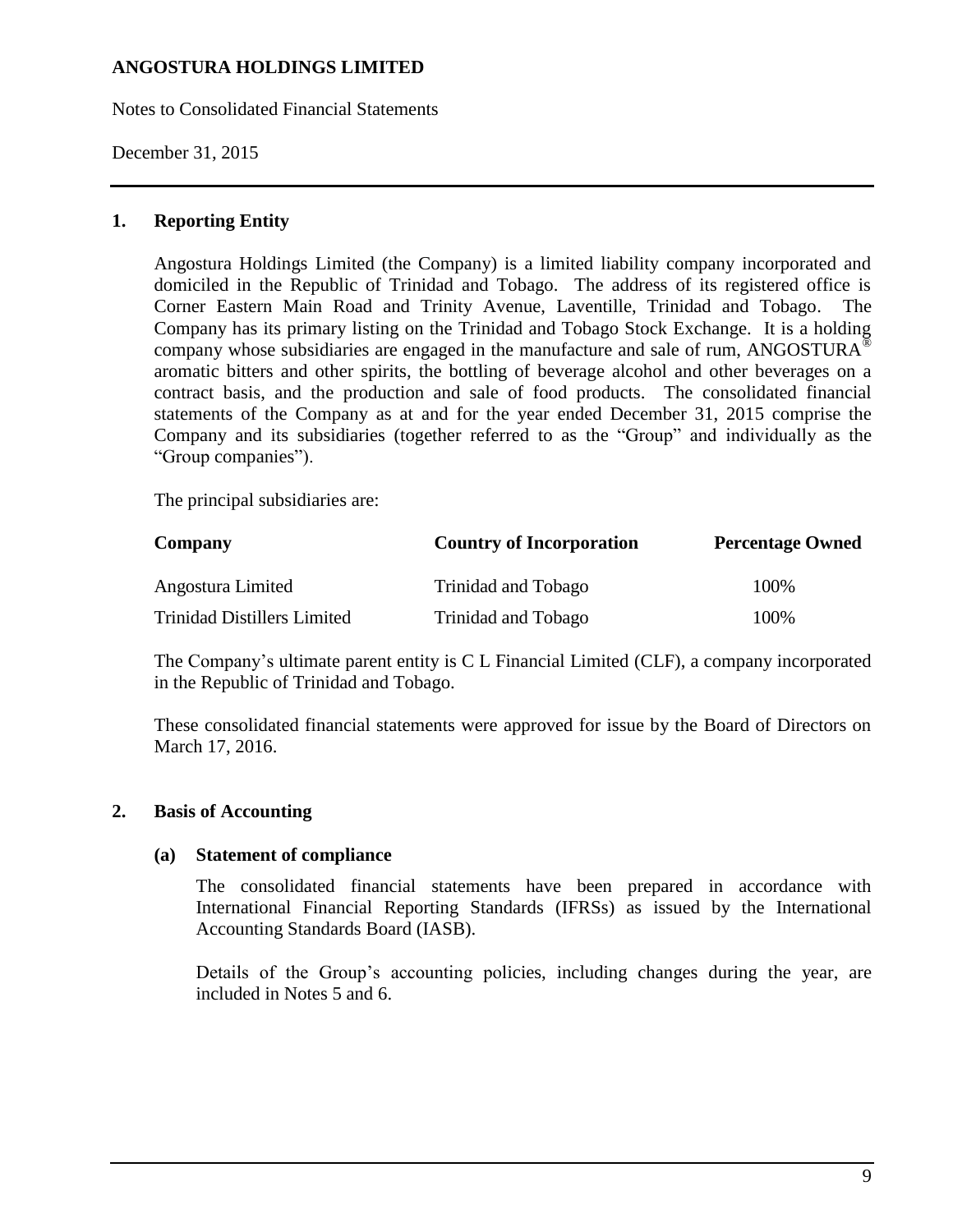Notes to Consolidated Financial Statements

December 31, 2015

### **2. Basis of Accounting** (continued)

### **(b) Basis of measurement**

The consolidated financial statements have been prepared on the historical cost basis except for the following items, which are measured on an alternative basis on each reporting date:

- non-derivative financial instruments at fair value through profit or loss are measured at fair value;
- available-for-sale financial assets are measured at fair value;
- assets held for sale are measured at fair value;
- net defined benefit asset (obligation) is recognised as fair value of plan assets, adjusted by re-measurements through other comprehensive income, less the present value of the defined benefit obligation adjusted by experience gains (losses) on revaluation, limited as explained in Note 5(j)(ii);
- investments in equity-accounted investees are measured using the equity method;
- certain freehold/leasehold land and buildings which are measured at fair value less depreciation.

# **3. Functional and Presentation Currency**

These consolidated financial statements are presented in Trinidad and Tobago dollars, which is the Company's functional currency. All amounts have been rounded to the nearest thousand, unless otherwise indicated.

# **4. Use of Estimates and Judgements**

In preparing these consolidated financial statements, management has made judgements, estimates and assumptions that affect the application of the Group's accounting policies and the reported amounts of assets, liabilities, income and expenses. Actual results may differ from these estimates.

Estimates and underlying assumptions are reviewed on an ongoing basis. Revisions to estimates are recognised prospectively, unless those revisions are the result of a change in accounting policy or a correction of a significant error, in which case the revision is required retrospectively, in the earliest reporting period.

Information about assumptions and estimation uncertainties that have a significant risk of resulting in a material adjustment in the year ended December 31, 2015 is included in the following notes:

- Note 12 - Retirement benefit (asset) obligation – Measurement of defined benefit assets and obligations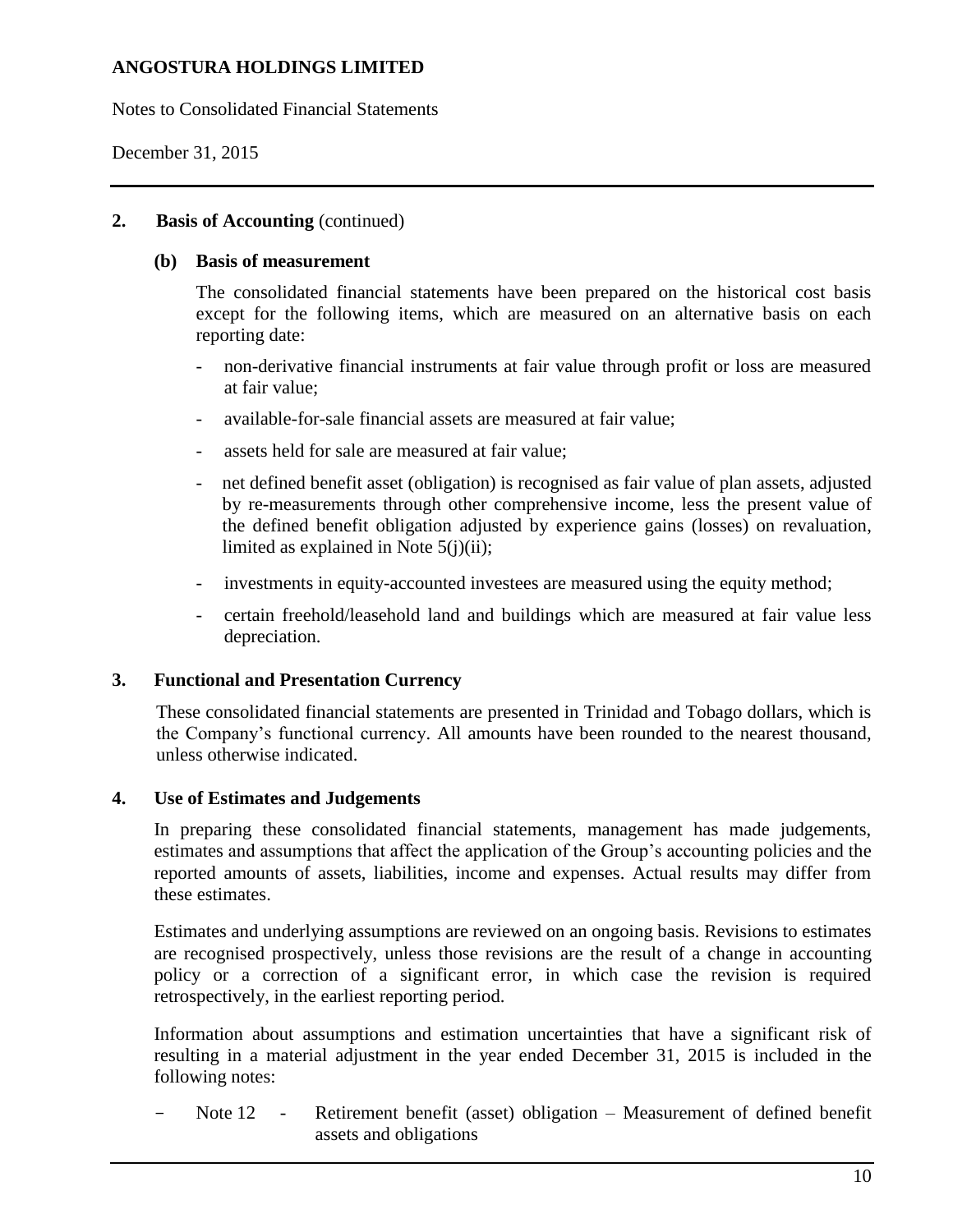Notes to Consolidated Financial Statements

December 31, 2015

Note 13 - Inventories – provision for obsolescence

## **4. Use of Estimates and Judgements** (continued)

- Note 15 Trade and other receivables provision for impairment
- Note 20 Deferred taxation timing differences on accounting and tax values of property, plant and equipment
- Note 31 Related party transactions provision for impairment.

Information about critical judgements in applying accounting policies that have the most significant effect on the amounts recognised in the consolidated financial statements is included in the following notes:

- Note 6 - Determination of fair values Note 30 - Leases – Determination of the lease classification.

### **5. Significant Accounting Policies**

The Group has consistently applied the accounting policies as set out in Note 5 to all periods presented in these consolidated financial statements.

#### **(a) Basis of consolidation**

#### *(i) Business combinations*

Business combinations are accounted for using the acquisition method as at the acquisition date  $-$  i.e. when control is transferred to the Group. The consideration transferred in the acquisition is generally measured at fair value, as are the identifiable net assets acquired. Any goodwill that arises is tested annually for impairment. Any gain on a bargain purchase is recognised in profit or loss immediately. Transaction costs are expensed as incurred, except if they are related to the issue of debt or equity securities.

#### *(ii) Subsidiaries*

Subsidiaries are investees controlled by the Group. The Group 'controls' an investee when it is exposed to, or has rights to, variable returns from its involvement with the entity and has the ability to affect those returns through its power over the entity. In assessing control, potential voting rights that presently are exercisable or convertible are taken into account. The Group reassesses whether it has control if there are changes to one or more of the elements of control. The financial statements of subsidiaries are included in the consolidated financial statements from the date on which control commences until the date on which control ceases.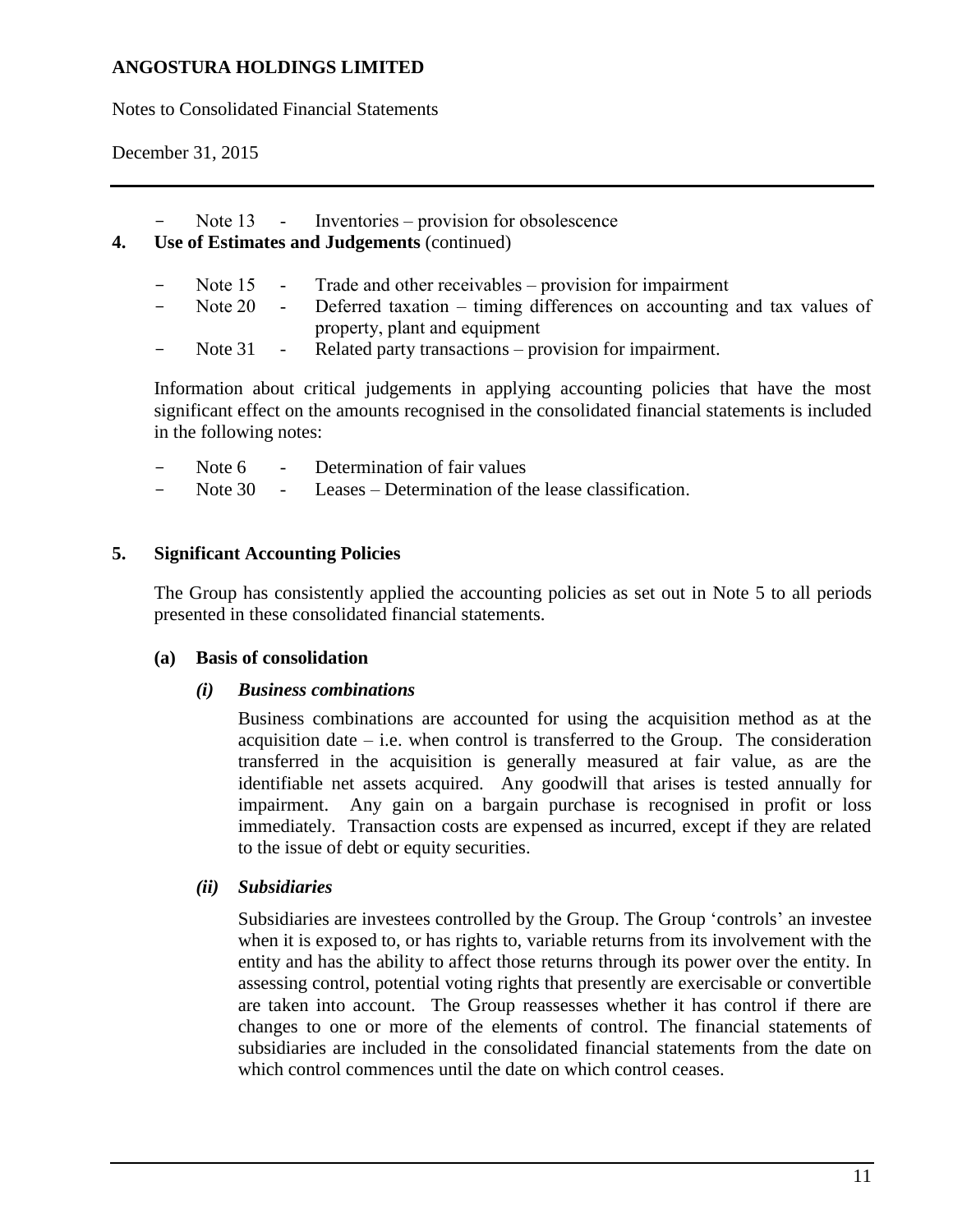Notes to Consolidated Financial Statements

December 31, 2015

### **5. Significant Accounting Policies** (continued)

#### **(a) Basis of consolidation** (continued)

### *(iii) Non-controlling interest*

Non-controlling interests are measured at their proportionate share of the acquiree's identifiable net assets at the date of acquisition. Changes in the Group's interest in the subsidiary that do not result in a loss of control are accounted for as equity transactions.

# *(iv) Loss of control*

When the Group loses control over a subsidiary, it derecognises the assets and liabilities of the subsidiary, and any related non-controlling interest and other components of equity. Any resulting gain or loss is recognised in profit or loss. Any interest retained in the former subsidiary is measured at fair value when control is lost.

### *(v) Interest in equity-accounted investees*

Equity-accounted investees include associates and joint ventures.

Associates are those entities in which the Group has significant influence, but not control or joint control over the financial and operating policies. A joint venture is an arrangement in which the Group has joint control, whereby the Group has rights to the net assets of the arrangement, rather than rights to its assets and obligations for its liabilities.

Interests in associates and joint ventures are accounted for using the equity method. They are recognised initially at cost, which includes transaction costs. Subsequent to initial recognition, the consolidated financial statements include the Group's share of the profit or loss and other comprehensive income of equity-accounted investees, until the date on which significant influence or joint control ceases.

As at the year end the group had an interest in one joint venture. (Note 11).

# *(vi) Transactions eliminated on consolidation*

Intra-group balances and transactions, and any unrealized income and expenses arising from intra-group transactions, are eliminated in preparing the consolidated financial statements. Unrealized gains arising from transactions with equityaccounted investees are eliminated against the investment to the extent of the Group's interest in the investee. Unrealized losses are eliminated in the same way as unrealized gains, but only to the extent that there is no evidence of impairment.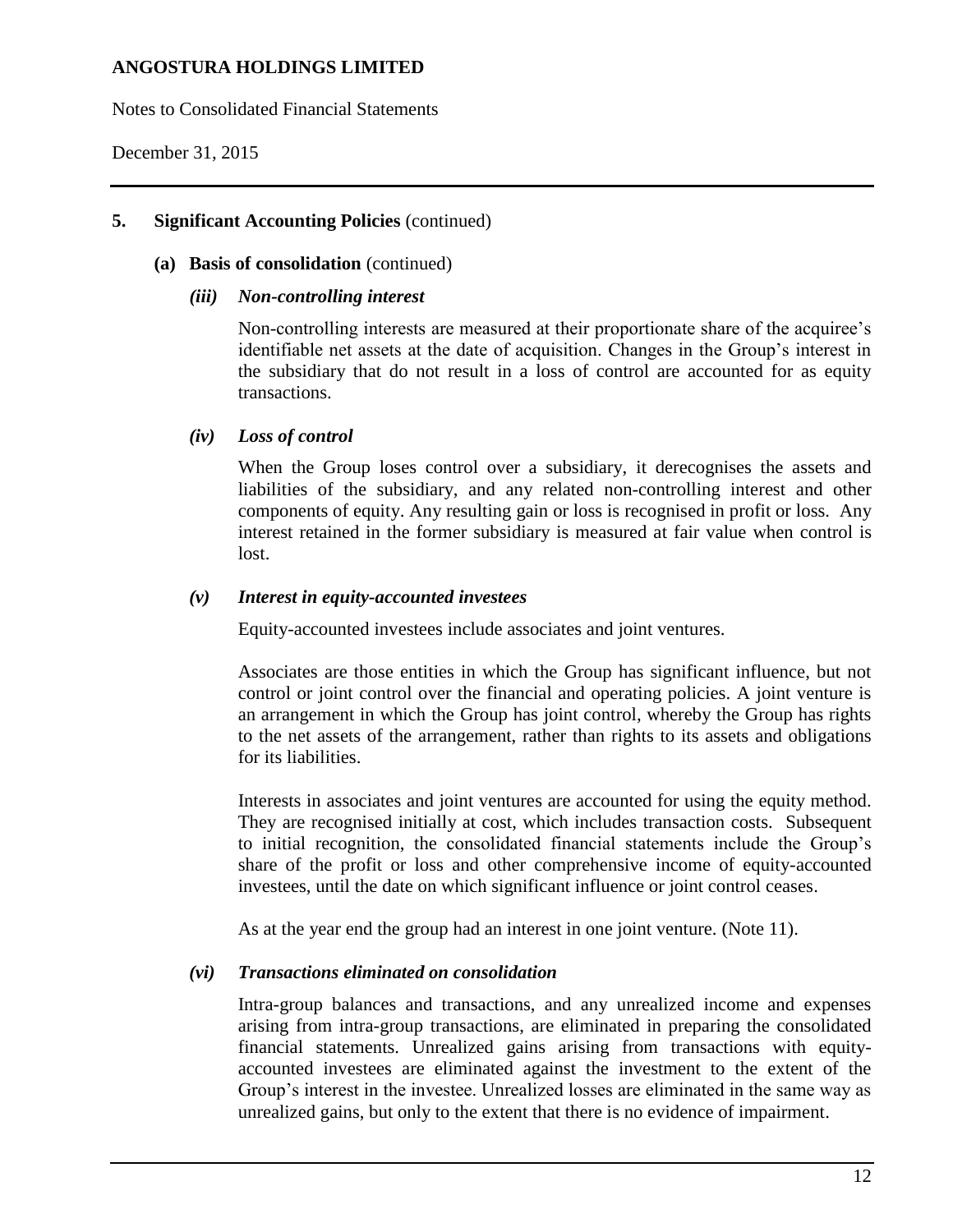Notes to Consolidated Financial Statements

December 31, 2015

### **5. Significant Accounting Policies** (continued)

#### **(b) Foreign currency**

*(i) Foreign currency transactions*

Transactions in foreign currencies are translated to the respective functional currencies of Group companies at exchange rates at the dates of the transactions. Monetary assets and liabilities denominated in foreign currencies are translated to the functional currency at the exchange rate at the reporting date.

Non-monetary assets and liabilities that are measured at fair value in a foreign currency are translated to the functional currency at the exchange rate when the fair value was determined. Foreign currency differences are generally recognised in profit or loss. Non-monetary items that are measured based on historical cost in a foreign currency are not translated. However, foreign currency differences arising from the translation of available-for-sale equity investments (except on impairment in which case foreign currency differences that have been recognised in other comprehensive income are reclassified to profit or loss) are recognised in other comprehensive income.

#### *(ii) Foreign operations*

The assets and liabilities of foreign operations, including goodwill and fair value adjustments arising on acquisition, are translated to the functional currency at the exchange rates at the reporting date. The income and expenses of foreign operations are translated to the functional currency at exchange rates at the dates of the transactions.

Foreign currency differences are recognised in other comprehensive income and accumulated in the retained earnings, except to the extent that the translation difference is allocated to non-controlling interests.

When a foreign operation is disposed of in its entirety or partially such that control, significant influence or joint control is lost, the cumulative amount in retained earnings related to that foreign operation is reclassified to profit or loss as part of the gain or loss on disposal.

If the Group disposes of part of its interest in a subsidiary but retains control, then the relevant proportion of the cumulative amount is reattributed to non-controlling interests. When the Group disposes of only part of an equity–accounted investee while retaining significant influence or joint control, the relevant proportion of the cumulative amount is reclassified to profit or loss.

If the settlement of a monetary item receivable from or payable to a foreign operation is neither planned nor likely to occur in the foreseeable future, then foreign currency differences arising from such item form part of the net investment in the foreign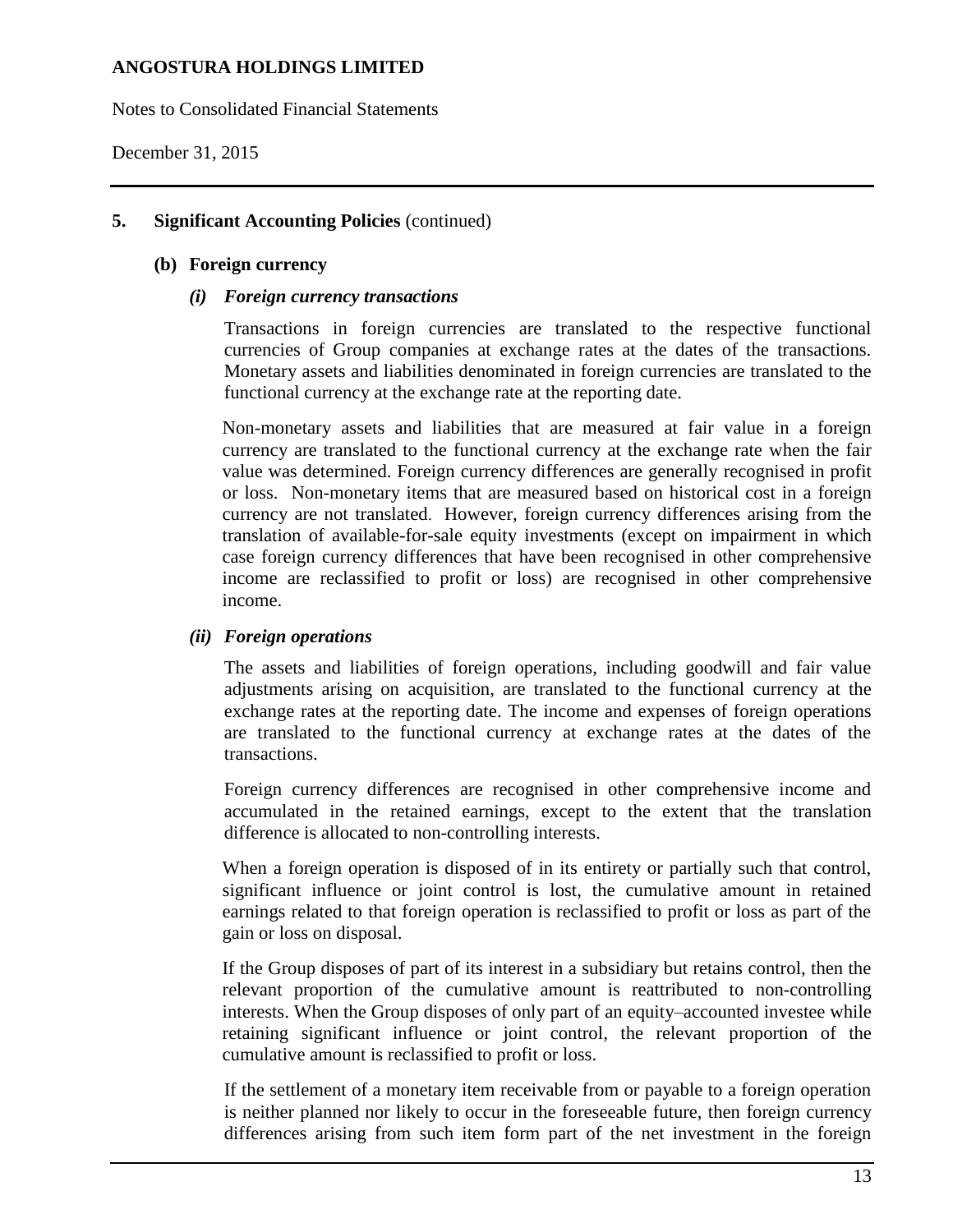Notes to Consolidated Financial Statements

December 31, 2015

operation. Accordingly, such differences are recognised in other comprehensive income and accumulated in the retained earnings.

#### **5. Significant Accounting Policies** (continued)

#### **(b) Foreign currency** (continued)

*(ii) Foreign operations* (continued)

The Group held no interests in foreign operations for the reported period.

#### **(c) Financial instruments**

Financial instruments include available-for-sale assets, trade receivables, short-term investments, cash and cash equivalents, borrowings and trade and other payables.

#### *(i) Classification*

The Group classifies non-derivative financial assets into the following categories: financial assets at fair value through profit or loss, held-to-maturity financial assets, loans and receivables and available-for-sale assets.

Loans and receivables are created by the Group providing money to a debtor other than those created with the intention of short-term profit taking. Loans and receivables comprise trade receivables.

Financial assets at fair value through profit or loss are securities which are either acquired for generating a profit from short-term fluctuations in price, or are securities included in a portfolio in which a pattern of short-term profit taking exists.

Held-to-maturity assets are financial assets with fixed or determinable payments and fixed maturity that the Group has the intent and ability to hold to maturity. These include certain debt investments.

Available-for-sale financial assets are those non-derivative financial assets that are designated as such, or are not financial assets at fair value through profit or loss, loans and receivables, or held-to-maturity. Available-for-sale instruments include certain equity investments.

The Group classifies non-derivative financial liabilities into the following categories: financial liabilities at fair value through profit or loss and other financial liabilities.

A financial instrument is classified as a financial liability if it is (1) a contractual obligation to deliver cash or another asset to another entity, or to exchange financial assets or financial liabilities with another entity under conditions that are potentially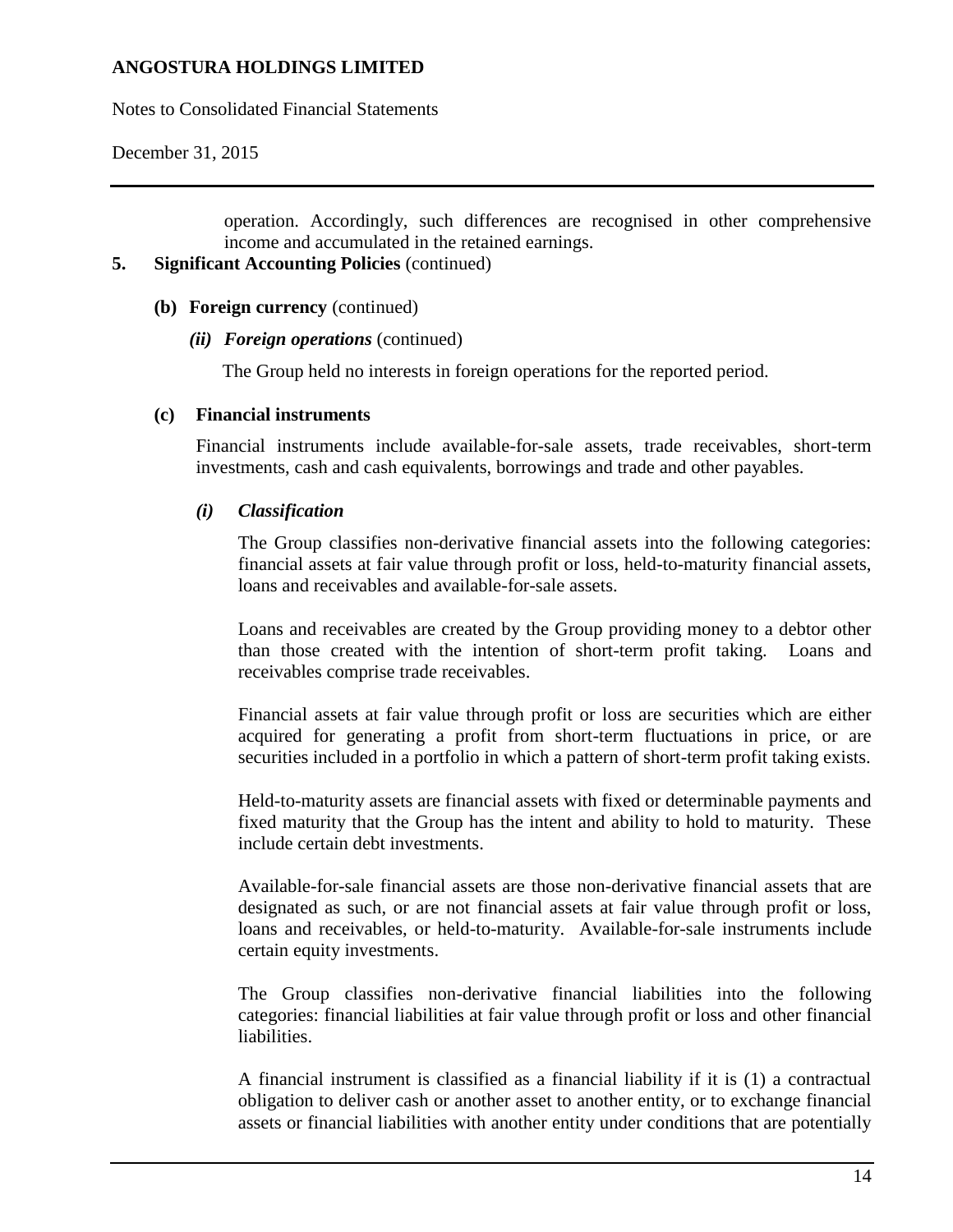Notes to Consolidated Financial Statements

December 31, 2015

unfavourable to the reporting entity; or (2) a contract that will or may be settled in the reporting entity's own equity instruments under certain circumstances.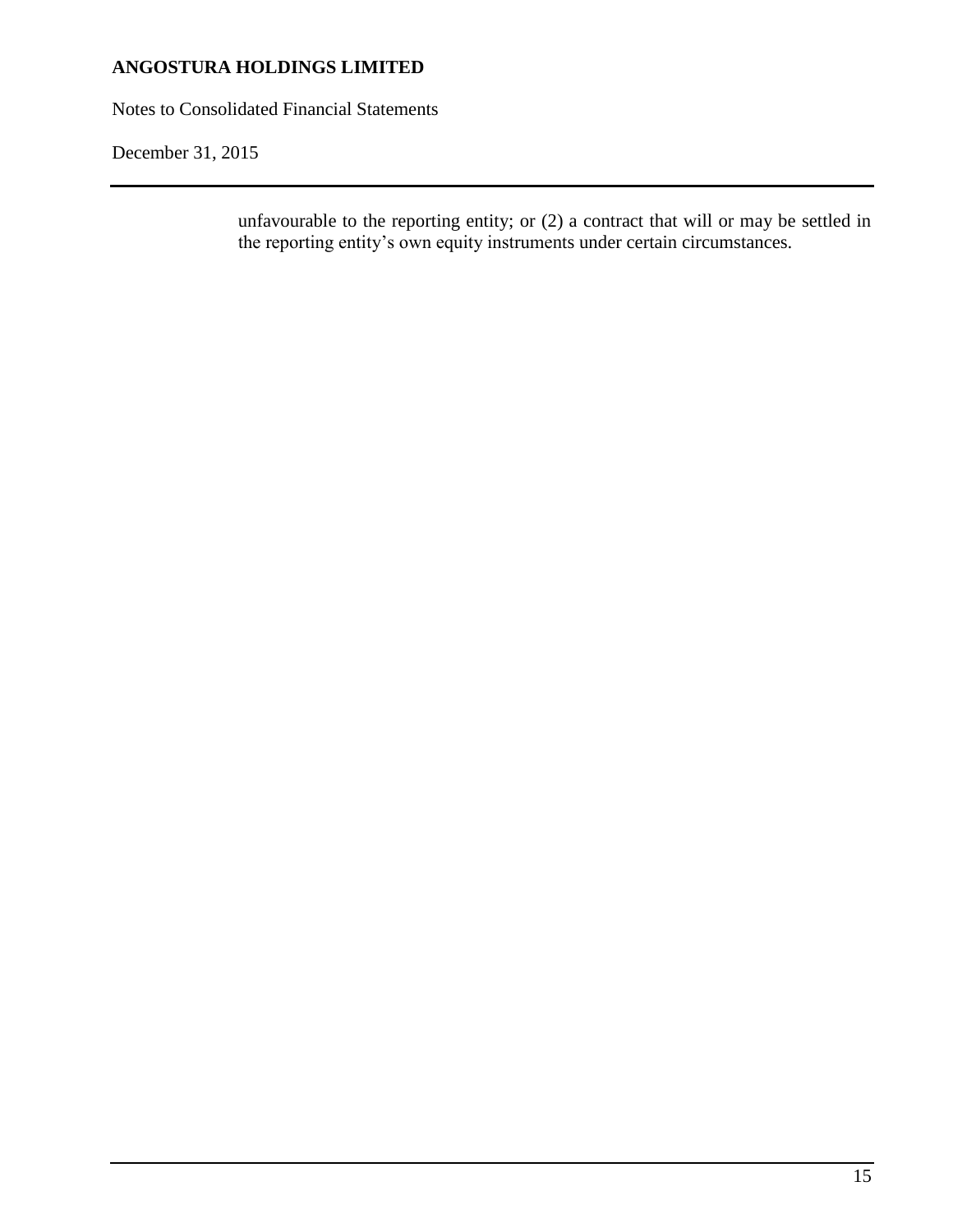Notes to Consolidated Financial Statements

December 31, 2015

#### **5. Significant Accounting Policies** (continued)

#### **(c) Financial instruments** (continued)

## *(ii) Non-derivative financial assets and financial liabilities - Recognition and derecognition*

The Group initially recognises loans and receivables and debt securities issued, on the date when they are originated. All other financial assets and financial liabilities are initially recognised on the trade date.

The Group derecognises a financial asset when the contractual rights to the cash flows from the asset expire, or it transfers the rights to receive the contractual cash flows in a transaction in which substantially all of the risks and rewards of ownership of the financial asset are transferred, or it neither transfers nor retains substantially all of the risks and rewards of ownership and does not retain control over the transferred asset. Any interest in such derecognised financial assets that is created or retained by the Group is recognised as a separate asset or liability.

The Group derecognises a financial liability when its contractual obligations are discharged or cancelled, or expire.

#### *(iii) Non-derivative financial assets-Measurement*

#### *Financial assets at fair value through profit or loss*

A financial asset is classified as at fair value through profit or loss if it is classified as held-for-trading or is designated as such on initial recognition. Directly attributable transaction costs are recognised in profit or loss as incurred. Financial assets at fair value through profit or loss are measured at fair value and changes therein, including any interest or dividend income, are recognised in profit or loss.

#### *Held-to-maturity financial assets*

These assets are initially recognised at fair value plus any directly attributable transaction costs. Subsequent to initial recognition, they are measured at amortised cost using the effective interest method.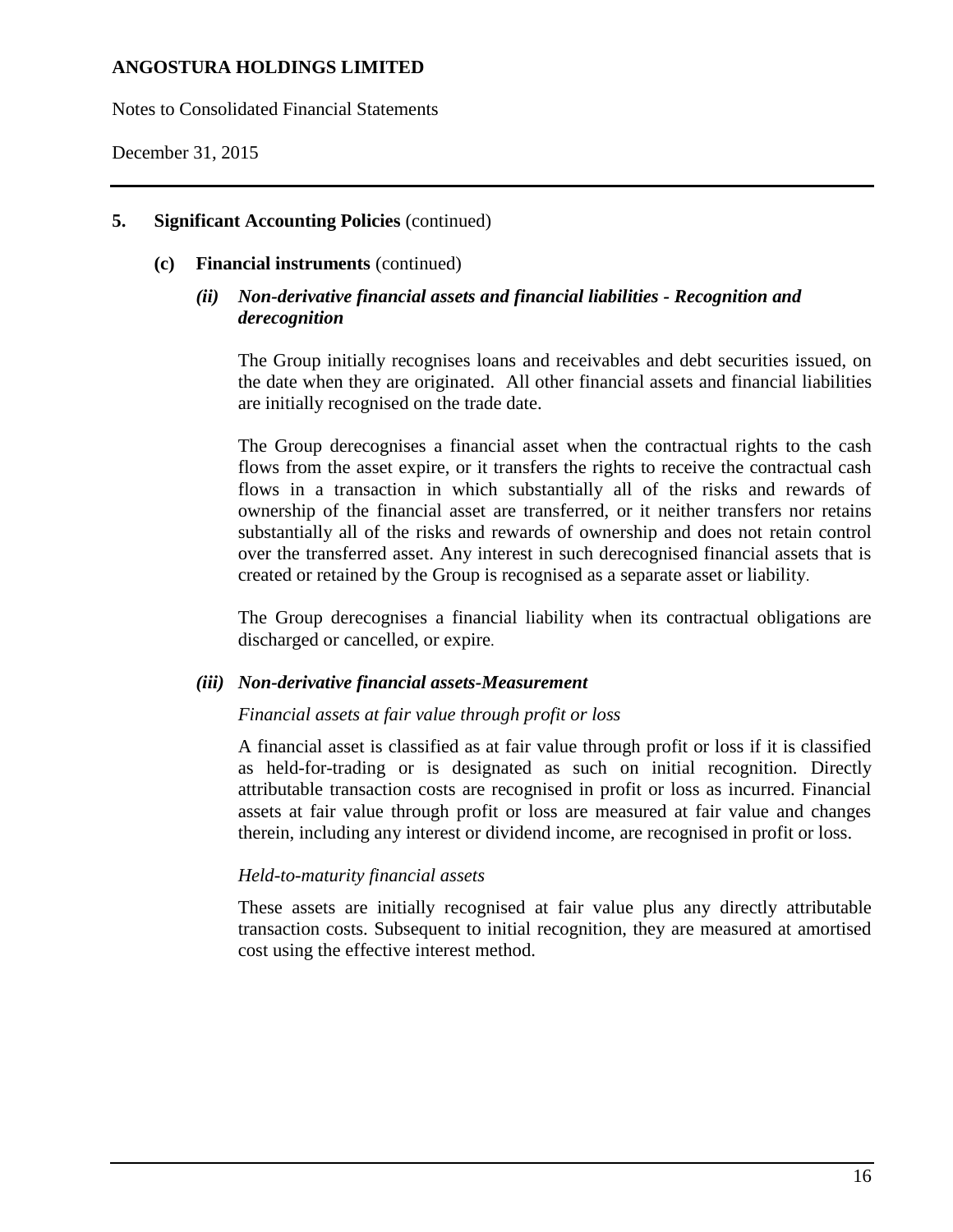Notes to Consolidated Financial Statements

December 31, 2015

### **5. Significant Accounting Policies** (continued)

### **(c) Financial instruments** (continued)

### *(iii) Non-derivative financial assets – Measurement* (continued)

#### *Loans and receivables*

These assets are initially recognised at fair value plus any directly attributable transaction costs. Subsequent to initial recognition, they are measured at amortised cost using the effective interest method except for instances where indications of impairment exist, in which case they are measured at fair value.

The 'effective interest rate' is the rate that exactly discounts the estimated future cash payments and receipts through the expected life of the financial assets or liability (or, where appropriate, a shorter period) to the carrying amount of the financial asset or liability and is not revised subsequently. When calculating the effective interest rate, the Group estimates the future cash flows considering all contractual terms of the financial instrument, but not the future credit losses

### *Available-for-sale assets*

These assets are initially recognised at fair value plus any directly attributable transaction costs.

Subsequent to initial recognition, they are measured at fair value and changes therein, other than impairment losses and foreign currency differences on debt instruments, are recognised in other comprehensive income and accumulated in the investment revaluation reserve. When these assets are derecognised, the gain or loss accumulated in equity is reclassified to profit or loss.

#### *(iv) Non-derivative financial liabilities-Measurement*

A financial liability is classified as at fair value through profit or loss if it is classified as held-for-trading or is designated as such on initial recognition. Directly attributable transaction costs are recognised in profit or loss as incurred. Financial liabilities at fair value through profit or loss are measured at fair value and changes therein, including any interest expense, are recognised in profit or loss.

Non-derivative financial liabilities are initially recognised at fair value less any directly attributable transaction costs. Subsequent to initial recognition, these liabilities are measured at amortised cost using the effective interest method.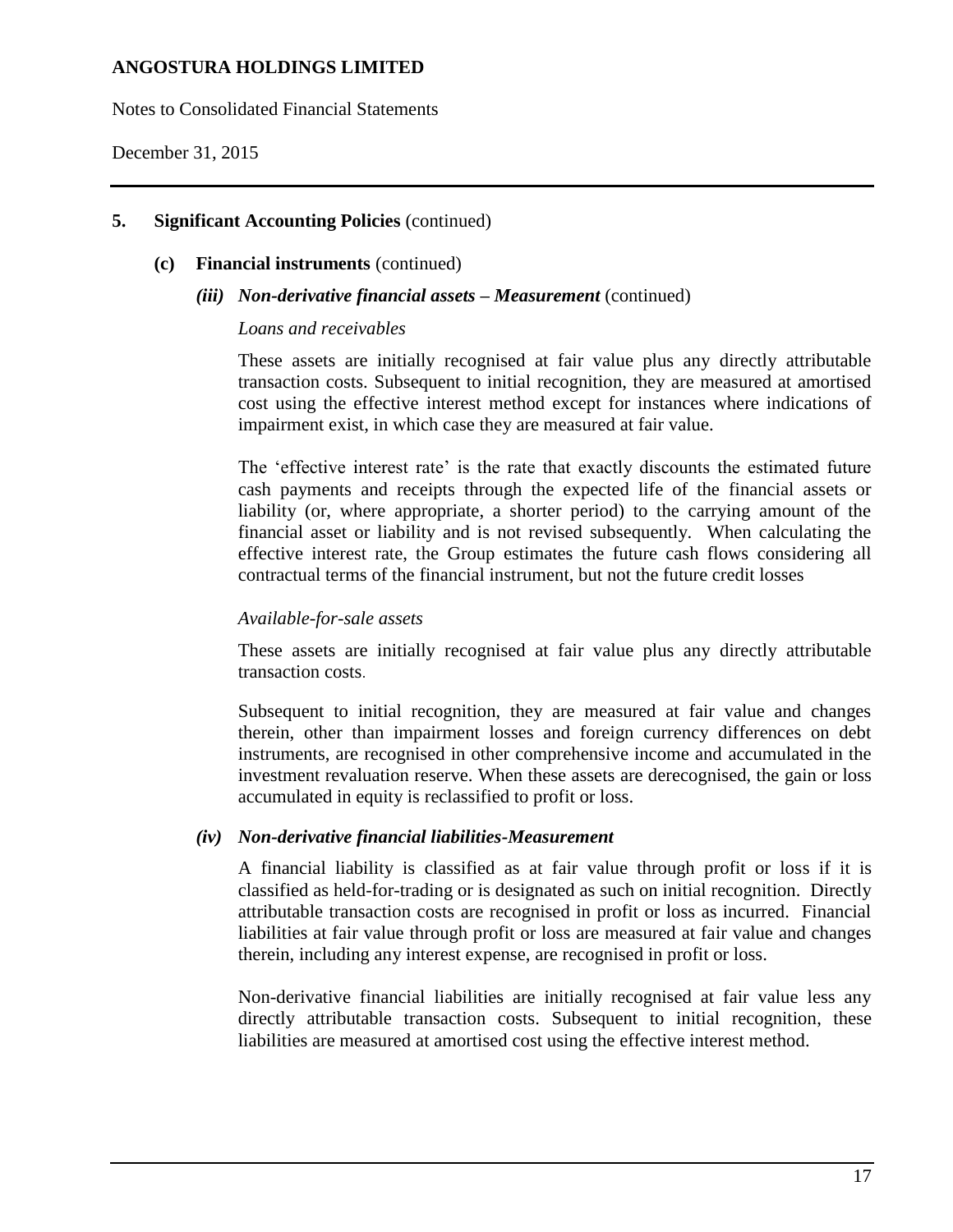Notes to Consolidated Financial Statements

December 31, 2015

### **5. Significant Accounting Policies** (continued)

#### **(c) Financial instruments** (continued)

#### *(v) Offsetting*

Financial assets and liabilities are offset and the net amount presented in the statement of financial position when, and only when, the Group has a current legally enforceable right to offset the recognised amounts and intends either to settle on a net basis or to realise the asset and settle the liability simultaneously.

Income and expenses are presented on a net basis only when permitted under IFRS, or for gains and losses arising from a group of similar transactions such as in the Group's trading activities.

#### *(vi) Amortised cost measurement*

The amortised cost of a financial asset or liability is the amount at which the financial asset or liability is measured at initial recognition, minus principal repayments, plus or minus the cumulative amortisation using the effective interest method, of any difference between the initial amount recognised and the maturity amount, minus any reduction for impairment.

#### *(vii) Fair value measurement*

'Fair value' is the price that would be received to sell an asset or paid to transfer a liability in an orderly transaction between market participants at the measurement date in the principal or, in its absence, the most advantageous market to which the Group has access at that date. The fair value of a liability reflects its nonperformance risk.

When available, the Group measures the fair value of an instrument using the quoted price in an active market for that instrument. A market is regarded as active if transactions for the asset or liability take place with sufficient frequency and volume to provide pricing information on an ongoing basis.

If there is no quoted price in an active market, then the Group uses valuation techniques that maximize the use of relevant observable inputs and minimize the use of unobservable inputs. The chosen valuation technique incorporates all of the factors that market participants would take into account in pricing a transaction.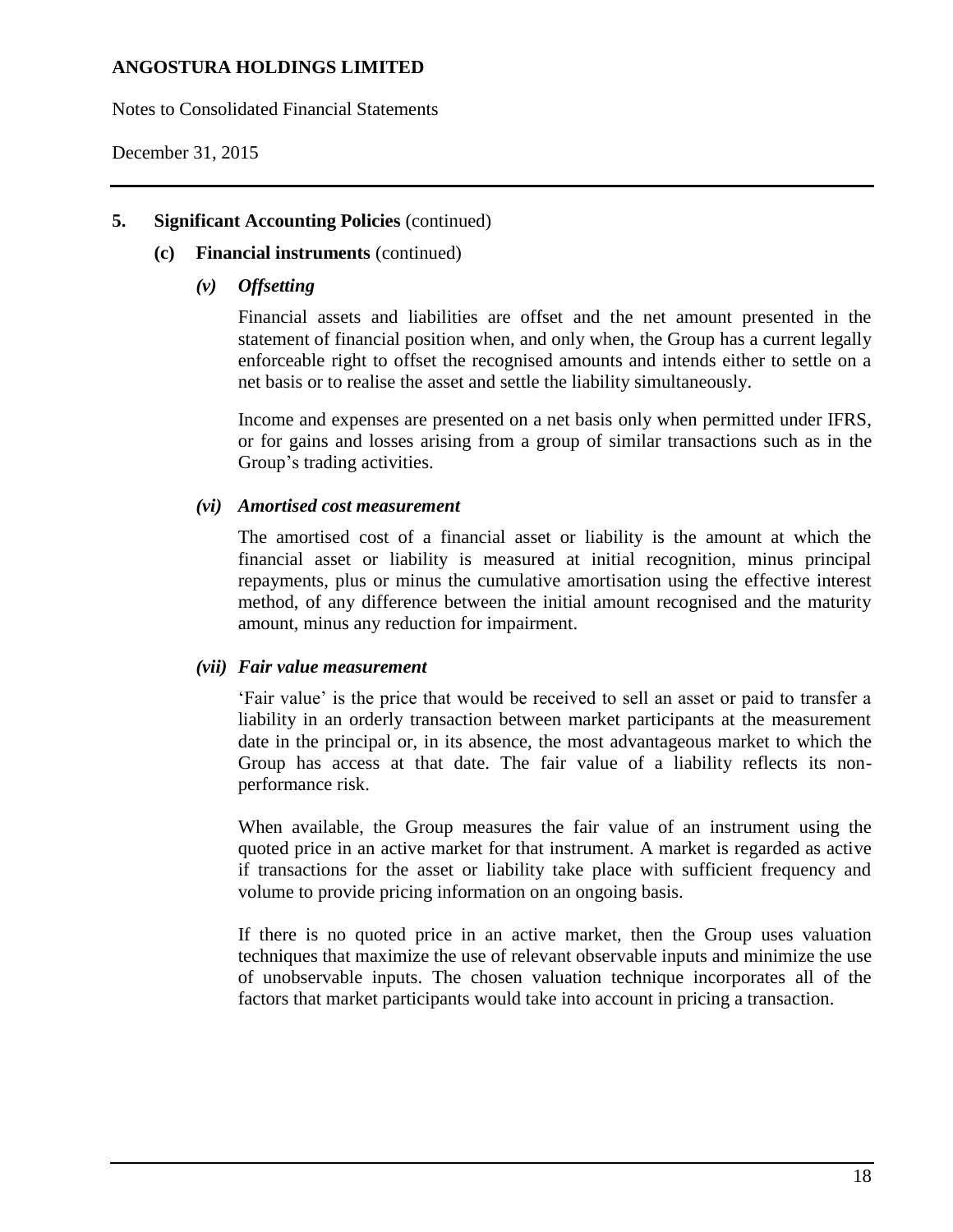Notes to Consolidated Financial Statements

December 31, 2015

#### **5. Significant Accounting Policies** (continued)

#### **(c) Financial instruments** (continued)

*(vii) Fair value measurement* (continued)

The best evidence of the fair value of a financial instrument at initial recognition is normally the transaction price  $-$  i.e. the fair value of the consideration given or received. If the Group determines that the fair value at initial recognition differs from the transaction price and the fair value is evidenced neither by a quoted price in an active market for an identical asset or liability, nor based on a valuation technique that uses only data from observable markets, then the financial instrument is initially measured at fair value, adjusted to defer the difference between the fair value at initial recognition and the transaction price. Subsequently, that difference is recognised in profit or loss on an appropriate basis over the life of the instrument but no later than when the valuation is wholly supported by observable market data or the transaction is closed out.

If an asset or a liability measured at fair value has a bid price and an ask price, then the Group measures assets and long positions at a bid price and liabilities and short positions at an ask price.

The Group recognizes transfers between levels of the fair value hierarchy as of the end of the reporting period during which the change has occurred.

#### *(viii) Designation at fair value through profit or loss*

The Group has designated financial assets and financial liabilities at fair value through profit or loss in either of the following circumstances.

- The assets or liabilities are managed, evaluated and reported internally on a fair value basis.
- The designation eliminates or significantly reduces an accounting mismatch that would otherwise arise.

Note 6 sets out the amount of each class of financial asset or financial liability that has been designated at fair value through profit or loss. A description of the basis for each designation is set out in the note for the relevant asset or liability class.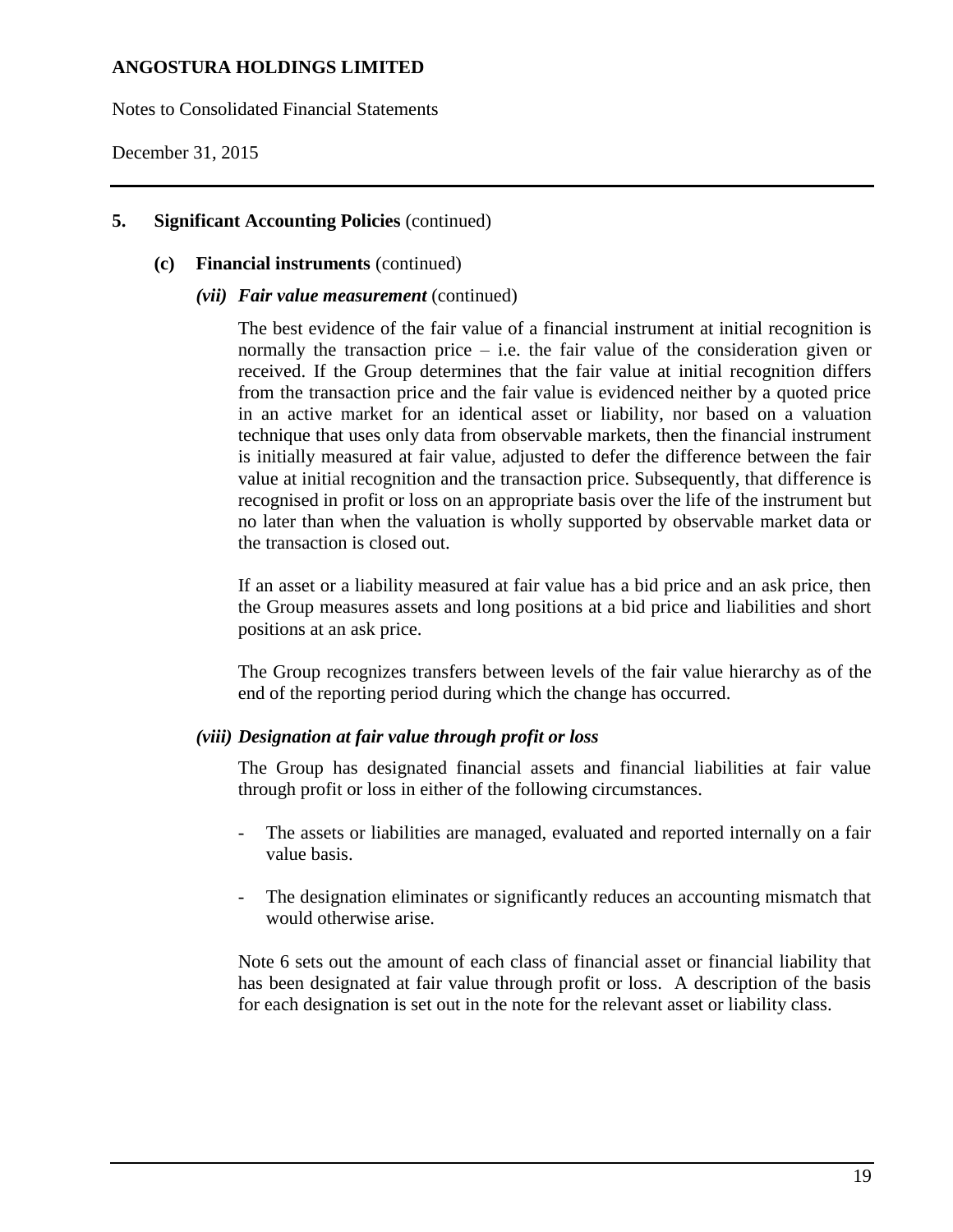Notes to Consolidated Financial Statements

December 31, 2015

### **5. Significant Accounting Policies** (continued)

### **(d) Property, plant and equipment**

### *(i) Recognition and measurement*

Items of property, plant and equipment, other than land and buildings, are measured at cost less accumulated depreciation and any accumulated impairment losses.

Land and buildings are measured at revalued amount less accumulated depreciation on buildings.

Land and buildings are revalued by qualified independent experts every five years and gains and losses are treated as follows:

- gains are recorded in the revaluation reserve except where a gain directly offsets previous losses, in which case the gain is recognised in profit or loss to the extent that it offsets previous losses. Any additional gains are recognised within the revaluation reserve.
- losses are recognized directly in profit or loss except to the extent that a loss offsets previous gains, in which case the loss is recognised against the revaluation reserve to the extent that it offsets previous gains. Any additional loss is recognized in profit or loss.

If significant parts of an item of property, plant and equipment have different useful lives, then they are accounted for as separate items (major components) of property, plant and equipment.

Any gain or loss on disposal of an item of property, plant and equipment is recognised in profit or loss.

#### *(ii) Subsequent costs*

Subsequent expenditure is capitalised only when it is probable that the future economic benefits associated with the expenditure will flow to the Group.

# *(iii) Depreciation*

Depreciation is based on the market value or cost of an asset less its residual value. Significant components of individual assets are assessed and if a component has a useful life that is different from the remainder of that asset, that component is depreciated separately.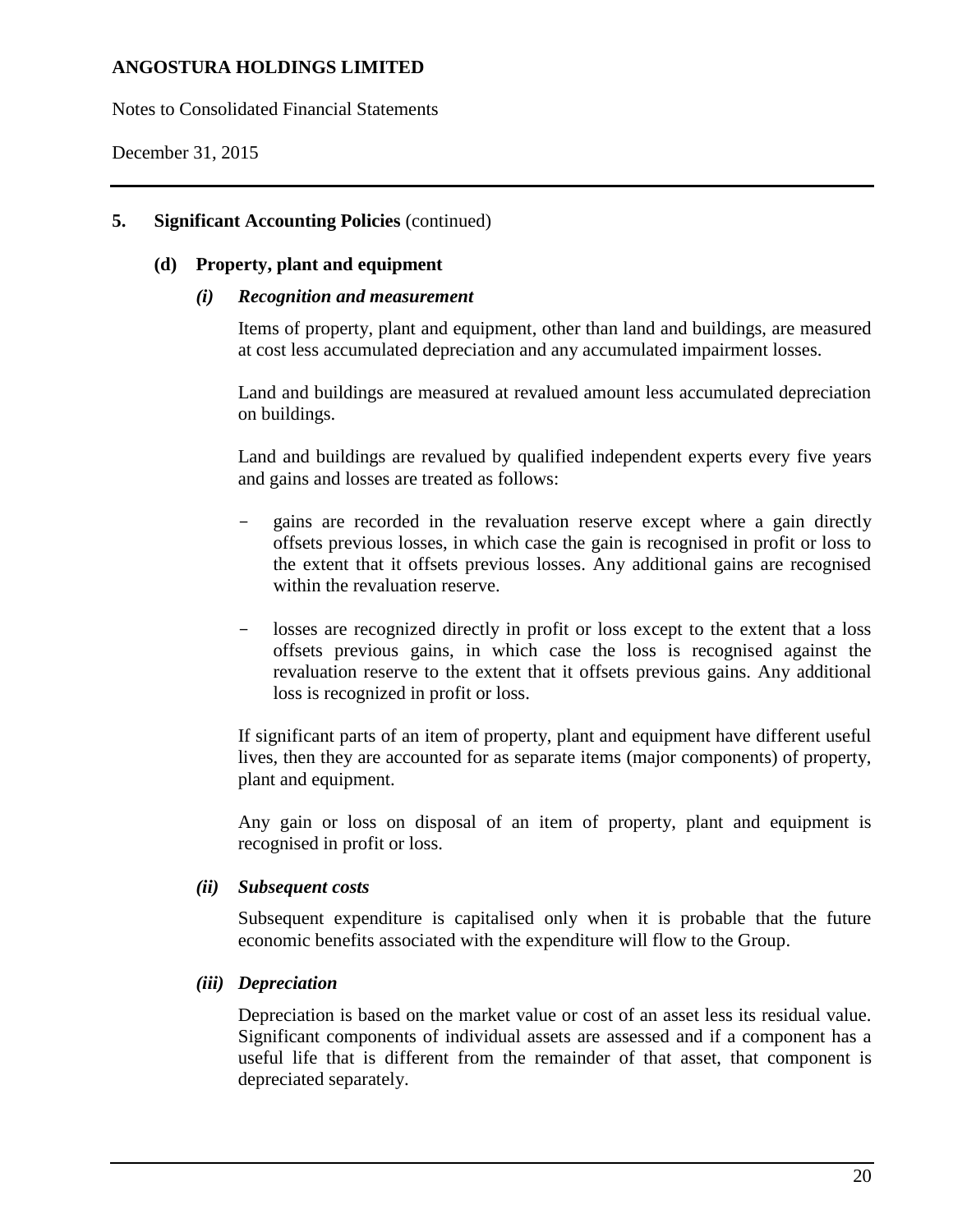Notes to Consolidated Financial Statements

December 31, 2015

### **5. Significant Accounting Policies** (continued)

### **(d) Property, plant and equipment** (continued)

*(iii) Depreciation* (continued)

Land is not depreciated. Depreciation on other assets is calculated using the straightline method for buildings and reducing balance method for all other assets, to allocate their cost or revalued amounts to their residual values over their estimated useful lives.

Leased assets are depreciated over the shorter of the lease term and their useful lives unless it is reasonably certain that the Group will obtain ownership by the end of the lease term.

The estimated useful lives for the current and comparative years are as follows:

| - Buildings                      | $25 - 40$ years |
|----------------------------------|-----------------|
| - Plant, machinery and equipment | $3 - 15$ years  |
| - Casks and pallets              | 6 years.        |

Depreciation methods, useful lives and residual values are reviewed at each reporting date and adjusted if appropriate.

# **(e) Intangible assets**

#### *(i) Research and development*

Expenditure on research is recognised in profit or loss as incurred.

Development expenditure is capitalised only if the expenditure can be measured reliably, the product or process is technically and commercially feasible, future economic benefits are probable, and the Group intends to and has sufficient resources to complete development and to use or sell the asset. Otherwise, it is recognised in profit or loss as incurred. Subsequent to initial recognition, development expenditure is measured at cost less accumulated amortisation and any accumulated impairment losses.

# *(ii) Other intangible assets*

Other intangible assets, including customer relationships, patents and trademarks, which are acquired by the Group and have finite useful lives, are measured at cost less accumulated amortisation and any accumulated impairment losses.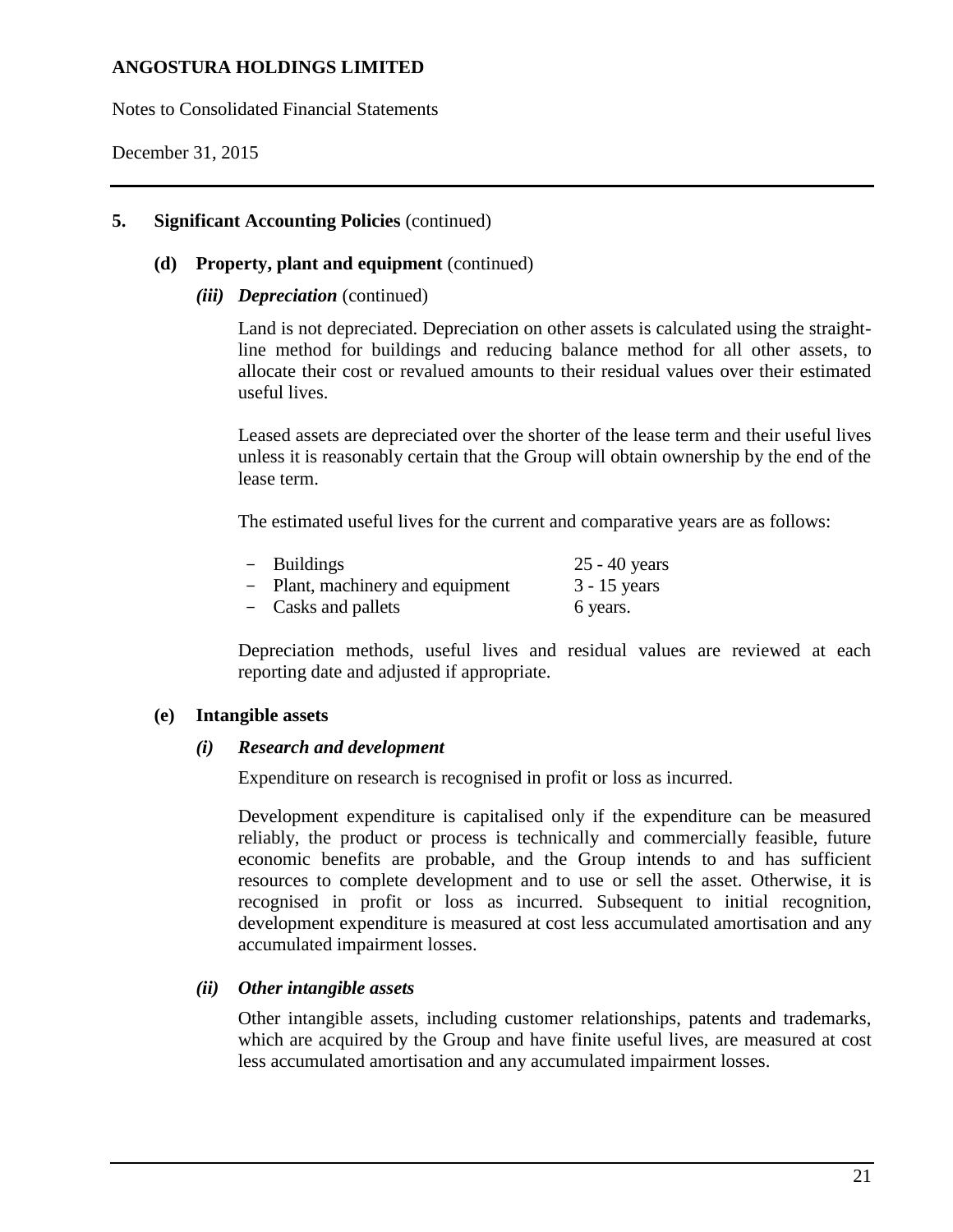Notes to Consolidated Financial Statements

December 31, 2015

### **5. Significant Accounting Policies** (continued)

### **(e) Intangible assets** (continued)

### *(iii) Subsequent expenditure*

Subsequent expenditure is capitalised only when it increases the future economic benefits embodied in the specific asset to which it relates. All other expenditure, including expenditure on internally generated goodwill and brands, is recognised in profit or loss as incurred.

### *(iv) Amortisation*

Amortisation is calculated to write off the cost of intangible assets less their estimated residual values using the straight-line method over their estimated useful lives, and is generally recognised in profit or loss. Goodwill is not amortised.

Amortisation methods, useful lives and residual values are reviewed at each reporting date and adjusted if appropriate.

The Group currently has no intangible assets.

# **(f) Inventories**

Inventories are measured at the lower of cost and net realisable value. The cost of inventories is based on average cost, and includes expenditure incurred in acquiring the inventories, production or conversion costs, and other costs incurred in bringing them to their existing location and condition. In the case of manufactured inventories and work in progress, cost includes an appropriate share of production overheads based on normal operating capacity.

Conversion costs include losses sustained in the alcohol aging process for the conversion of current distillate to aged distillate, as inventory is prepared for further blending and processing.

Net realisable value is the estimated selling price in the ordinary course of business, less the estimated costs of completion and estimated costs necessary to make the sale.

# **(g) Impairment**

# *(i) Non-derivative financial assets*

Financial assets not classified as at fair value through profit or loss, including any interest in equity-accounted investees, are assessed at each reporting date to determine whether there is objective evidence of impairment.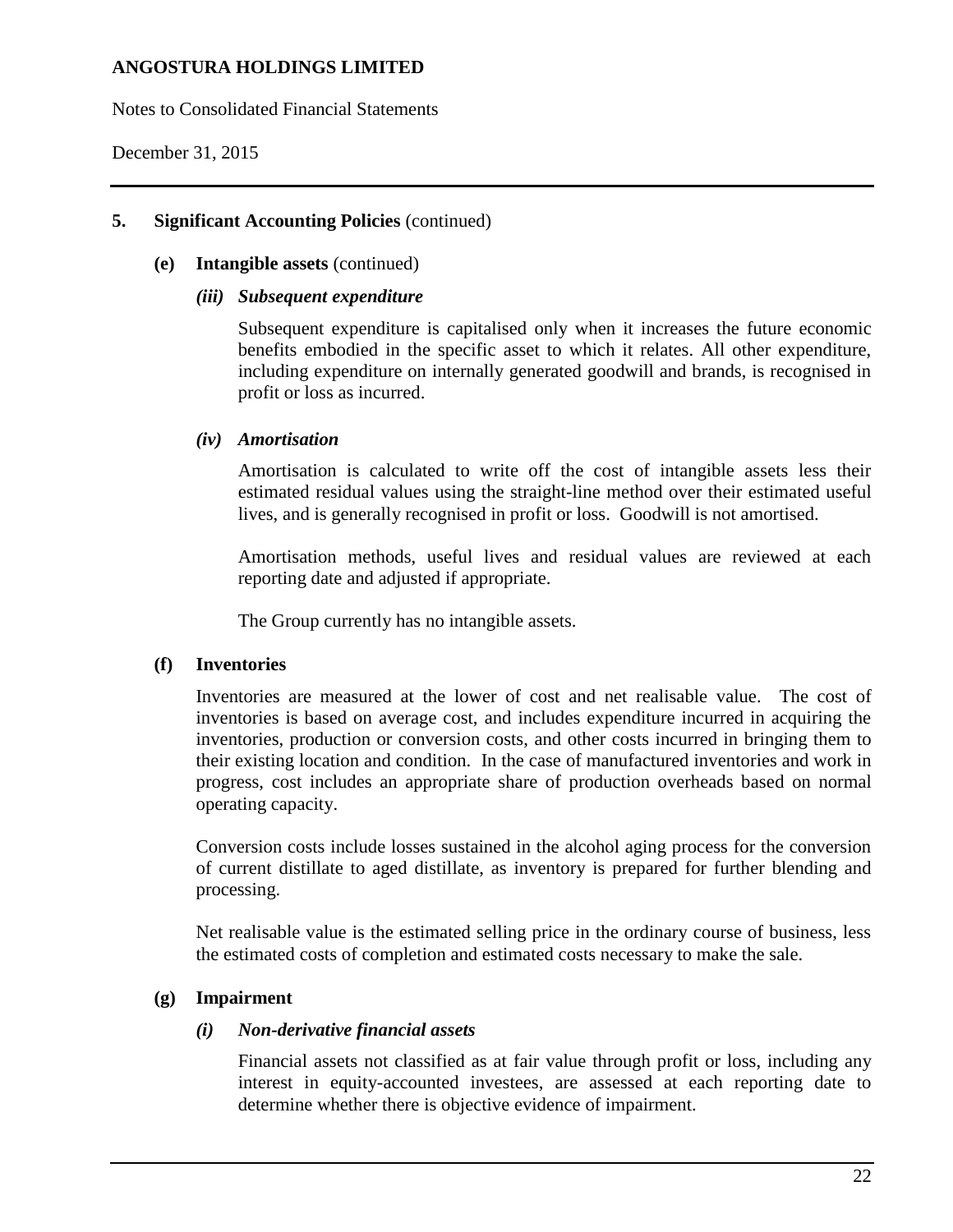Notes to Consolidated Financial Statements

December 31, 2015

### **5. Significant Accounting Policies** (continued)

### **(g) Impairment** (continued)

*(i) Non-derivative financial assets* (continued)

Objective evidence that financial assets are impaired includes:

- default or delinquency by a debtor
- restructuring of an amount due to the Group on terms that the Group would not otherwise consider
- indications that a debtor or issuer will enter bankruptcy
- adverse changes in the payment status of borrowers or issuers
- the disappearance of an active market for a security
- observable data indicating that there is a measurable decrease in expected cash flows from a group of financial assets

For an investment in an equity security, objective evidence of impairment includes a significant or prolonged decline in its fair value below its cost. The Group considers a decline of 20% to be significant and a period of nine months to be prolonged.

# *Financial assets measured at amortised cost*

The Group considers evidence of impairment for these assets at both an individual asset and a collective level. All individually significant assets are individually assessed for impairment. Those found not to be impaired are then collectively assessed for any impairment that has been incurred but not yet individually identified. Assets that are not individually significant are collectively assessed for impairment. Collective assessment is carried out by grouping together assets with similar risk characteristics.

In assessing collective impairment, the Group uses historical information on the timing of recoveries and the amount of loss incurred, and makes an adjustment if current economic and credit conditions are such that the actual losses are likely to be greater or lesser than suggested by historical trends.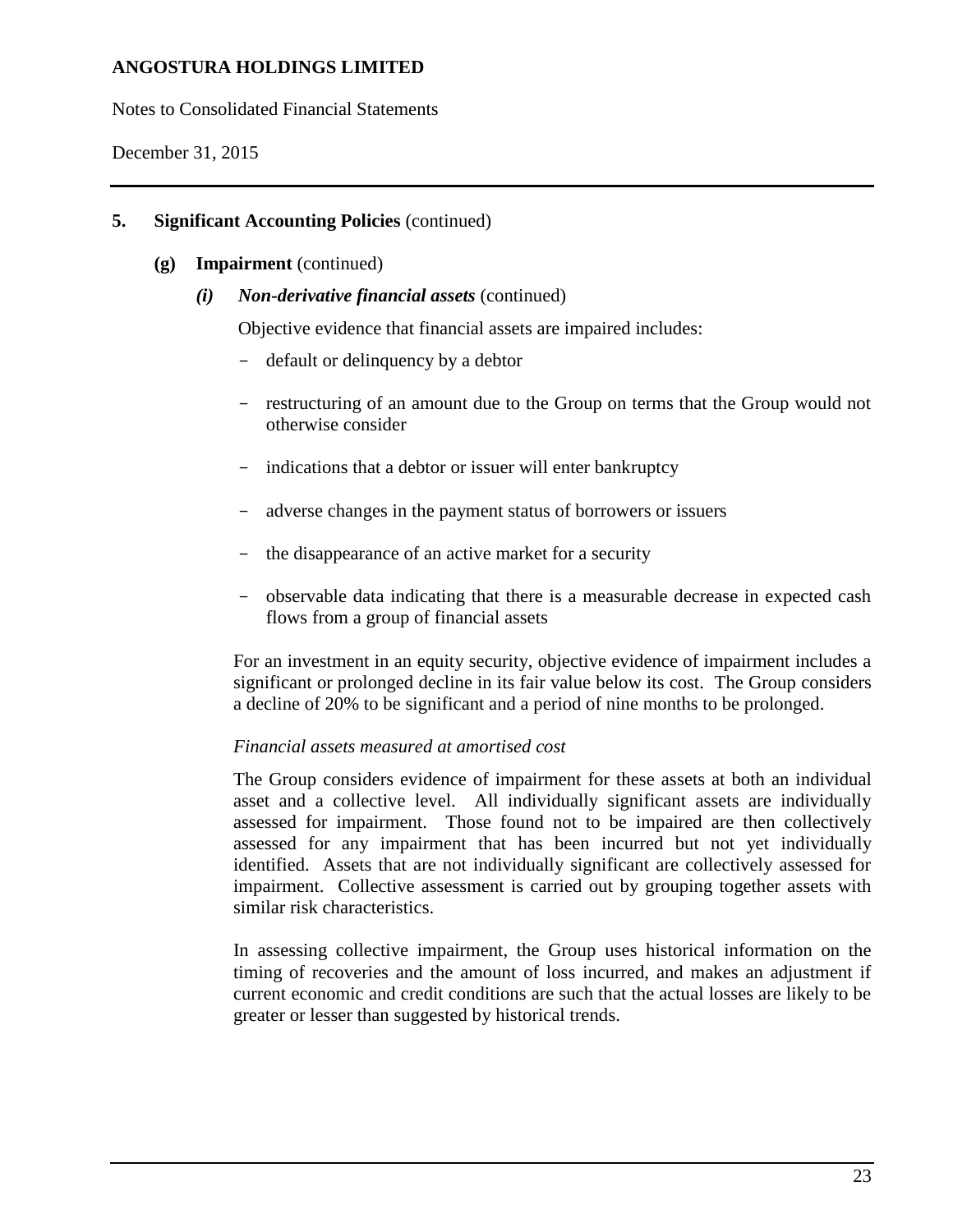Notes to Consolidated Financial Statements

December 31, 2015

### **5. Significant Accounting Policies** (continued)

### **(g) Impairment** (continued)

*(i) Non-derivative financial assets* (continued)

An impairment loss is calculated as the difference between an asset's carrying amount and the present value of the estimated future cash flows discounted at the asset's original effective interest rate. Losses are recognised in profit or loss and reflected in an allowance account. When the Group considers that there are no realistic prospects of recovery of the asset, the relevant amounts are written off. If the amount of impairment loss subsequently decreases and the decrease can be related objectively to an event occurring after the impairment was recognised, then the previously recognised impairment loss is reversed through profit or loss.

### *Available-for-sale assets*

Impairment losses on available-for-sale financial assets are recognised by reclassifying the losses accumulated in the fair value reserve to profit or loss. The amount reclassified is the difference between the acquisition cost (net of any principal repayment and amortisation) and the current fair value, less any impairment loss previously recognised in profit or loss. If the fair value of an impaired available-for-sale debt security subsequently increases and the increase can be related objectively to an event occurring after the impairment loss was recognised, then the impairment loss is reversed through profit or loss. Impairment losses recognised in profit or loss for an investment in an equity instrument classified as available-for-sale are not reversed through profit or loss.

# *Equity-accounted investees*

An impairment loss in respect of an equity-accounted investee is measured by comparing the recoverable amount of the investment with its carrying amount. An impairment loss is recognised in profit or loss, and is reversed if there has been a favourable change in the estimates used to determine the recoverable amount.

# *(ii) Non-financial assets*

At each reporting date, the Group reviews the carrying amounts of its non-financial assets (other than biological assets, investment property, inventories and deferred tax assets) to determine whether there is any indication of impairment. If any such indication exists, then the asset's recoverable amount is estimated. Goodwill is tested annually for impairment.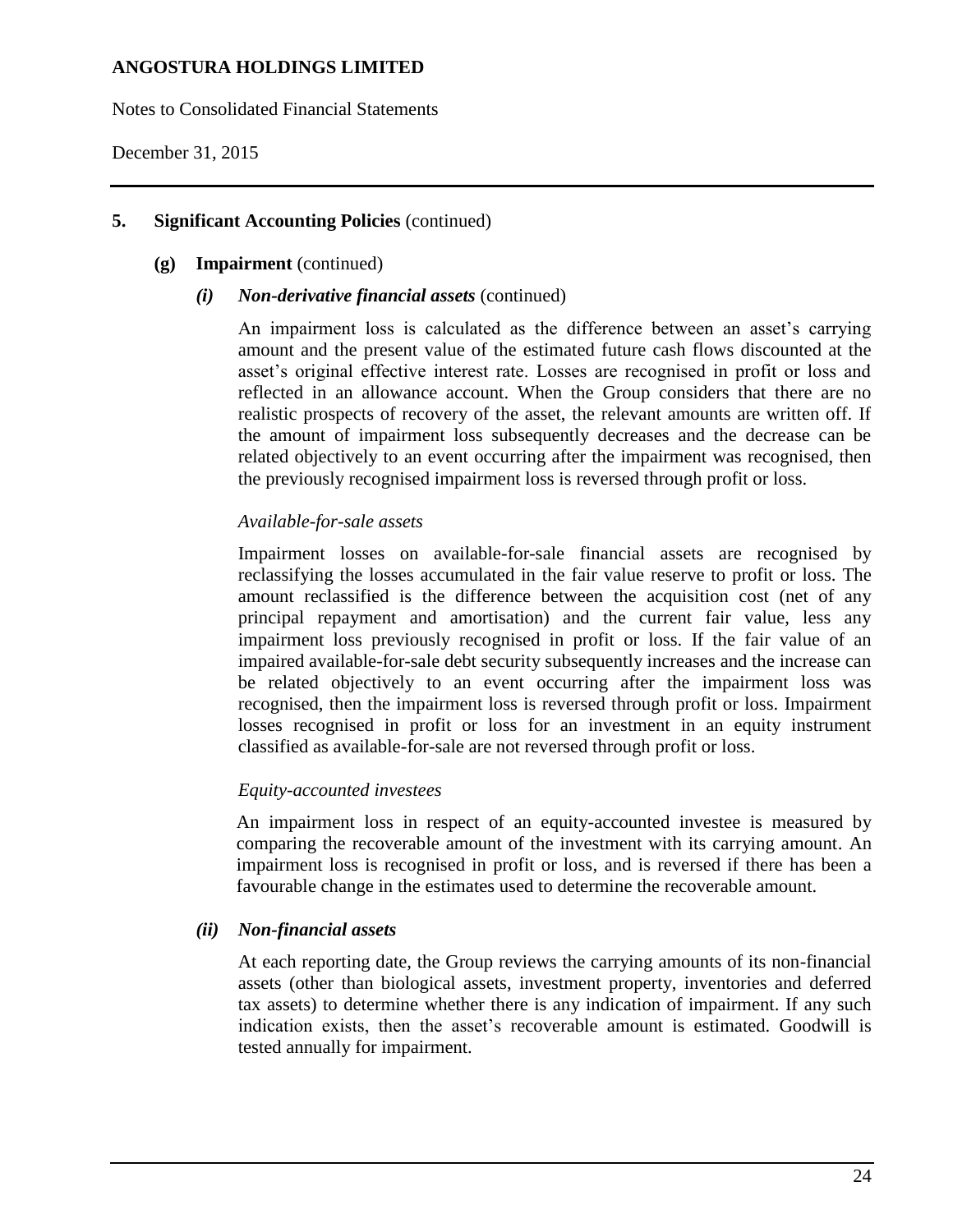Notes to Consolidated Financial Statements

December 31, 2015

### **5. Significant Accounting Policies** (continued)

### **(g) Impairment** (continued)

*(ii) Non-financial assets* (continued)

For impairment testing, assets are grouped together into the smallest group of assets that generates cash inflows from continuing use that are largely independent of the cash inflows of other assets (referred to cash generating units or CGUs). Goodwill arising from a business combination is allocated to CGUs or groups of CGUs that are expected to benefit from the synergies of the combination.

The recoverable amount of an asset or CGU is the greater of its value in use and its fair value less costs to sell. Value in use is based on the estimated future cash flows, discounted to their present value using a pre-tax discount rate that reflects current market assessments of the time value of money and the risks specific to the asset or CGU.

An impairment loss is recognised if the carrying amount of an asset or CGU exceeds its recoverable amount.

Impairment losses are recognised in profit or loss. They are allocated first to reduce the carrying amount of any goodwill allocated to the CGU, and then to reduce the carrying amounts of the other assets in the CGU on a pro-rata basis.

An impairment loss in respect of goodwill is not reversed. For other assets, an impairment loss is reversed only to the extent that the asset's carrying amount does not exceed the carrying amount that would have been determined, net of depreciation or amortisation, if no impairment loss had been recognised.

#### **(h) Cash and cash equivalents**

Cash and cash equivalents comprise cash at bank and on hand.

#### **(i) Assets held-for-sale**

Non-current assets, or disposal groups comprising assets and liabilities, are classified as held-for-sale if it is highly probable that they will be recovered primarily through sale rather than through continuing use.

Such assets, or disposal groups, are generally measured at the lower of their carrying amount and fair value less costs to sell. Any impairment loss on a disposal group is allocated first to goodwill, and then to the remaining assets and liabilities on a pro-rata basis, except that no loss is allocated to inventories, financial assets, deferred tax assets, employee benefit assets, investment property or biological assets, which continue to be measured in accordance with the Group's other accounting policies.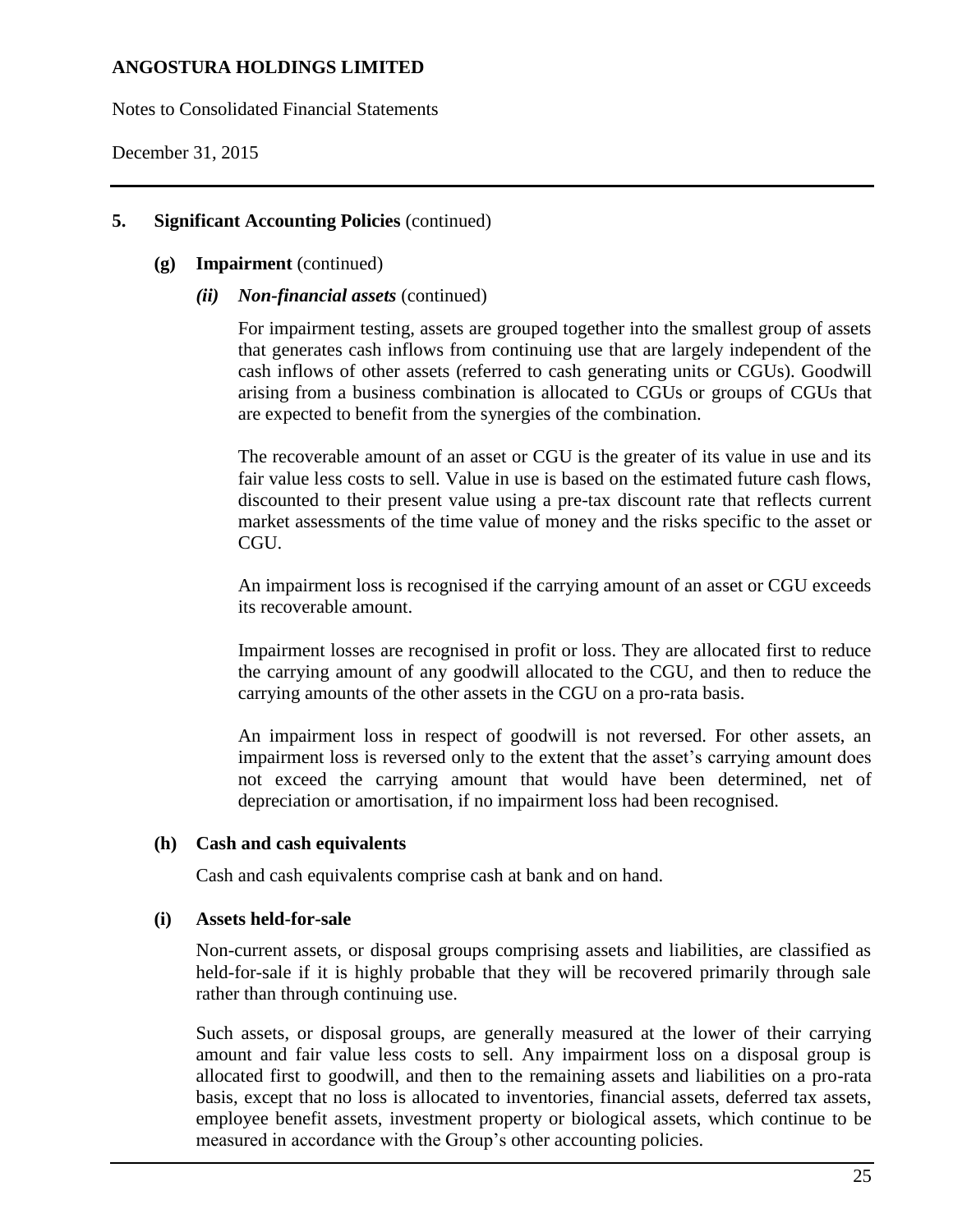Notes to Consolidated Financial Statements

December 31, 2015

### **5. Significant Accounting Policies** (continued)

### **(i) Assets held-for-sale** (continued)

Impairment losses on initial classification as held-for-sale or held-for-distribution and subsequent gains and losses on re-measurement are recognised, in profit or loss. Once classified as held-for-sale, intangible assets and property, plant and equipment are no longer amortised or depreciated, and any equity-accounted investee is no longer equity accounted.

# **(j) Employee benefits**

Retirement benefits for employees are provided by defined benefit schemes. The Group operates two defined benefit schemes, one trustee-administered and the other selfadministered. The assets of the trustee-administered scheme are held in a consolidated fund and the plan is funded by contributions from the Group and its employees. The selfadministered scheme is funded entirely by the Group out of cash resources, with no underlying assets. Both schemes are subject to annual valuations by independent qualified actuaries.

# *(i) Defined contribution plans*

Obligations for contributions to defined contribution plans are expensed as the related service is provided. Prepaid contributions are recognised as an asset to the extent that a cash refund or a reduction in future payments is available. The Group currently has a defined contribution plan for post-retirement medical benefits. None of the Group's pension plans are defined contribution plans.

# *(ii) Defined benefit plans*

The Group's net obligation in respect of defined benefit plans is calculated separately for each plan by estimating the amount of future benefit that employees have earned in the current and prior periods, discounting that amount, and deducting the fair value of any plan assets.

The calculation of defined benefit obligations is performed annually by a qualified actuary using the projected unit credit method. When the calculation results in a potential asset for the Group, the recognised asset is limited to the present value of economic benefits available in the form of any future refunds from the plan or reductions in future contributions to the plan. To calculate the present value of economic benefits, consideration is given to any applicable minimum funding requirements.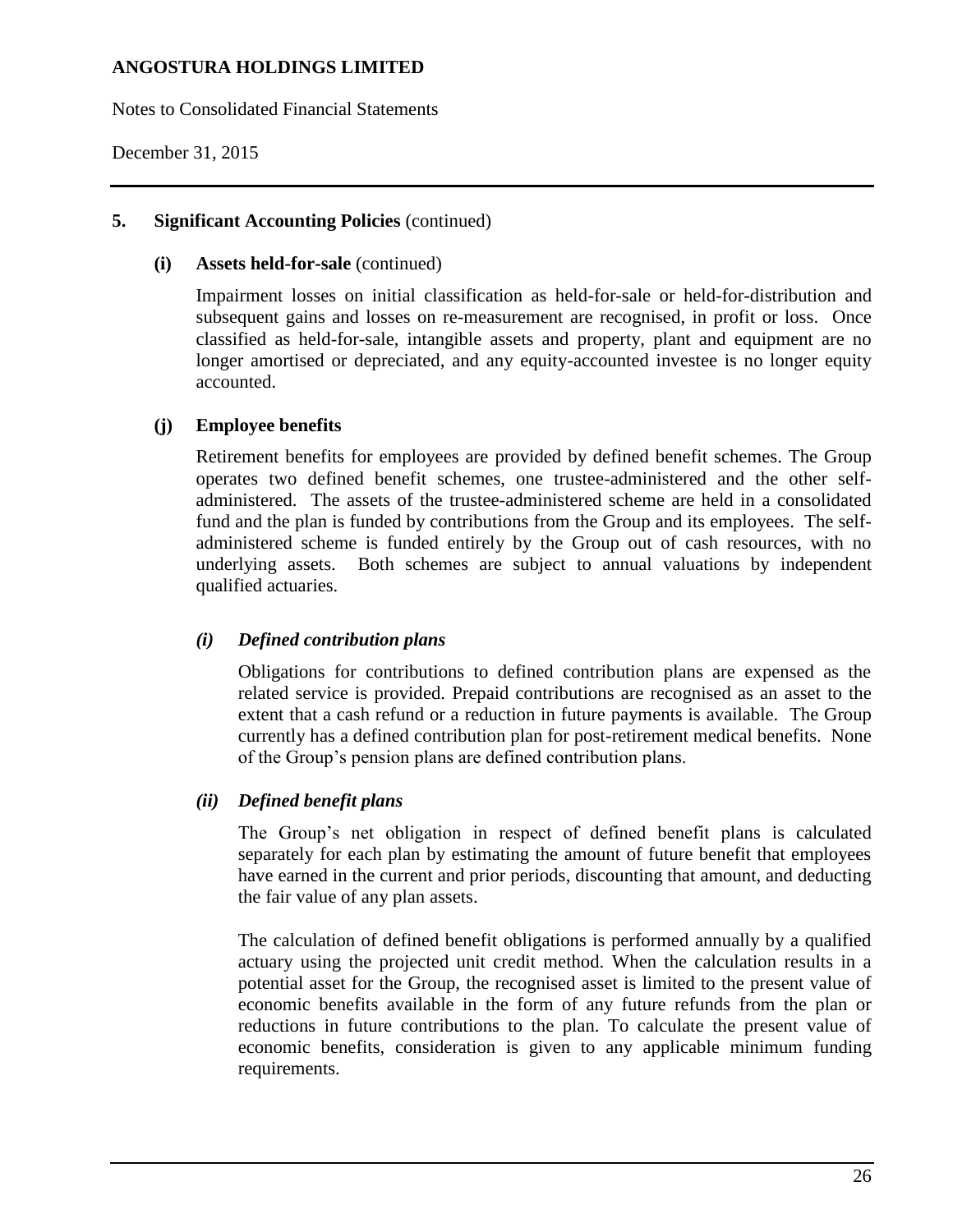Notes to Consolidated Financial Statements

December 31, 2015

## **5. Significant Accounting Policies** (continued)

### **(j) Employee benefits** (continued)

*(ii) Defined benefit plans* (continued)

Re-measurements of the net defined benefit liability, which comprise actuarial gains and losses, the return on plan assets (excluding interest) and the effect of the asset ceiling (if any, excluding interest), are recognised immediately in other comprehensive income. The Group determines the net interest expense or income on the net defined benefit asset or liability for the period, by applying the discount rate used to measure the defined benefit obligation at the beginning of the annual period, to the net defined benefit asset or liability, taking into account any changes during the period resulting from contributions and benefit payments.

Net interest expense and other expenses related to defined benefit plans are recognised in profit or loss.

When the benefits of a plan are changed or when a plan is curtailed, the resulting change in benefit that relates to past service or the gain or loss on curtailment is recognised immediately in profit or loss. The Group recognises gains and losses on the settlement of a defined benefit plan when the settlement occurs.

#### *(iii) Other long-term employee benefits*

The Group's net obligation in respect of long-term employee benefits is the amount of future benefit that employees have earned in return for their service in the current and prior periods. That benefit is discounted to determine its present value. Remeasurements are recognised in profit and loss in the period in which they arise.

# *(iv) Termination benefits*

Termination benefits are expensed at the earlier of when the Group can no longer withdraw the offer of those benefits and when the Group recognises costs for a restructuring. If benefits are not expected to be settled wholly within 12 months of the end of the reporting period, then they are discounted to their present value.

# *(v) Short-term employee benefits*

Short-term employee benefits are expensed as the related service is provided. A liability is recognised for the amount expected to be paid if the Group has a present legal or constructive obligation to pay this amount as a result of past service provided by the employee, and the obligation can be estimated reliably.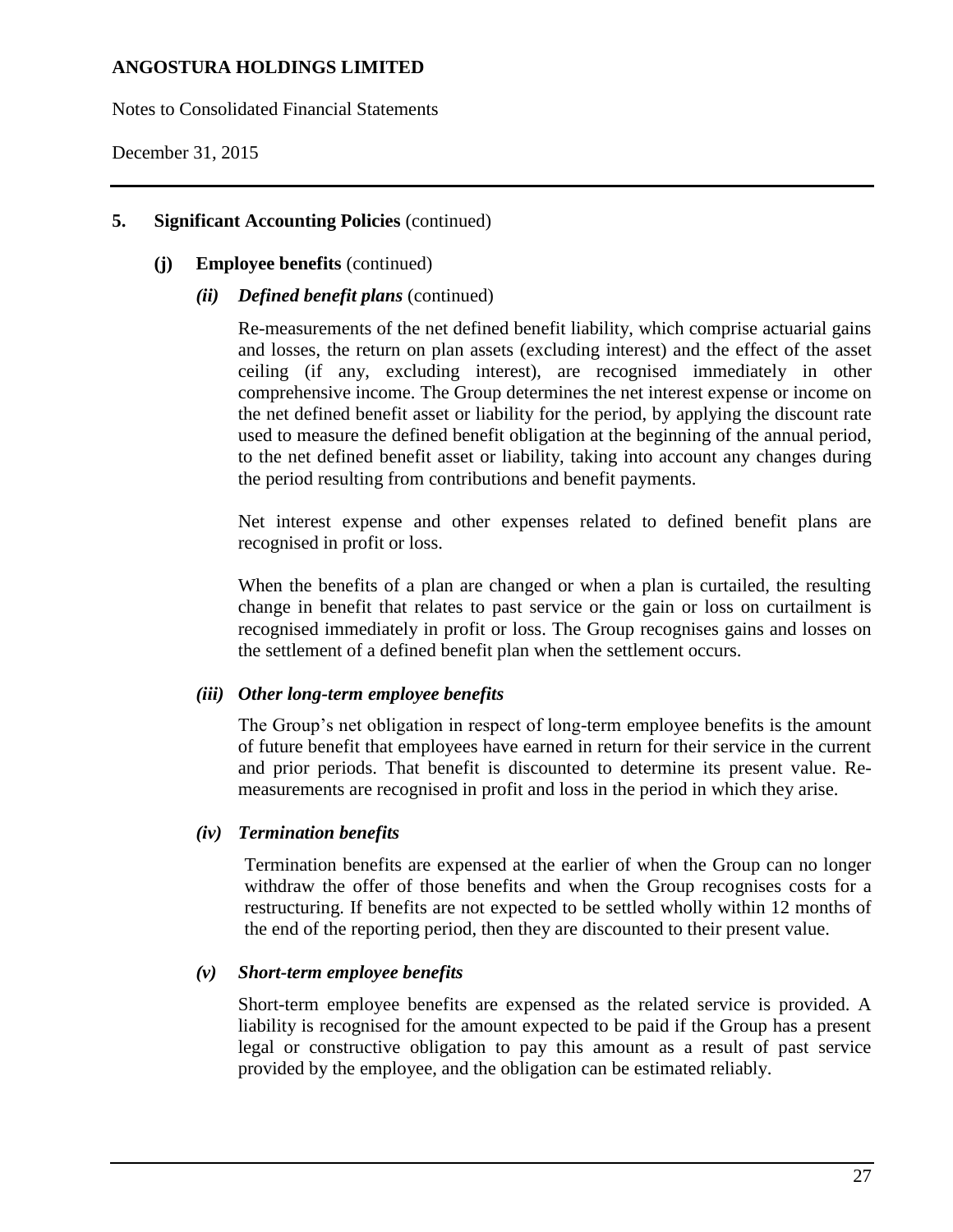Notes to Consolidated Financial Statements

December 31, 2015

## **5. Significant Accounting Policies** (continued)

#### **(k) Provisions**

A provision is recognised if, as a result of a past event, the Group has a present legal or constructive obligation that can be estimated reliably, and it is probable that an outflow of economic benefits will be required to settle the obligation. Provisions are determined by discounting the expected future cash flows at a pre-tax rate that reflects current market assessments of the time value of money and the risks specific to the liability. The unwinding of the discount is recognised as a finance cost.

### *Warranties*

A provision for warranties is recognised when the underlying products or services are sold, based on historical warranty data and a weighting of possible outcomes against their associated probabilities.

### *Restructuring*

A provision for restructuring is recognised when the Group has approved a detailed and formal restructuring plan, and the restructuring either has commenced or has been announced publicly. Future operating losses are not provided for.

#### *Site restoration*

A provision for site restoration in respect of contaminated land, and the related expense, is recognised when the land is contaminated.

# *Onerous contracts*

A provision for onerous contracts is measured at the present value of the lower of the expected cost of terminating the contract and the expected net cost of continuing with the contract. Before a provision is established, the Group recognises any impairment loss on the assets associated with that contract.

# **(l) Revenue**

# *(i) Sale of goods*

Revenue is recognised when persuasive evidence exists, usually in the form of an executed sales agreement, that the significant risks and rewards of ownership have been transferred to the customer, recovery of the consideration is probable, the associated costs and possible return of goods can be estimated reliably, there is no continuing management involvement with the goods, and the amount of revenue can be measured reliably.

Revenue from the sale of goods in the course of ordinary activities is measured at the fair value of the consideration received or receivable, net of excise taxes, returns, trade discounts and volume rebates.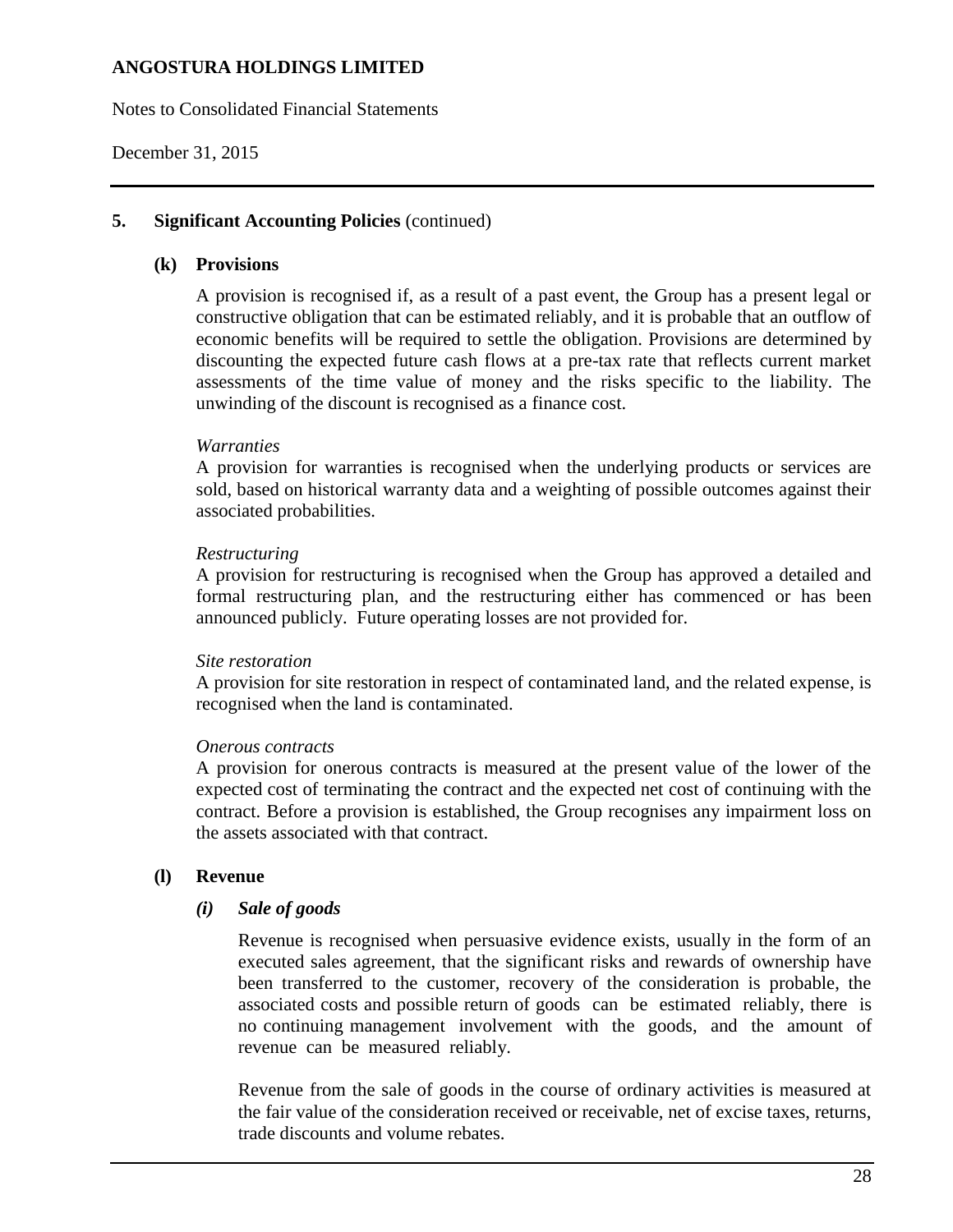Notes to Consolidated Financial Statements

December 31, 2015

# **5. Significant Accounting Policies** (continued)

# **(l) Revenue** (continued)

*(i) Sale of goods* (continued)

If it is probable that discounts will be granted and the amount can be measured reliably, then the discount is recognised as a reduction of revenue as the sales are recognised. The timing of the transfer of risks and rewards varies depending on the individual terms of the sales agreement.

# *(ii) Rendering of services*

If the services under a single arrangement are rendered in different reporting periods, then the consideration is allocated on a relative fair value basis between the different services, across the reporting periods.

The Group recognises revenue from rendering of services in proportion to the stage of completion of the transaction at the reporting date. The stage of completion is assessed based on surveys of work performed.

## **(m) Leases**

# *(i) Determining whether an arrangement contains a lease*

At inception of an arrangement, the Group determines whether the arrangement is or contains a lease.

At inception or on reassessment of an arrangement that contains a lease, the Group separates payments and other consideration required by the arrangement into those for the lease and those for other elements on the basis of their relative fair values. If the Group concludes for a finance lease that it is impracticable to separate the payments reliably, then an asset and a liability are recognised at an amount equal to the fair value of the underlying asset; subsequently, the liability is reduced as payments are made and an imputed finance cost on the liability is recognised using the Group's incremental borrowing rate.

# *(ii) Leased assets*

Leases of property, plant and equipment that transfer to the Group substantially all of the risks and rewards of ownership are classified as finance leases. The leased assets are measured initially at an amount equal to the lower of their fair value and the present value of the minimum lease payments. Subsequent to initial recognition, the assets are accounted for in accordance with the accounting policy applicable to the asset.

Assets held under other leases are classified as operating leases and are not recognised in the Group's consolidated statement of financial position.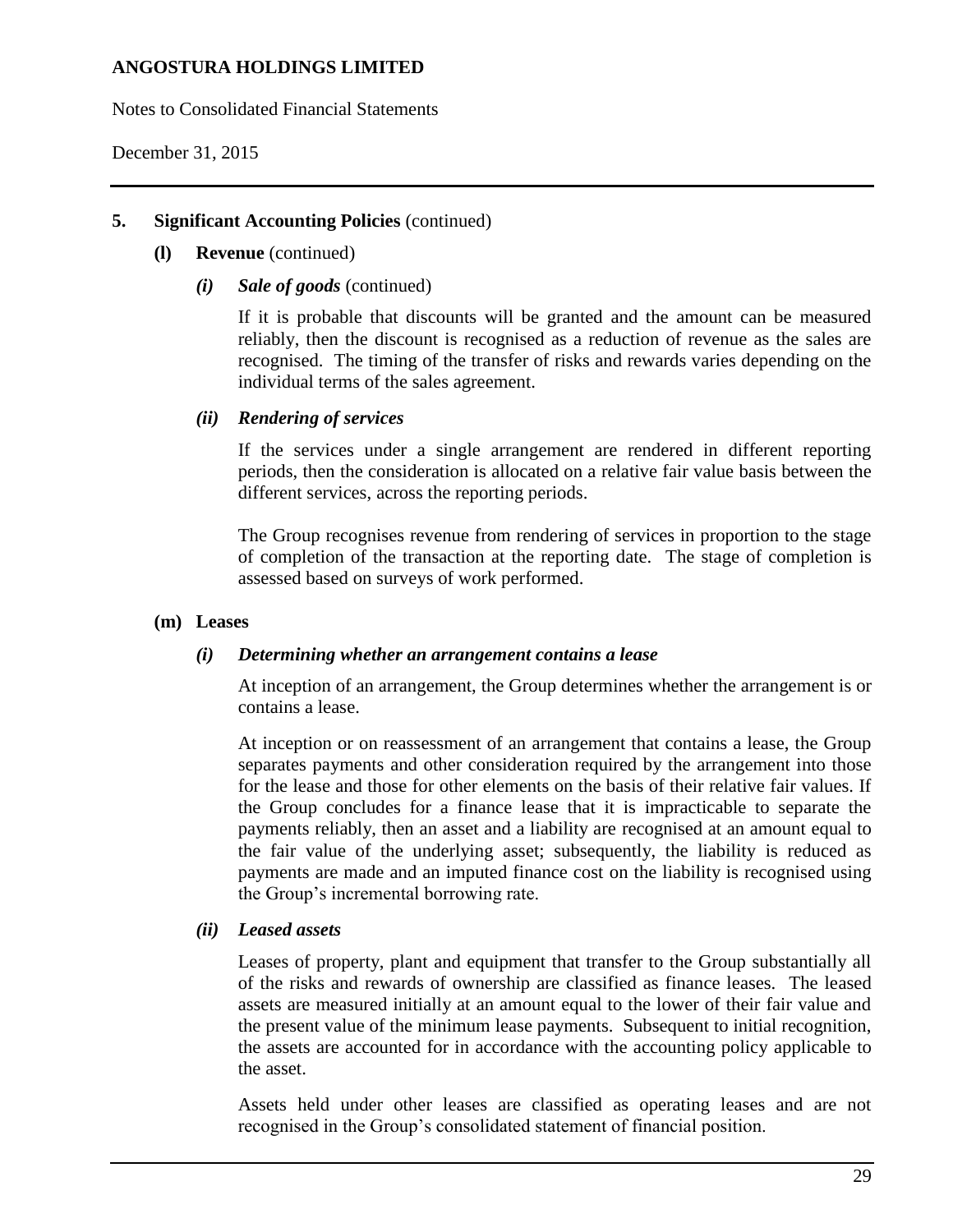Notes to Consolidated Financial Statements

December 31, 2015

### **5. Significant Accounting Policies** (continued)

- **(m) Leases** (continued)
	- *(iii) Lease payments*

Payments made under operating leases are recognised in profit or loss on a straightline basis over the term of the lease. Lease incentives received are recognised as an integral part of the total lease expense, over the term of the lease.

Minimum lease payments made under finance leases are apportioned between the finance expense and the reduction of the outstanding liability. The finance expense is allocated to each period during the lease term so as to produce a constant periodic rate of interest on the remaining balance of the liability.

### **(n) Finance income, finance costs and dividend income**

The Group's finance income and finance costs include:

- interest income
- interest expense
- dividend income.

Interest income or expense is recognised using the effective interest method. Dividend income is recognised in profit or loss on the date that the Group's right to receive payment is established.

# **(o) Taxation**

Income tax expense comprises current and deferred tax. It is recognised in profit or loss except to the extent that it relates to a business combination, or items are recognised directly in equity or in other comprehensive income.

# *Current tax*

Current tax comprises the expected tax payable or receivable on the taxable income or loss for the year and any adjustment to tax payable or receivable in respect of previous years. The amount of current tax payable or receivable is the best estimate of the tax amount expected to be paid or received that reflects uncertainty related to income taxes, if any. It is measured using tax rates enacted or substantively enacted at the reporting date. Current tax also includes any tax arising from dividends. Current tax assets and liabilities are offset only if certain criteria are met.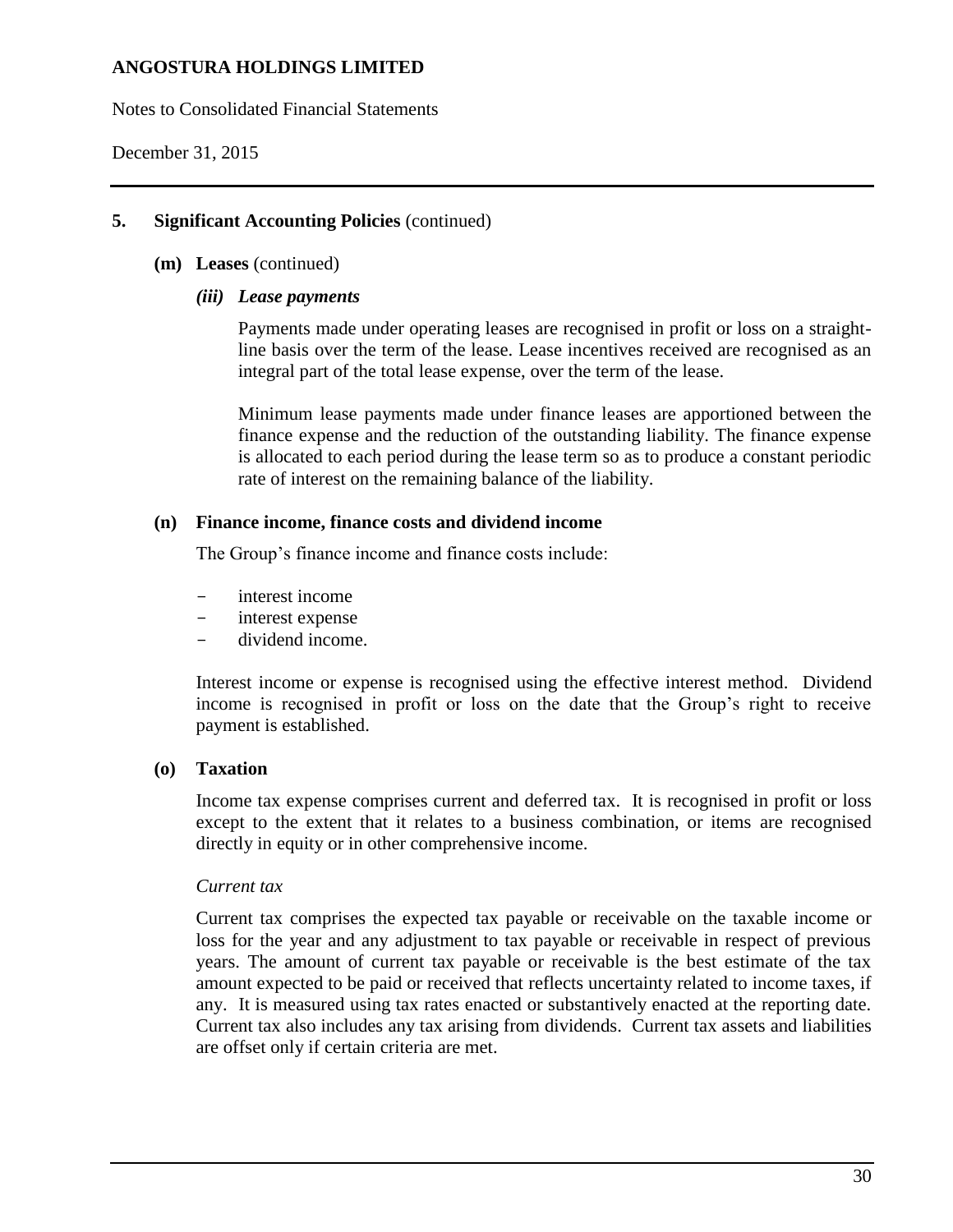Notes to Consolidated Financial Statements

December 31, 2015

### **5. Significant Accounting Policies** (continued)

### **(o) Taxation** (continued)

### *Deferred tax*

Deferred tax is recognised in respect of temporary differences between the carrying amounts of assets and liabilities for financial reporting purposes and the amounts used for taxation purposes. Deferred tax is not recognised for:

- temporary differences on the initial recognition of assets or liabilities in a transaction that is not a business combination and that affects neither accounting nor taxable profit or loss;
- temporary differences related to investments in subsidiaries and joint arrangements to the extent that the Group is able to control the timing of the reversal of the temporary differences and it is probable that they will not reverse in the foreseeable future; and
- taxable temporary differences arising on the initial recognition of goodwill.

Deferred tax assets are recognised for unused tax losses, unused tax credits and deductible temporary differences to the extent that it is probable that future taxable profits will be available against which they can be used. Future taxable profits are determined based on business plans for individual subsidiaries in the Group. Deferred tax assets are reviewed at each reporting date and are reduced to the extent that it is no longer probable that the related tax benefit will be realised; such reductions are reversed when the probability of future taxable profits improves.

Unrecognised deferred tax assets are reassessed at each reporting date and recognised to the extent that it has become probable that future taxable profits will be available against which they can be used.

Deferred tax is measured at the tax rates that are expected to be applied to temporary differences when they reverse, using tax rates enacted or substantively enacted at the reporting date.

The measurement of deferred tax reflects the tax consequences that would follow from the manner in which the Group expects, at the reporting date, to recover or settle the carrying amount of its assets and liabilities. For this purpose, the carrying amount of investment property measured at fair value is presumed to be recovered through sale, and the Group has not rebutted this presumption.

Deferred tax assets and liabilities are offset only if certain criteria are met.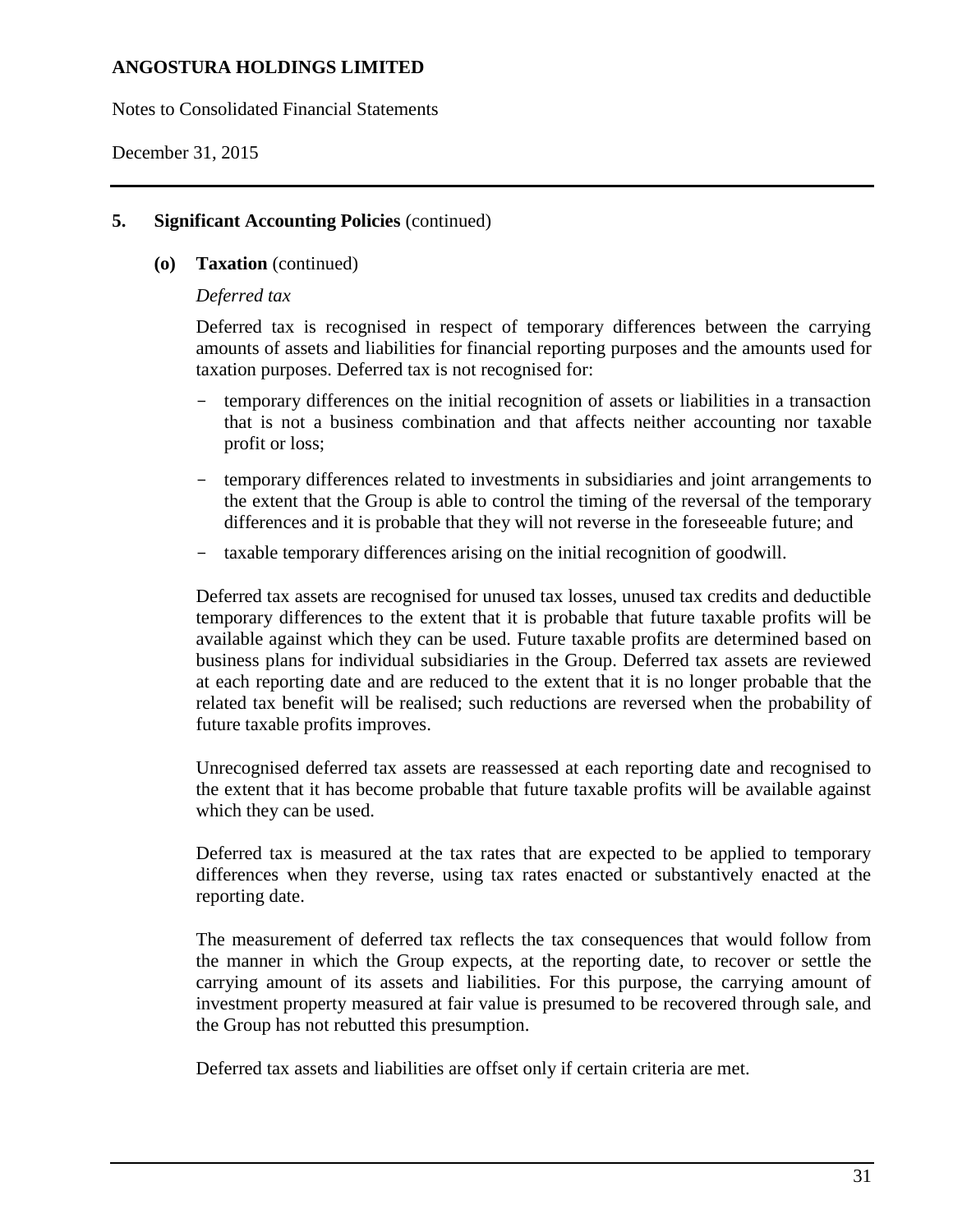Notes to Consolidated Financial Statements

December 31, 2015

## **5. Significant Accounting Policies** (continued)

### **(p) Discontinued operations**

A discontinued operation is a component of the Group's business, the operations and cash flows of which can be clearly distinguished from the rest of the Group and which:

- represents a separate major line of business or geographical area of operations;
- is part of a single co-ordinated plan to dispose of a separate major line of business or geographical area of operations; or
- is a subsidiary acquired exclusively with a view to re-sale.

Classification as a discontinued operation occurs at the earlier of disposal or when the operation meets the criteria to be classified as held-for-sale. When an operation is classified as a discontinued operation, the comparative statement of profit or loss and other comprehensive income is re-presented as if the operation had been discontinued from the start of the comparative year.

## **(q) Segment reporting**

Segment results that are reported to the Chief Executive Officer, Executive Management team, and those charged with Governance include items directly attributable to a segment as well as those that can be allocated on a reasonable basis. Unallocated items comprise assets and liabilities, finance costs and income, other income and expenses, dividend income, impairment charges, foreign exchange gains and losses, fair value gains and losses, fair value gain on assets held-for-sale, gain on disposal of investments, share of profits from equity-accounted investee, net of tax, and tax expenses and income.

# **(r) Share capital**

#### *Ordinary shares*

Incremental costs directly attributable to the issue of ordinary shares are recognised as a deduction from equity. Income tax relating to transaction costs of an equity transaction are accounted for in accordance with IAS 12 Income Tax.

# *Repurchase and reissue of share capital (treasury shares)*

When shares recognised as equity are repurchased, the amount of the consideration paid, which includes directly attributable costs, net of any tax effects, is recognised as a deduction from equity. Repurchased shares are classified as treasury shares and are classified within share capital as a deduction. When treasury shares are sold or reissued subsequently, the amount received is recognised as an increase in equity, and the resulting surplus or deficit on the transaction is presented within share premium.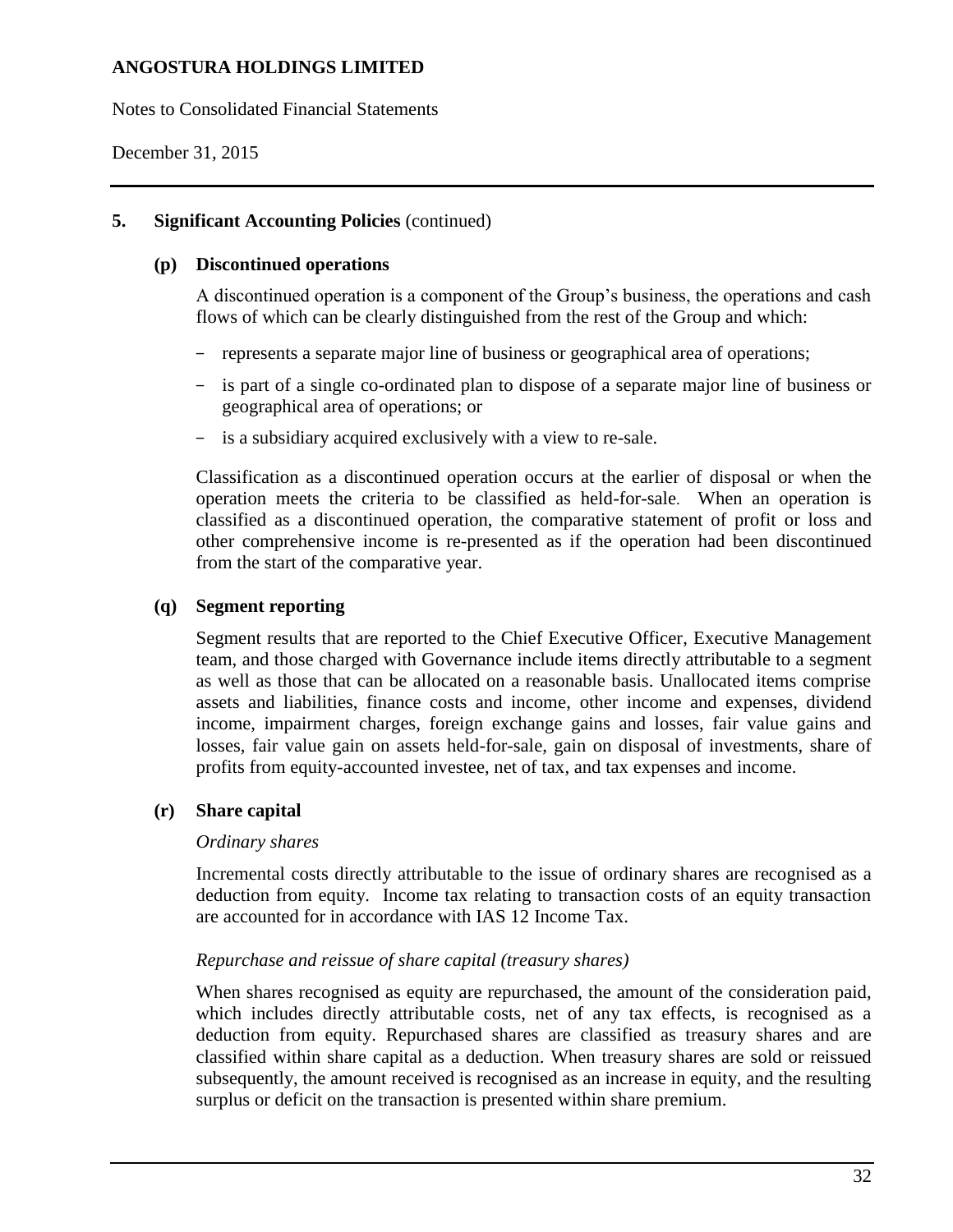Notes to Consolidated Financial Statements

December 31, 2015

### **5. Significant Accounting Policies** (continued)

### **(s) New and forthcoming standards and interpretations**

*(i) New and forthcoming standards adopted*

A number of new standards, amendments to standards and interpretations effective for annual periods beginning after January 1, 2015, have been reviewed for applicability in preparing these consolidated financial statements. Details of these standards are set out below with further information on the potential impact of changes on the consolidated financial statements where assessed as relevant.

# *IFRS 2 Share Based Payment*

The standard has been amended to clarify the definition of 'vesting condition' by separately defining 'performance condition' and 'service condition'. The amendments provide qualifying criteria for classification as a performance condition, and set out requirements for the definition of performance targets. Finally, clarification is provided on how to distinguish between market and nonmarket performance conditions, and the basis for differentiation of performance condition from non-vesting conditions.

The amendment did not impact the Group's consolidated financial statements.

*IFRS 3 Business Combinations*

The amendments clarify the classification and measurement of contingent consideration in a business combination. Where contingent consideration is a financial instrument its classification as a liability or equity is determined by reference to IAS 32 *Financial Instruments: Presentation*, and where classified as an asset or liability, contingent consideration is always subsequently measured at fair value, with changes in fair value recognised in profit or loss. Consequential amendments are also made to IAS 39 *Financial Instruments: Recognition and Measurement*, IFRS 9 *Financial Instruments* and IAS 37 *Provisions, Contingent Liabilities and Contingent Assets*. The amendment also clarifies that the standard does not apply to the formation of all types of joint arrangements in IFRS 11 *Joint Arrangements* in the financial statements of the joint arrangements themselves.

The amendment did not impact the Group's consolidated financial statements.

*IFRS 8 Operating Segments*

The standard has been amended to explicitly require the disclosure of judgments made by management in applying aggregation criteria to operating segments. Disclosures must include a brief description of the operating segments that have been aggregated and the economic indicators that were assessed in determining that the operating segments share similar economic characteristics.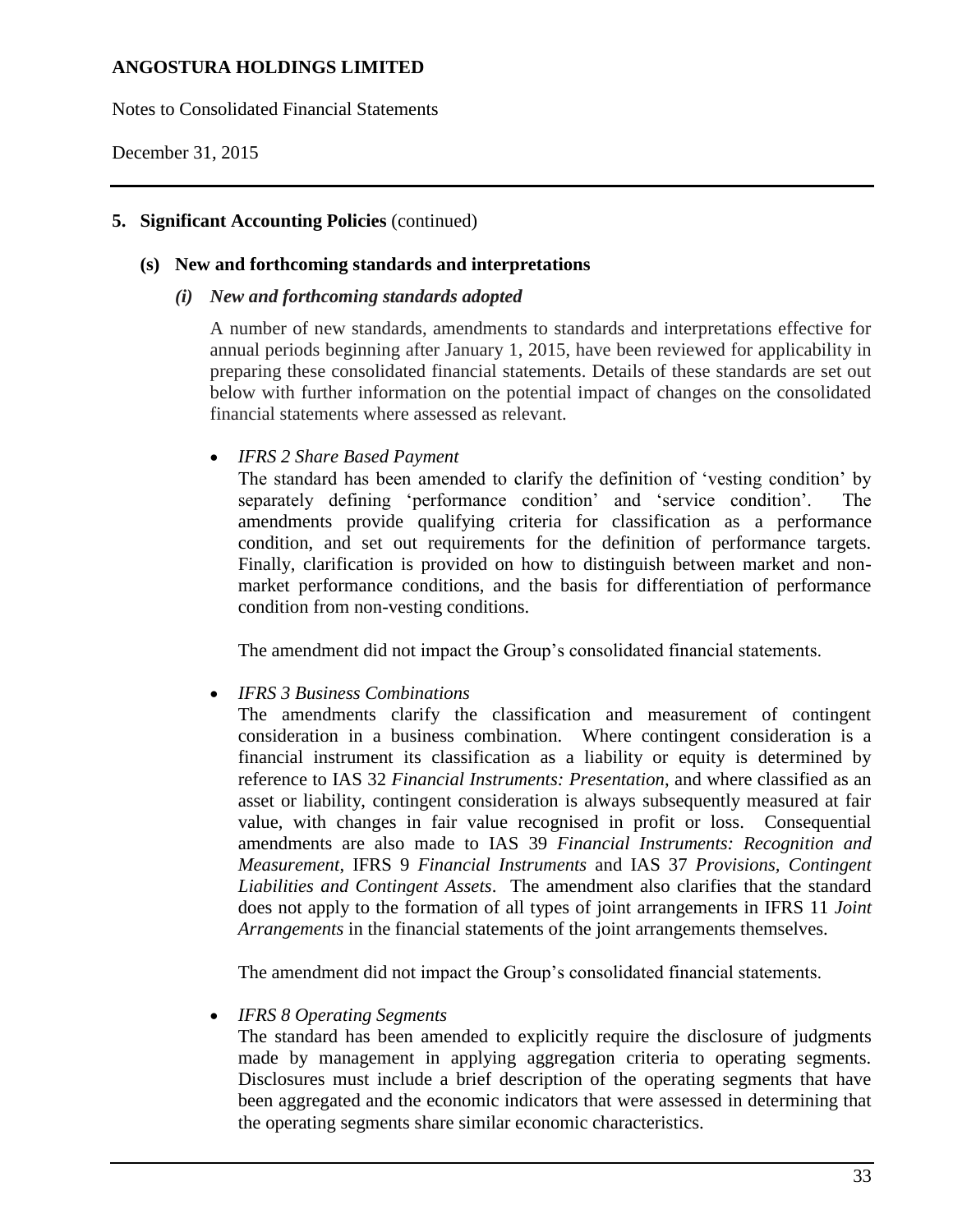Notes to Consolidated Financial Statements

December 31, 2015

### **5. Significant Accounting Policies** (continued)

#### **(s) New and forthcoming standards and interpretations** (continued)

- *(i) New and forthcoming standards adopted* (continued)
	- *IFRS 8 Operating Segments* (continued) Furthermore, the amendments clarify that similar to segment liabilities, a reconciliation of the reportable segments' assets to the entity's assets is required only if regularly reported to the chief operating decision maker.

The amendment has resulted in additional disclosures concerning the aggregation of operating segments into reportable segments.

*IFRS 13 Fair Value Measurement*

The amendment clarifies that consequential amendments to IAS 39 and IFRS 9 resulting from the issue of IFRS 13, do not preclude entities from measuring short term receivables and payables that have no stated interest rate at their invoiced amounts without discounting, if the effect of not discounting is immaterial.

Clarity was also provided on the scope of certain portfolio exceptions provided by the standard.

The amendment did not impact the Group's consolidated financial statements.

*IAS 16 Property, Plant and Equipment and IAS 38 Intangible Assets*

The amendments clarify the requirements of the revaluation model in IAS 16 and IAS 38, recognizing that the restatement of accumulated depreciation or amortisation is not always proportionate to the change in the gross carrying amount of the asset. In particular, observable market data and accumulated impairment losses impact the restatement.

The amendment did not impact the Group's consolidated financial statements.

*IAS 24 Related Party Disclosures*

The amendments include an extension of the definition of a 'related party' to include a management entity that provides key management personnel to the reporting entity, either directly or through a group entity. In this instance, disclosures must be made for all amounts transacted with the management entity including but not limited to: fees paid for key management personnel; loans granted or taken; and regular trading of goods and services.

The amendment did not impact the Group's consolidated financial statements.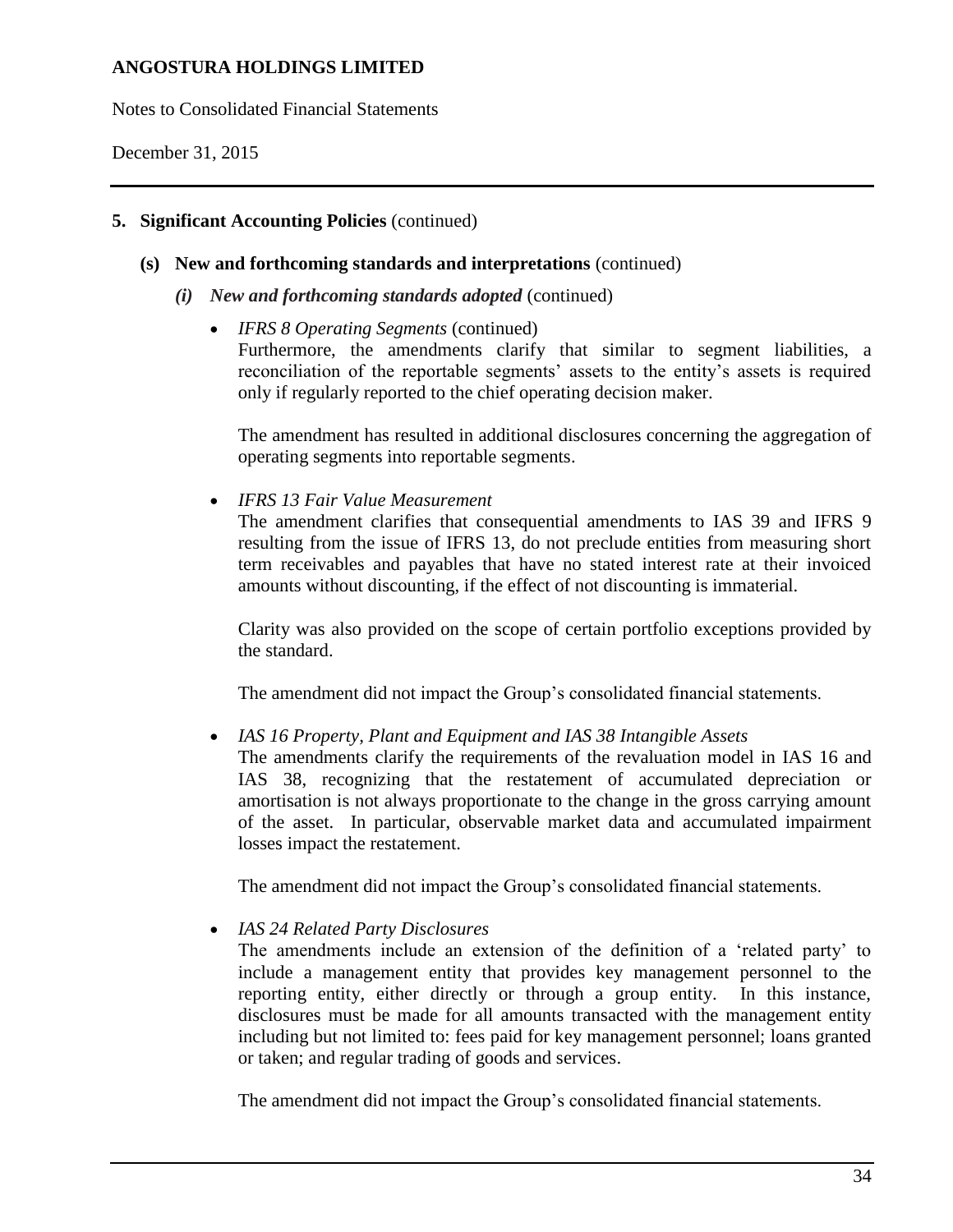Notes to Consolidated Financial Statements

December 31, 2015

### **5. Significant Accounting Policies** (continued)

#### **(s) New and forthcoming standards and interpretations** (continued)

- *(i) New and forthcoming standards adopted* (continued)
	- *IAS 40 Investment Property* The amendments clarify that an entity should assess whether an acquired property is an investment property under IAS 40 and perform a separate assessment under IFRS 3 to determine whether the acquisition of the investment property constitutes a business combination.

The amendment did not impact the Group's consolidated financial statements.

### *(ii) New and forthcoming standards not yet adopted*

The following standards or amendments to standards are effective for annual periods beginning on or after January 1, 2016, and have not been early adopted by the Group.

*IFRS 5 Non-current assets held-for-sale and discontinued operations*

The amendment clarifies the accounting implications if an entity changes its plans for a disposal or distribution of assets. If the method of disposal changes, but the plan to disposal remains in place, then there will be no impact on the accounting for the assets. If the asset is no longer available for immediate distribution or distribution is no longer highly probable, then there will be an impact on accounting.

The amendment when effective, will not impact the Group's 2016 consolidated financial statements.

*IFRS 7 Financial instruments: Disclosures* 

Proposed amendments will clarify that servicing arrangements are generally in the scope of IFRS 7 disclosures on continuing involvement in transferred financial assets that are derecognised in their entirety. Additional amendments clarify that offsetting disclosures prescribed by the standard are not required for condensed interim financial statements, unless required by IAS 34 *Interim Financial Reporting*.

The amendments when effective, will not impact the Group's 2016 consolidated financial statements.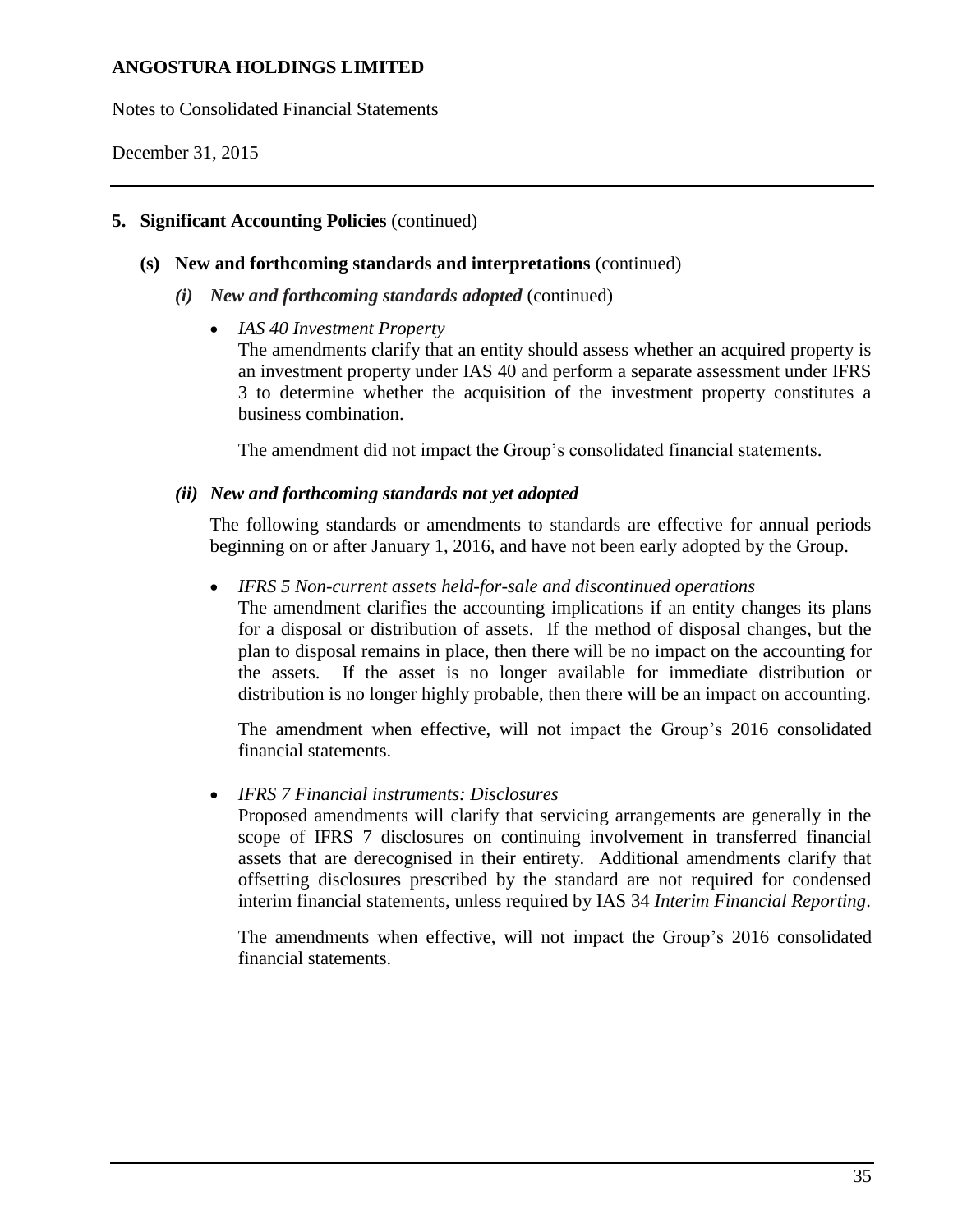Notes to Consolidated Financial Statements

December 31, 2015

#### **5. Significant Accounting Policies** (continued)

#### **(s) New and forthcoming standards and interpretations** (continued)

- *(ii) New and forthcoming standards not yet adopted* (continued)
	- IFRS 15, *Revenue from Contracts with Customers*, effective for accounting periods beginning on or after January 1, 2018, replaces IAS 11, *Construction Contracts*, IAS 18, *Revenue*, IFRIC 13, *Customer Loyalty Programmes,* IFRIC 15, *Agreements for the Construction of Real Estate*, IFRIC 18, *Transfer of Assets from Customers*  and SIC-31 *Revenue – Barter Transactions Involving Advertising Services.* It does not apply to insurance contracts, financial instruments or lease contracts, which fall in the scope of other IFRSs. It also does not apply if two companies in the same line of business exchange non-monetary assets to facilitate sales to other parties.

The Group will apply a five-step model to determine when to recognise revenue, and at what amount. The model specifies that revenue should be recognised when (or as) an entity transfers control of goods or services to a customer at the amount to which the entity expects to be entitled. Depending on whether certain criteria are met, revenue is recognised at a point in time, when control of goods or services is transferred to the customer; or over time, in a manner that best reflects the entity's performance.

There will be new qualitative and quantitative disclosure requirements to describe the nature, amount, timing, and uncertainty of revenue and cash flows arising from contracts with customers.

The Group is assessing the impact that this amendment will have on its 2018 financial statements.

 IFRS 16*, Leases,* which is effective for annual reporting periods beginning on or after January 1, 2019, eliminates the current dual accounting model for lessees, which distinguishes between on-balance sheet finance leases and off-balance sheet operating leases. Instead, there is a single, on-balance sheet accounting model that is similar to current finance lease accounting. Companies will be required to bring all major leases on-balance sheet, recognising new assets and liabilities. The onbalance sheet liability will attract interest; the total lease expense will be higher in the early years of a lease even if a lease has fixed regular cash rentals. Optional lessee exemption will apply to short- term leases and for low-value items with value of US\$5,000 or less.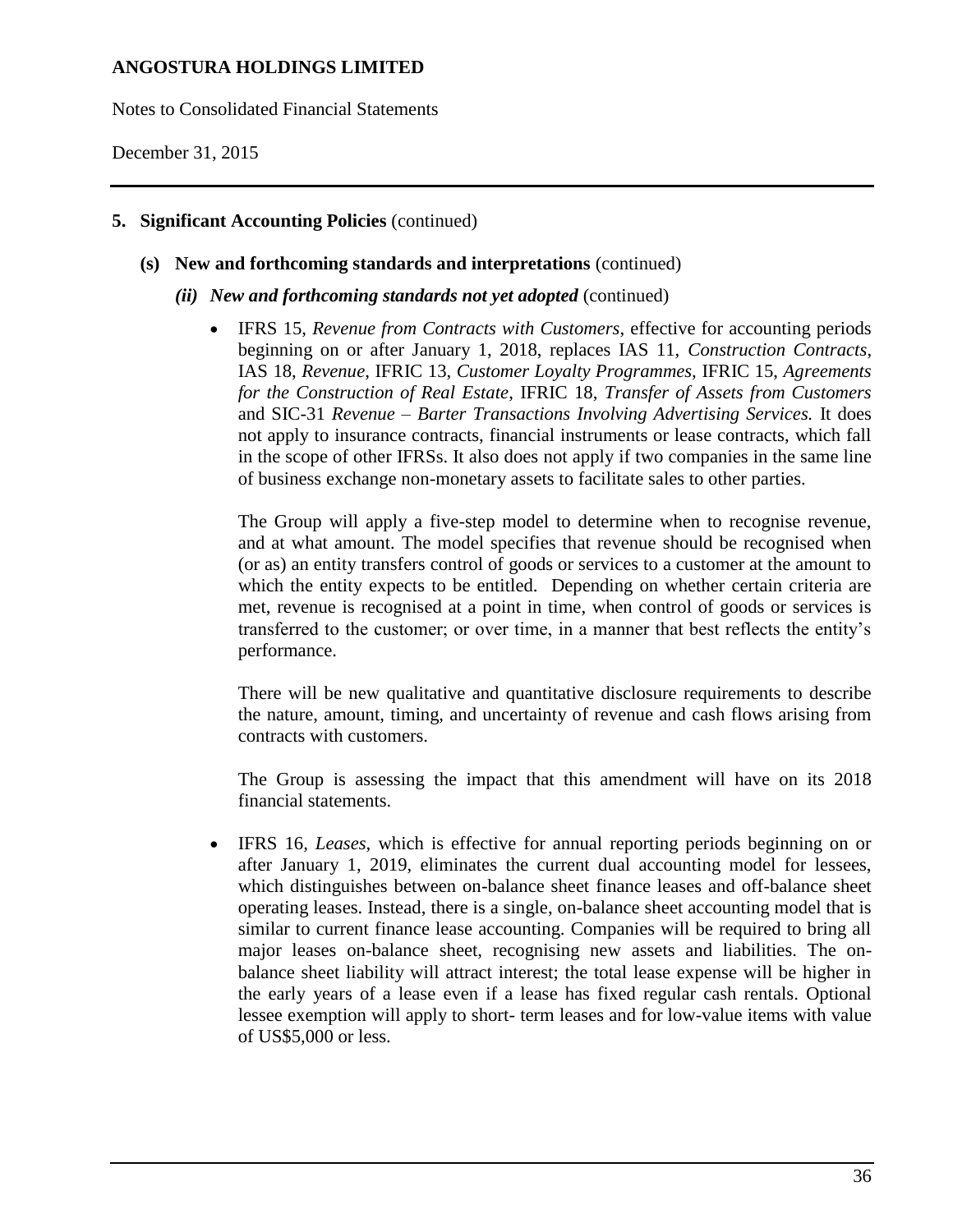Notes to Consolidated Financial Statements

December 31, 2015

### **5. Significant Accounting Policies** (continued)

#### **(s) New and forthcoming standards and interpretations** (continued)

### *(ii) New and forthcoming standards not yet adopted* (continued)

IFRS 16*, Leases* (continued)

Lessor accounting remains similar to current practice as the lessor will continue to classify leases as finance and operating leases. Finance lease accounting will be based on IAS 17 lease accounting, with recognition of net investment in lease comprising lease receivable and residual asset. Operating lease accounting will be based on IAS 17 operating lease accounting.

Early adoption is permitted if IFRS 15, *Revenue from Contracts with Customers* is also adopted.

The Group is assessing the impact that this amendment will have on its 2019 financial statements.

### *IAS 19 Employee Benefits*

The standard has been amended to clarify the basis for determination of the discount rate for post-employment benefit obligations in regional markets that share a common currency. In such instances, the discount rate should be in the currency of benefit payments.

The amendment when effective, will not impact the Group's consolidated financial statements.

## *IAS 34 Interim Financial Reporting*

The amendments clarify that certain disclosures, if not included in the notes to interim financial statements, may be disclosed elsewhere in the interim financial report. The interim financial report would be made available to users of the interim financial statements on the same terms and at the same time as the interim financial statements themselves.

The amendment when effective, will not impact the Group's consolidated financial statements.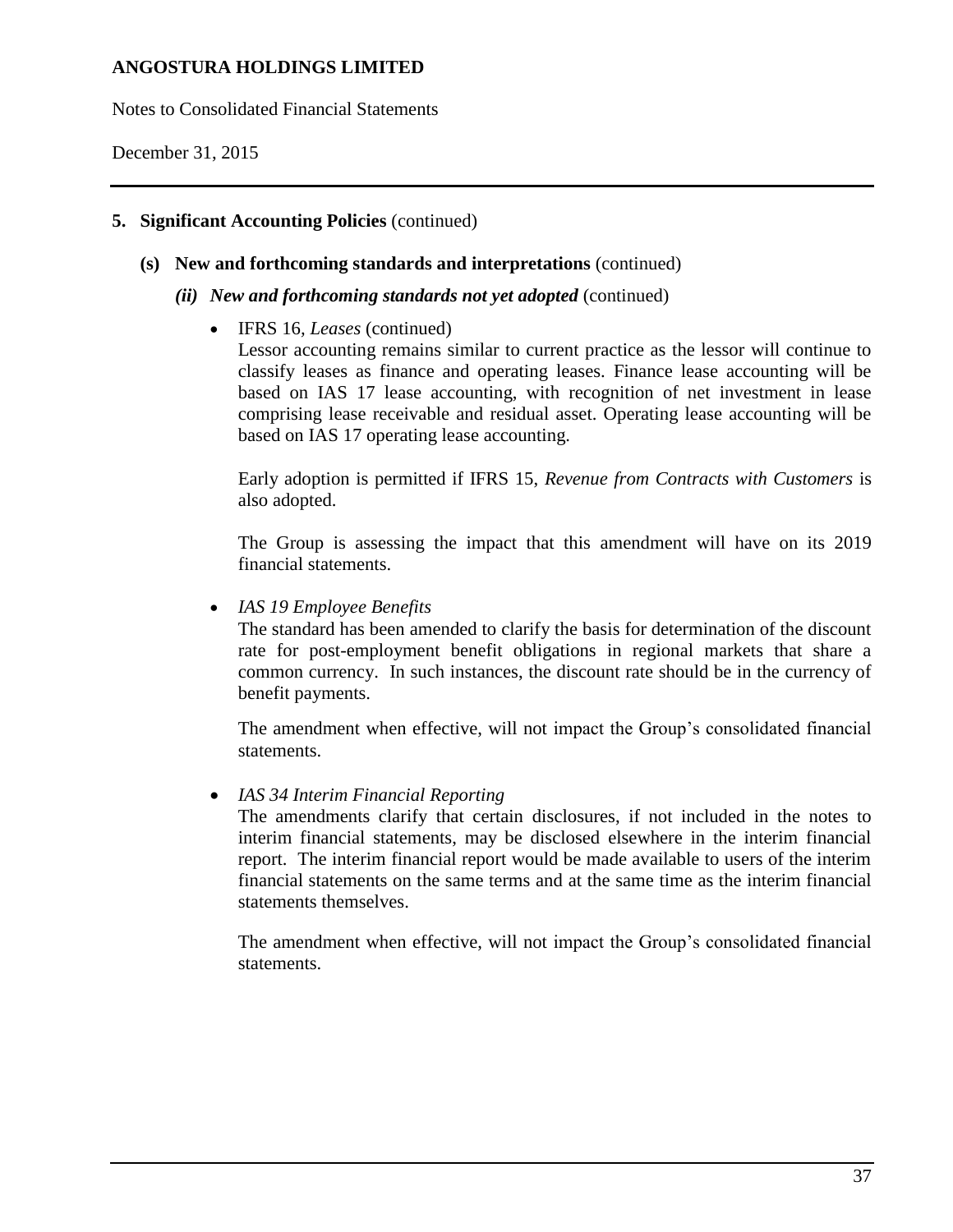Notes to Consolidated Financial Statements

December 31, 2015

### **5. Significant Accounting Policies** (continued)

- **(s) New and forthcoming standards and interpretations** (continued)
	- *(ii) New and forthcoming standards not yet adopted* (continued)
		- IAS 1, *Presentation of Financial Statements*, effective for accounting periods beginning on or after January 1, 2016, has been amended to clarify or state the following:
			- specific single disclosures that are not material do not have to be presented even if they are minimum requirements of a standard;
			- the order of notes to the financial statements is not prescribed;
			- line items on the statement of financial position and the statement of profit or loss and other comprehensive income (OCI) should be disaggregated if this provides helpful information to users. Line items can be aggregated if they are not material;
			- specific criteria is now provided for presenting subtotals on the statement of financial position and in the statement of profit or loss and OCI, with additional reconciliation requirements for the statement of profit or loss and OCI; and
			- the presentation in the statement of OCI of items of OCI arising from joint ventures and associates accounted for using the equity method follows the IAS 1 approach of splitting items that may, or that will never, be reclassified to profit or loss.

The Group is assessing the impact that this amendment will have on its 2016 financial statements.

- Amendments to IAS 16 and IAS 38, *Clarification of Acceptable Methods of Depreciation and Amortisation,* are effective for accounting periods beginning on or after January 1, 2016.
- The amendment to IAS 16, *Property, Plant and Equipment* explicitly states that revenue-based methods of depreciation cannot be used. This is because such methods reflect factors other than the consumption of economic benefits embodied in the assets.
- The amendment to IAS 38, *Intangible Assets* introduces a rebuttable presumption that the use of revenue-based amortisation methods is inappropriate for intangible assets.

The Group is assessing the impact that this amendment will have on its 2016 financial statements.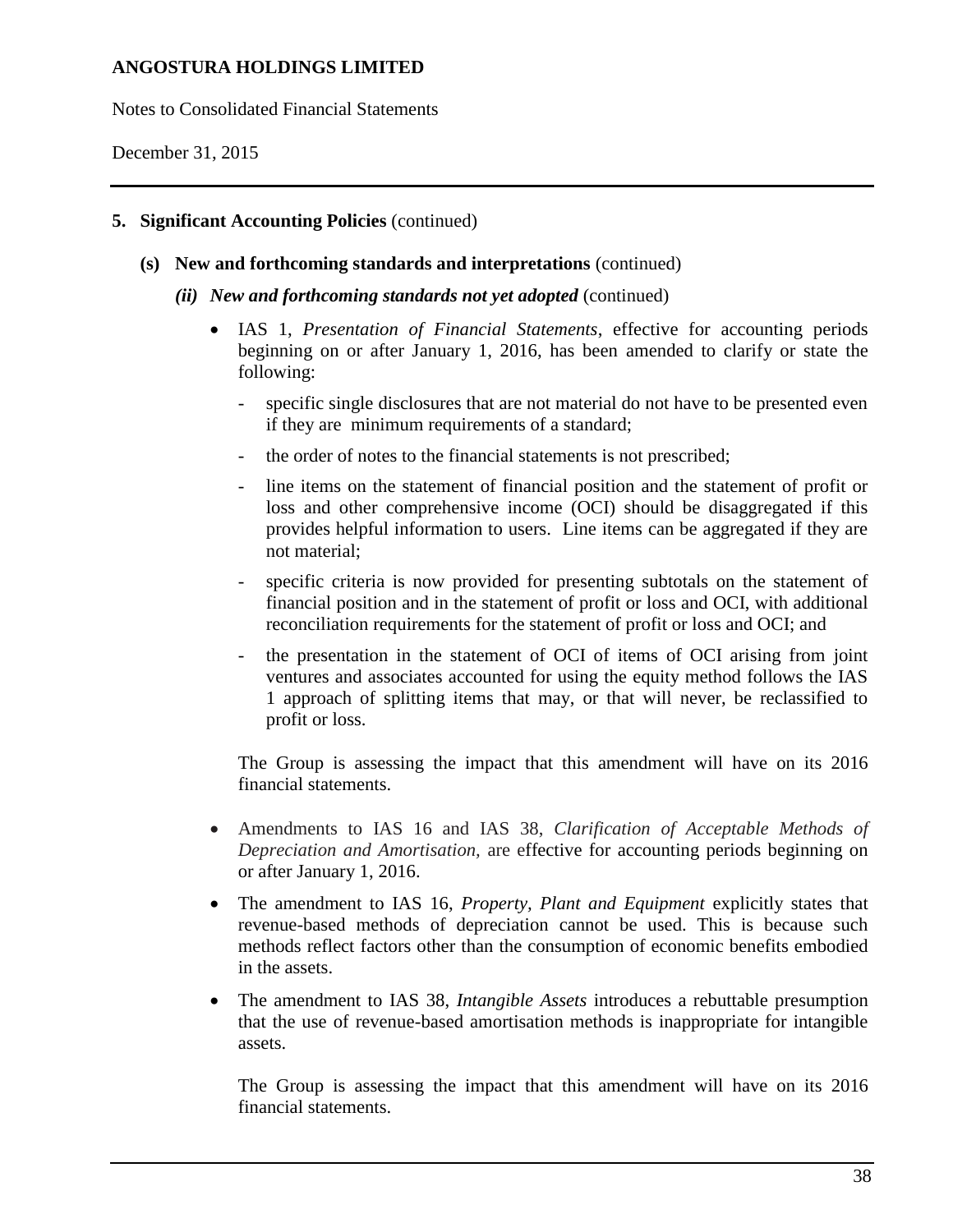Notes to Consolidated Financial Statements

December 31, 2015

#### **5. Significant Accounting Policies** (continued)

- **(s) New and forthcoming standards and interpretations** (continued)
	- *(ii) New and forthcoming standards not yet adopted* (continued)
		- Amendments to IAS 16, *Property, Plant and Equipment,* and IAS 41, *Biological Assets, which are* effective for annual reporting periods beginning on or after January 1, 2016, require a bearer plant, defined as a living plant, to be accounted for as property, plant and equipment and included in the scope of IAS 16 instead of IAS 41. Therefore, a company can elect to measure bearer plants at cost. However, the produce growing on bearer plants will continue to be measured at fair value less costs to sell under IAS 41.

The Group is assessing the impact that this amendment will have on its 2016 financial statements.

 Amendments to IAS 27, *Equity Method in Separate Financial Statements*, effective for accounting periods beginning on or after January 1, 2016 allow the use of the equity method in separate financial statements, and apply to the accounting for subsidiaries, associates, and joint ventures.

The Group is assessing the impact that this amendment will have on its 2016 financial statements.

 Amendments to IFRS 10, *Consolidated Financial Statements,* and IAS 28, *Investments in Associates and Joint Ventures,* in respect of *Sale or Contribution of Assets between an Investor and its Associate or Joint Venture*, are effective for annual reporting periods beginning on or after January 1, 2016. The amendments require that when a parent loses control of a subsidiary in a transaction with an associate or joint venture, the full gain be recognised when the assets transferred meet the definition of a 'business' under IFRS 3, *Business Combinations*.

The Group is assessing the impact that this amendment will have on its 2016 financial statements.

 Amendments to IFRS 11, *Accounting for Acquisitions of Interests in Joint Operations*, effective for accounting periods beginning on or after January 1, 2016, require business combination accounting to be applied to acquisitions of interests in a joint operation that constitutes a business. Business combination accounting also applies to the additional interests in a joint operation while the joint operator retains joint control. The additional interest acquired will be measured at fair value but previously held interests will not be remeasured.

The Group is assessing the impact that this amendment will have on its 2016 financial statements.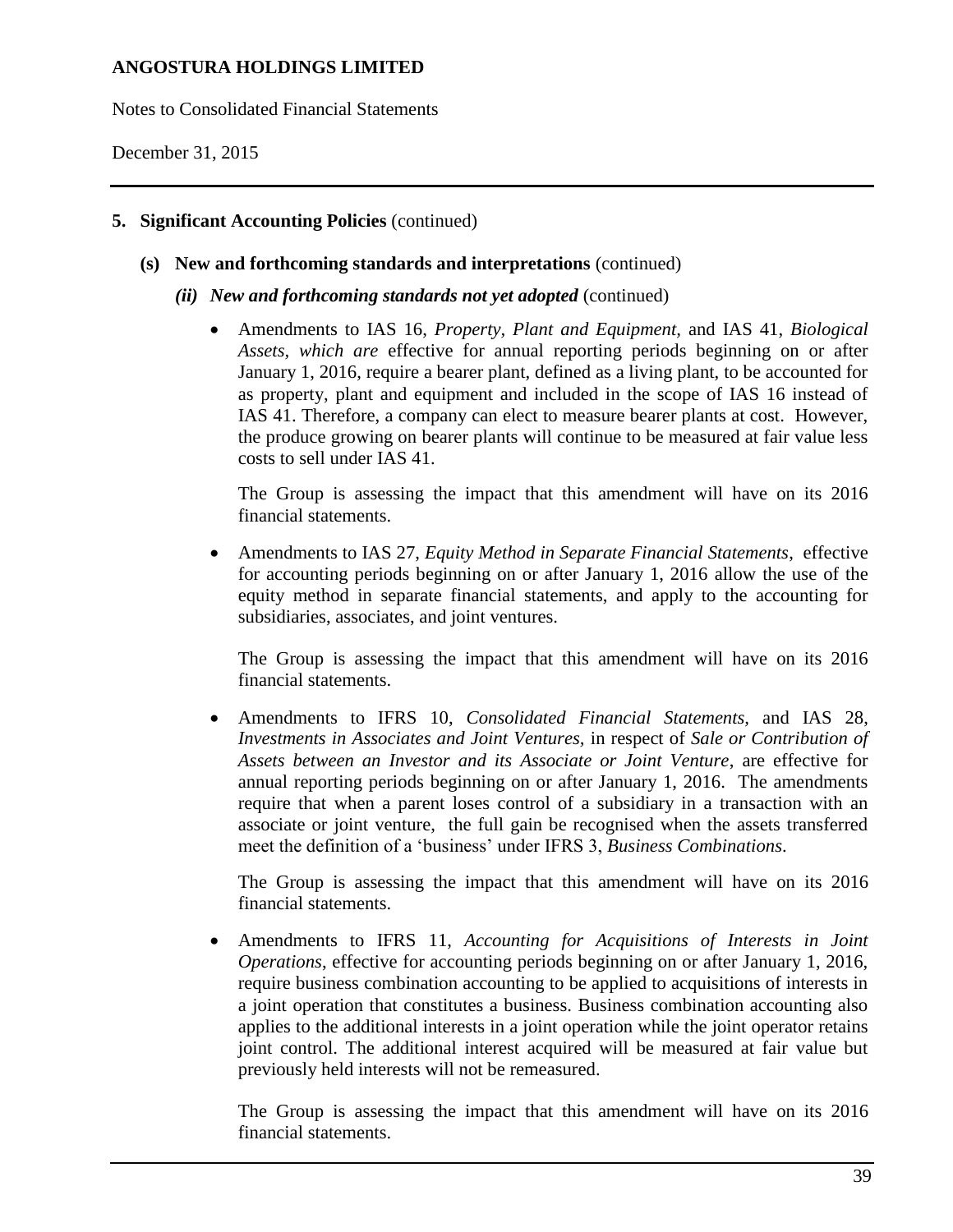Notes to Consolidated Financial Statements

December 31, 2015

### **5. Significant Accounting Policies** (continued)

- **(s) New and forthcoming standards and interpretations** (continued)
	- *(ii) New and forthcoming standards not yet adopted* (continued)
		- Amendments to IFRS 10, *Consolidated Financial Statements*, IFRS 12, *Disclosure of Interests in Other Entities* and IAS 28, *Investments in Associates and Joint Ventures*, effective for accounting periods beginning on or after January 1, 2016, have been amended to introduce clarifications on which subsidiaries of an investment entity are consolidated instead of being measured at fair value through profit or loss. IFRS 10 was amended to confirm that the exemption from preparing consolidated financial statements is available to a parent entity that is a subsidiary of an investment entity. An investment entity shall measure at fair value through profit or loss all of its subsidiaries that are themselves investment entities. IAS 28 was amended to provide an exemption from applying the equity method for investment entities that are subsidiaries and that hold interests in associates and joint ventures. IFRS 12 was amended to clarify that the relevant disclosure requirements in the standard apply to an investment entity in which all of its subsidiaries are measured at fair value through profit or loss.

The Group is assessing the impact that these amendments will have on its 2017 financial statements.

- *Improvements to* IFRS *2012-2014* cycle, contain amendments to certain standards and interpretations and are effective for accounting periods beginning on or after January 1, 2016. The main amendments applicable to the Group are as follows:
	- IAS 34, *Interim Financial Reporting,* has been amended to clarify that certain disclosures, if they are not included in the notes to interim financial statements, may be disclosed "elsewhere in the interim financial report". The interim financial report is incomplete if the interim financial statements and any disclosures incorporated by cross-reference are not made available to users of the interim financial statements on the same terms and at the same time.

The Group is assessing the impact that this amendment will have on its 2016 financial statements.

 IFRS 9*, Financial Instruments,* which is effective for annual reporting periods beginning on or after January 1, 2018, replaces the existing guidance in IAS 39 *Financial Instruments: Recognition and Measurement.* IFRS 9 includes revised guidance on the classification and measurement of financial assets and liabilities, including a new expected credit loss model for calculating impairment of financial assets and the new general hedge accounting requirements. It also carries forward the guidance on recognition and derecognition of financial instruments from IAS 39.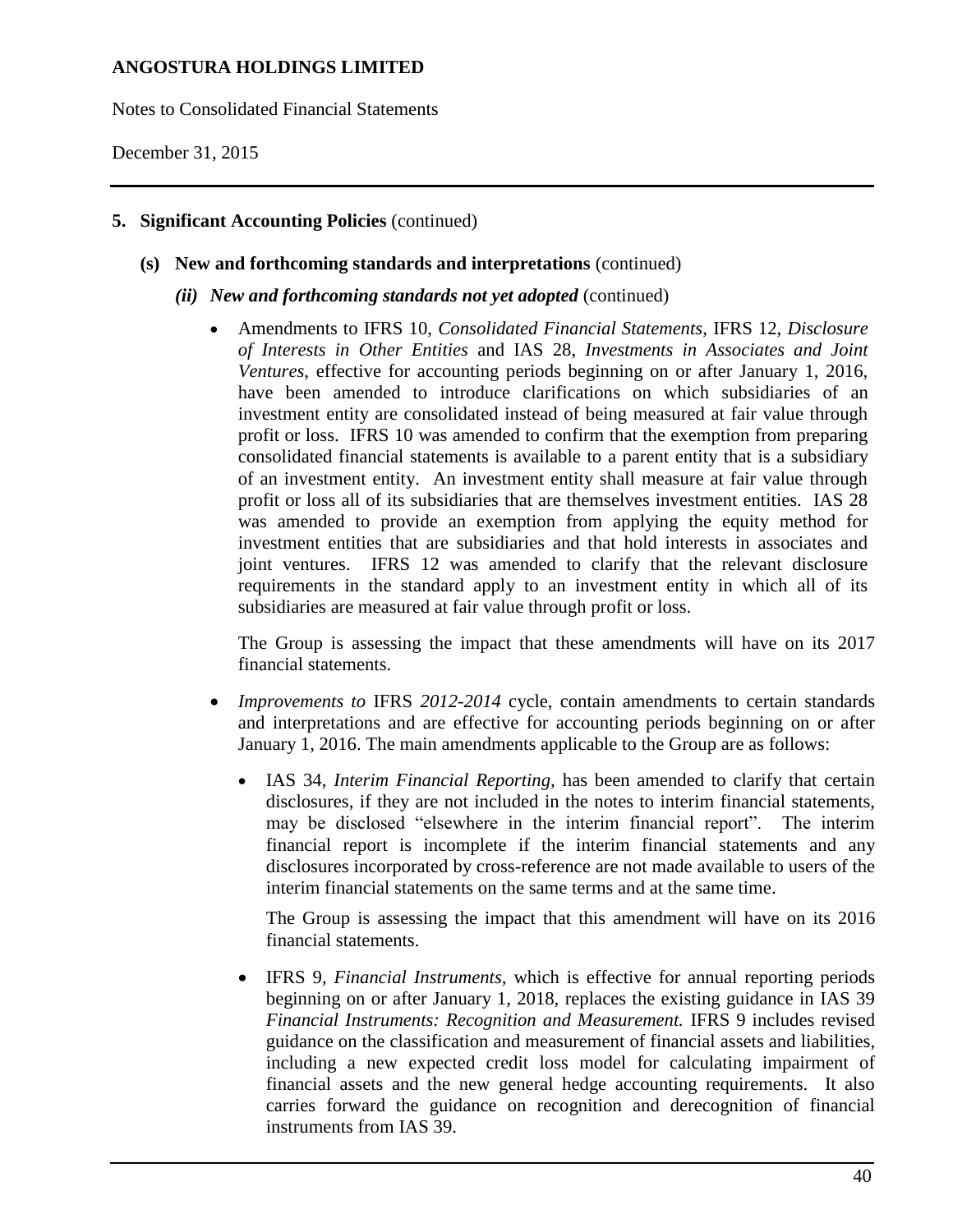Notes to Consolidated Financial Statements

December 31, 2015

### **5. Significant Accounting Policies** (continued)

- **(s) New and forthcoming standards and interpretations** (continued)
	- *(ii) New and forthcoming standards not yet adopted* (continued)
		- IFRS 9*, Financial Instruments* (continued)

Although the permissible measurement bases for financial assets – amortised cost, fair value through other comprehensive income (FVOCI) and fair value though profit or loss (FVTPL) - are similar to IAS 39, the criteria for classification into the appropriate measurement category are significantly different. IFRS 9 replaces the 'incurred loss' model in IAS 39 with an 'expected credit loss' model, which means that a loss event will no longer need to occur before an impairment allowance is recognized.

The Group is assessing the impact that this amendment will have on its 2018 financial statements.

## **6. Determination of Fair Values**

A number of the Group's accounting policies and disclosures require the determination of fair value, for both financial and non-financial assets and liabilities. Fair values have been determined for measurement and/or disclosure purposes based on the methods described below. Where applicable, further information about the assumptions made in determining fair values is disclosed in the notes specific to that asset or liability.

#### **a) Fair value measurement**

#### *(i) Property, plant and equipment*

The fair value of property, plant and equipment recognised as a result of a business combination is the estimated amount for which property could be exchanged on the acquisition date between a willing buyer and a willing seller in an arm's length transaction after proper marketing wherein the parties had each acted knowledgeably. The fair value of items of property is based on the market approach and cost approaches using quoted market prices for similar items when available and depreciated replacement cost when appropriate. Depreciated replacement cost reflects adjustments for physical deterioration as well as functional and economic obsolescence.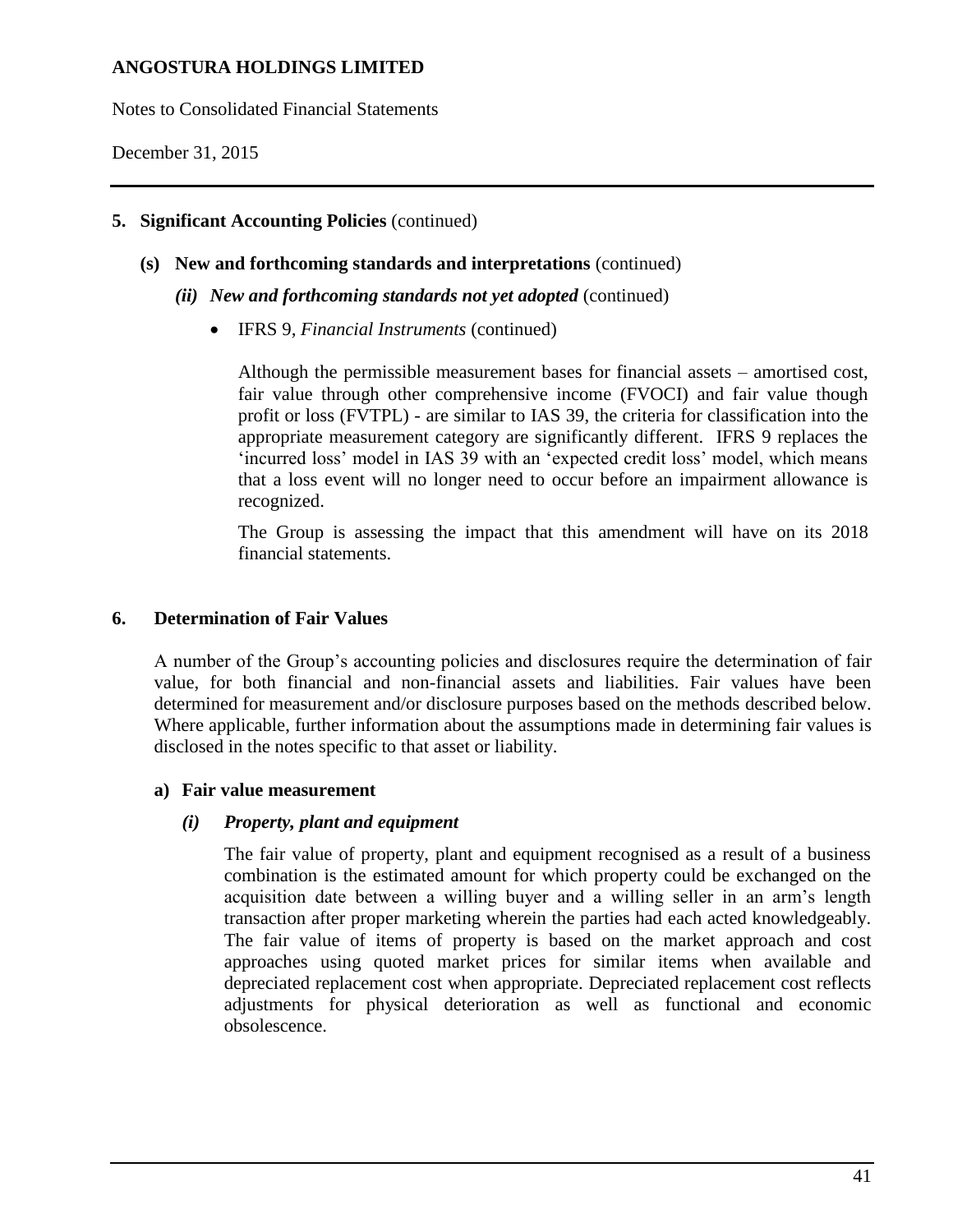Notes to Consolidated Financial Statements

December 31, 2015

### **6. Determination of Fair Values** (continued)

#### **a) Fair value measurement** (continued)

### *(ii) Intangible assets*

The fair value of patents and trademarks acquired in a business combination is based on the discounted estimated royalty payments that are expected to be avoided as a result of the patents or trademarks being owned. The fair value of customer relationships acquired in a business combination is determined using the multi-period excess earnings method, whereby the subject asset is valued after deducting a fair return on all other assets that are part of creating the related cash flows. The fair value of other intangible assets is based on the discounted cash flows expected to be derived from the use and eventual sale of the assets.

### *(iii) Inventories*

The fair value of inventories acquired in a business combination is determined based on the estimated selling price in the ordinary course of business less the estimated costs of completion and sale, and a reasonable profit margin based on the effort required to complete and sell the inventories.

## *(iv) Available-for-sale assets*

The fair values of investments in equity and debt securities are determined with reference to their quoted closing bid price at the measurement date, or if unquoted, determined using a valuation technique. Valuation techniques employed include market multiples and discounted cash flow analysis using expected future cash flows and a market-related discount rate. Subsequent to initial recognition, the fair values of held-to-maturity investments are determined for disclosure purposes only.

## *(v) Assets held-for-sale*

The fair value of assets held for sale is determined by market valuations performed by independent experts, where all significant inputs of the valuation technique are directly or indirectly observable from market data.

## *(vi) Trade and other receivables*

The fair values of trade and other receivables, excluding construction work in progress, are estimated at the present value of future cash flows, discounted at the market rate of interest at the measurement date. Short-term receivables with no stated interest rate are measured at the original invoice amount if the effect of discounting is immaterial. Fair value is determined at initial recognition and, for disclosure purposes, at each annual reporting date.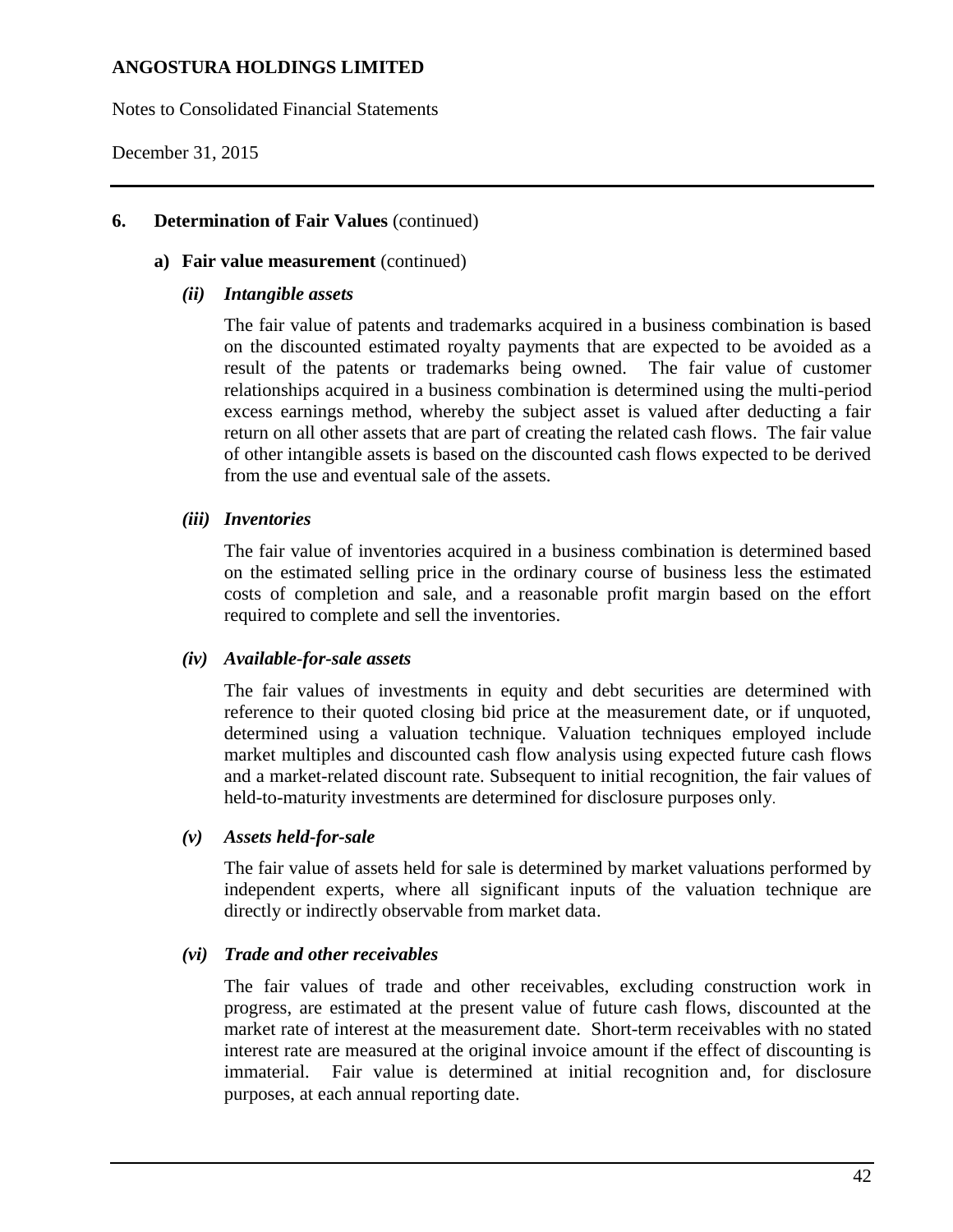Notes to Consolidated Financial Statements

December 31, 2015

#### **6. Determination of Fair Values** (continued)

#### **a) Fair value measurement** (continued)

## *(vii) Other non-derivative financial liabilities*

Other non-derivative financial liabilities are measured at fair value, at initial recognition and for disclosure purposes, at each annual reporting date. Fair value is calculated based on the present value of future principal and interest cash flows, discounted at the market rate of interest at the measurement date.

In respect of the liability component of convertible notes, the market rate of interest is determined with reference to similar liabilities that do not have a conversion option. For finance leases the market rate of interest is determined with reference to similar lease agreements.

### *(viii) Contingent consideration*

The fair value of contingent consideration arising in a business combination is calculated using the income approach based on the expected payment amounts and their associated probabilities. When appropriate, it is discounted to present value.

## **b) Valuation models**

The Group's accounting policy on fair value measurements is discussed in accounting policy 5(c) (vii) and (viii).

The Group measures fair values using the following fair value hierarchy that reflects the significance of the inputs used in making the measurements.

Level 1: Quoted market price (unadjusted) in an active market for an identical instrument.

Level 2: Valuation techniques based on observable inputs, either directly (i.e. prices) or indirectly (i.e. derived from prices). This category includes instruments valued using: quoted market prices in active markets for similar instruments; quoted prices for identical or similar instruments in markets that are considered less than active; or other valuation techniques where all significant inputs are directly or indirectly observable from market data.

Level 3: Valuation techniques using significant unobservable inputs. This category includes all instruments where the valuation technique includes inputs not based on observable data and the unobservable inputs have a significant effect on the instrument's valuation. This category includes instruments that are valued based on quoted prices for similar instruments where significant unobservable adjustments or assumptions are required to reflect differences between the instruments.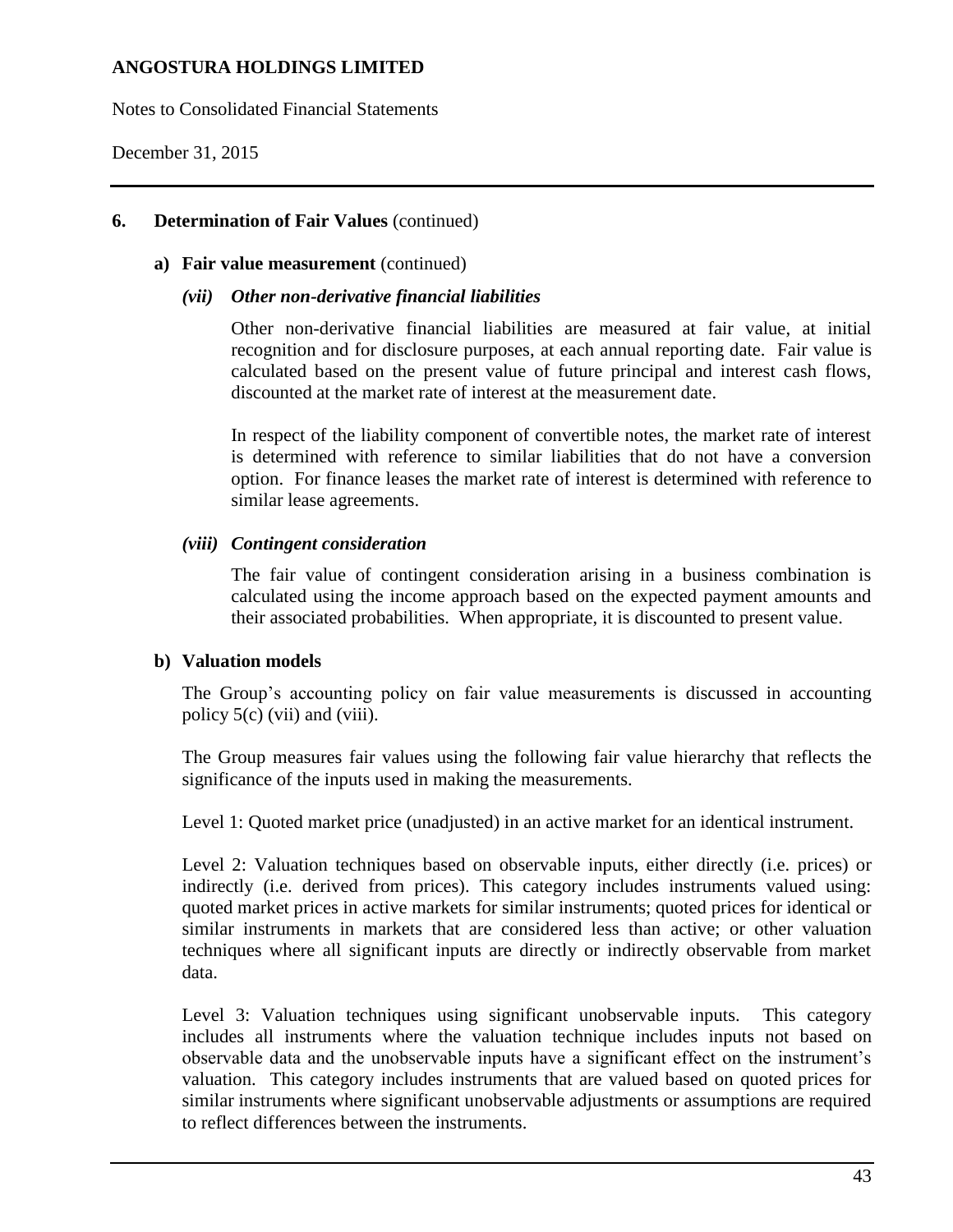Notes to Consolidated Financial Statements

December 31, 2015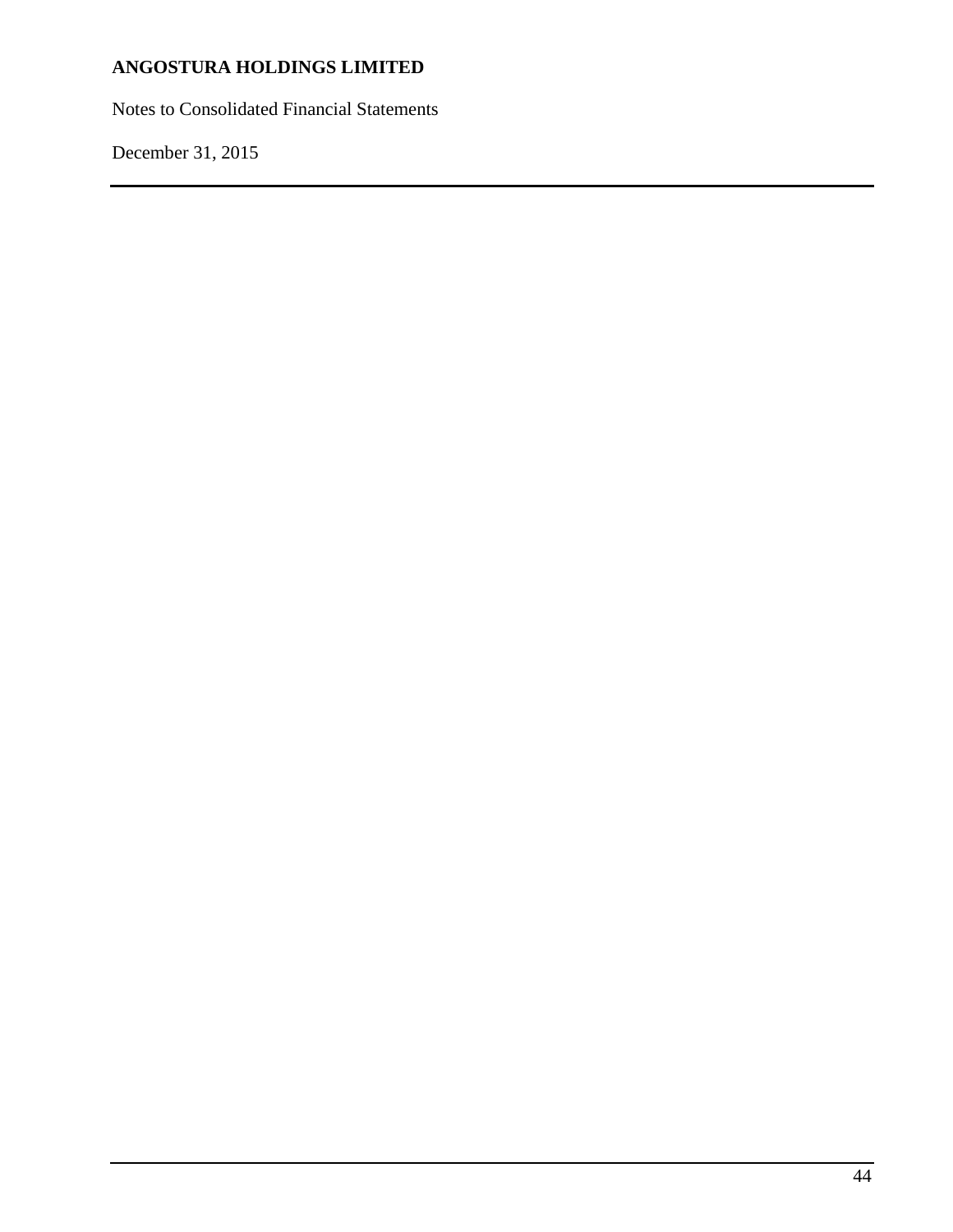Notes to Consolidated Financial Statements

December 31, 2015

## **6. Determination of Fair Values** (continued)

### **c) Financial instruments measured at fair value – fair value hierarchy**

At year end, the following financial instruments were measured at fair value.

**2015**

|                           |                |                |                | г ан         |
|---------------------------|----------------|----------------|----------------|--------------|
|                           | <b>Level 1</b> | <b>Level 2</b> | Level 3        | Value        |
|                           | $$^{\circ}000$ | \$'000         | $$^{\circ}000$ | \$'000       |
| Available-for-sale assets |                |                | 108            | 109          |
| Short-term investments    | 29,297         |                |                | 29,297       |
| 2014                      |                |                |                |              |
|                           |                |                |                | Fair         |
|                           | <b>Level 1</b> | <b>Level 2</b> | Level 3        | <b>Value</b> |
|                           | $$^{\circ}000$ | \$'000         | $$^{\circ}000$ | \$'000       |
| Available-for-sale assets |                |                | 108            | 109          |

#### **d) Financial instruments not measured at fair value**

The table below is an analysis of financial instruments *not* measured at fair value at the reporting date by the level in the fair value hierarchy into which the fair value measurement is categorized. It does not include fair value information for financial assets and liabilities not measured at fair value if the carrying amount is an approximation of fair value.

|                         | <b>Level 1</b><br>\$2000 | <b>Level 2</b><br>\$'000 | Level 3<br>\$2000 | Fair<br>Value<br>\$2000 | <b>Total</b><br>Carrying<br><b>Amount</b><br>\$2000 |
|-------------------------|--------------------------|--------------------------|-------------------|-------------------------|-----------------------------------------------------|
| As at December 31, 2015 |                          |                          |                   |                         |                                                     |
| <b>Borrowings</b>       |                          | 50,600                   |                   | 50,600                  | 50,600                                              |
| As at December 31, 2014 |                          |                          |                   |                         |                                                     |
| <b>Borrowings</b>       |                          | 114,764                  |                   | 114,761                 | 114.764                                             |

The fair value of borrowings is estimated using discounted cash flow techniques, applying the rates that are offered for debt securities of similar maturities and terms. The repayment date for borrowings is March 2016.

**Fair**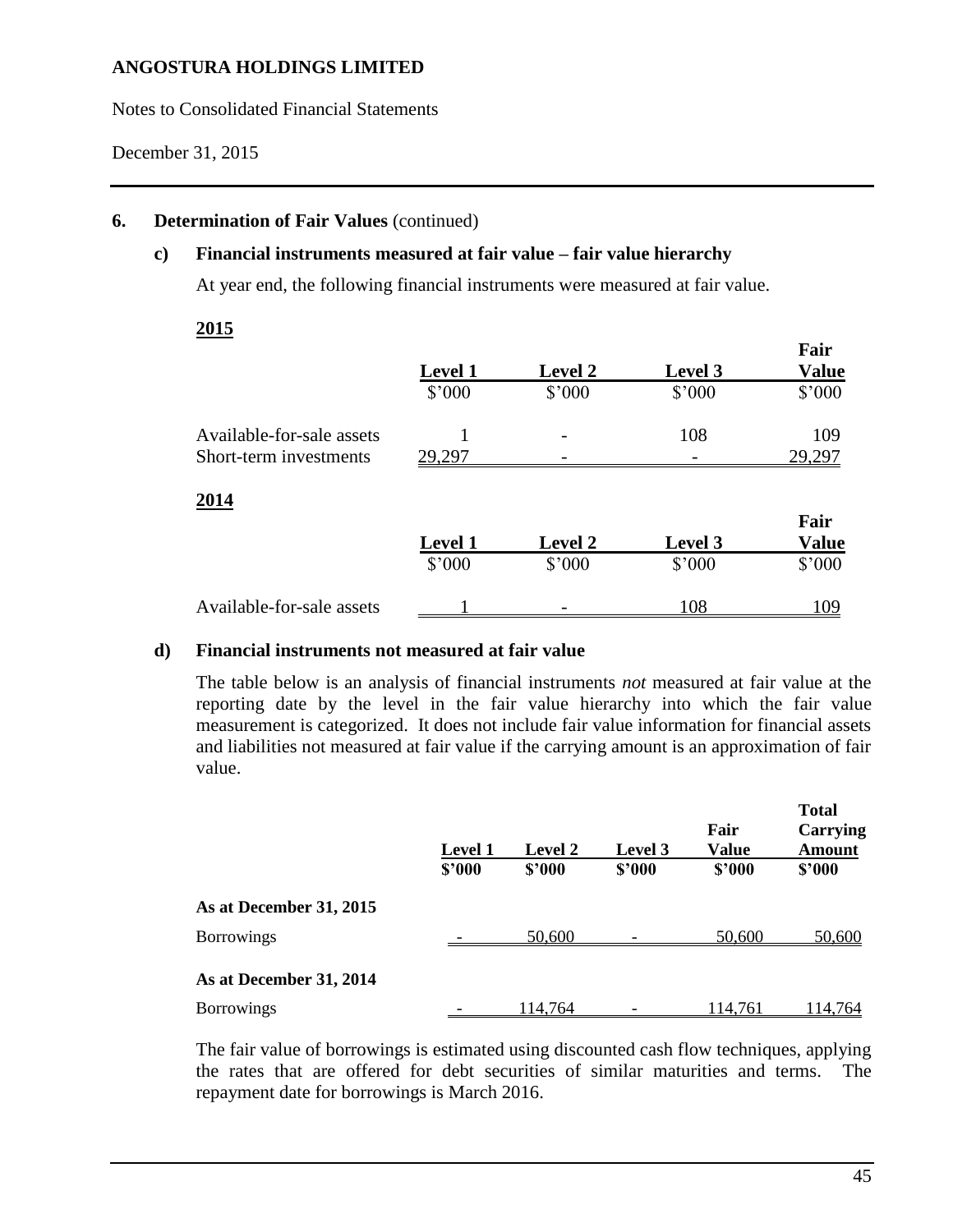Notes to Consolidated Financial Statements

December 31, 2015

## **7. Financial Risk Management**

### *Risk Management Framework*

The Executive Management has set up a Risk Management Committee (RMC) to institute a formal Enterprise Risk Management (ERM) program to ensure that key risks are actively and continuously identified, managed, monitored and reported. The aim is to establish a risk management culture and communicate the importance of risk management activities to all staff, and specify the responsibilities and accountability for risk management throughout operations. Input is obtained from all key stakeholders including management, those charged with Governance, legal counsel, internal and external auditors. The Risk Management Committee also considers the emergence of new risks, and operational management is required to report on such risks and assist in the development of mitigating strategies to address them. The Risk Management Committee is guided by the Group's Risk Leader.

The Group's Audit Committee oversees how management monitors compliance with the Group's policies and procedures. The Group's Audit Committee is assisted in its oversight role by Internal Audit. Internal Audit undertakes both regular and *ad hoc* reviews of controls and procedures, the results of which are reported to the Audit Committee.

As part of the overall risk management process, the Risk Management Committee has reviewed the activities of the Company in consideration of its natural and commercial operating environments and has identified the major risks faced by the Company.

In order to better focus the risk management efforts, risks have been classified into the following major categories and assessed on the basis of residual exposure after consideration of the level of management and control activities designed and implemented to specifically mitigate against them:

- Financial and reporting
- Operational
- Compliance
- Strategic.

The inherent risk levels (defined by their potential impact, and likelihood of occurrence in the absence of controls) are compared to management control levels to determine the appropriate risk response specifically, whether risks should be monitored or accepted or conversely, whether controls should be monitored or improved.

The Risk Management Committee manages and updates the Risk Register which details for each core functional area, the major risks identified, key drivers and metrics related to each risk, risk owner (with direct responsibility for managing the risk), the response adopted, type and frequency of monitoring, and action plan for implementation of the documented risk response.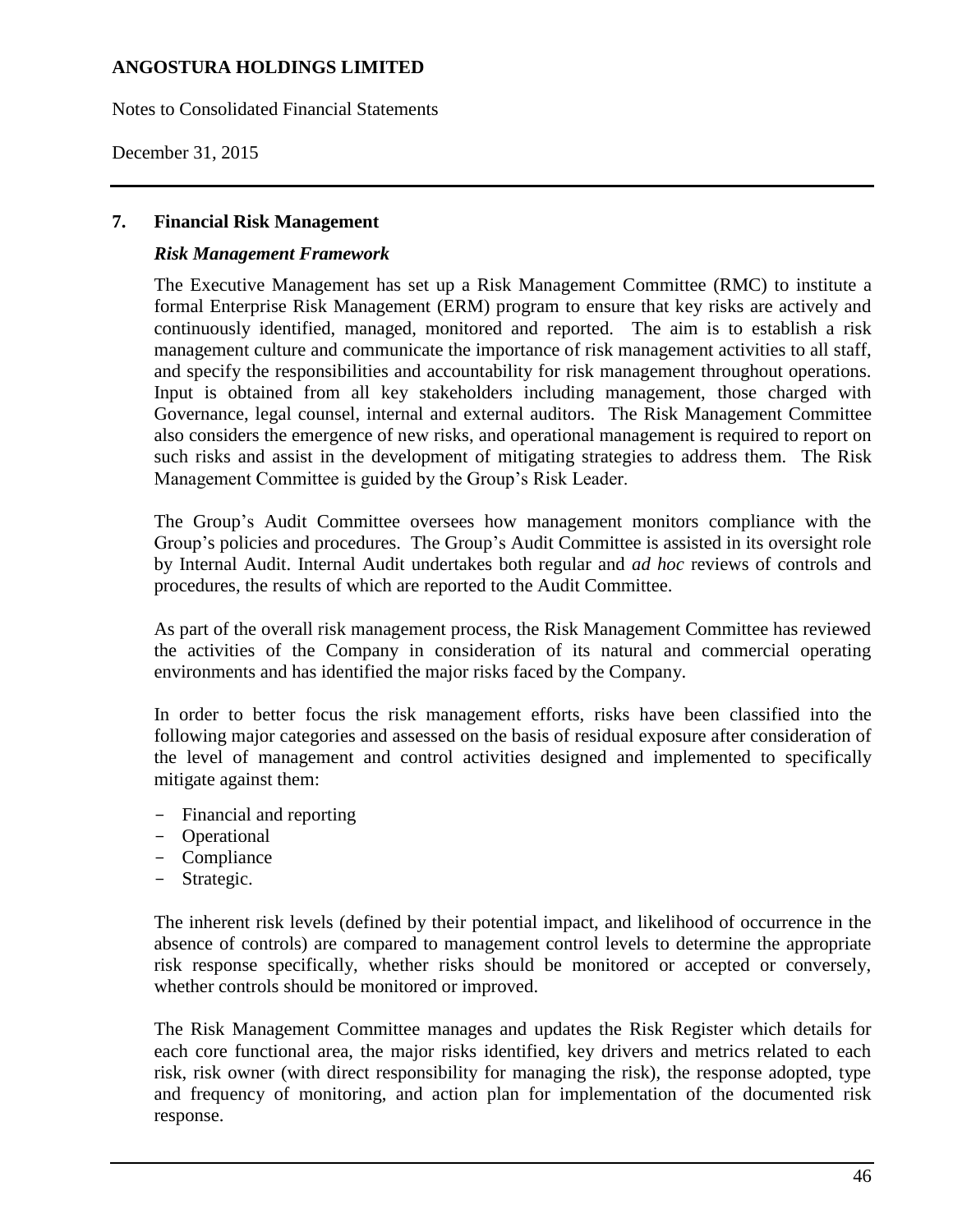Notes to Consolidated Financial Statements

December 31, 2015

#### **7. Financial Risk Management** (continued)

#### *Risk Management Framework* (continued)

During the year, the Group undertook a workshop which was facilitated by external consultants, to formalize its approach to risk review and documentation, and establish a prescribed risk management framework. The exercise was focused on thoroughly analyzing the Group's identified highest risk, and included input by all affected and contributing functions, as well as other relevant support areas (including Finance, Internal Audit and Quality Assurance). The methodology adopted for the exercise was underpinned by the principles of *ISO 31000:2009 Risk Management*, with certain elements of the *COSO Enterprise Risk Management – Integrated Framework* also adopted.

The Risk Leader through liaison with external consultants, will review the output of the workshop to devise an Action Plan for addressing the risk via the following:

- Performance of a root cause analysis
- Development of specific responses to identified weaknesses
- Identification of operational steps to be undertaken to close identified gaps

Once determined to be effective, this process will repeated for additional risks across all areas of the Organisation, and the resulting documented risk analysis, will form the Group's ERM Framework.

The risk management process is dynamic and requires ongoing review and revision to enable the Group to maintain a position of strength in relation to inherent and residual risks. The process is continuously refined in response to environmental changes from both a natural and operating perspective.

#### *Operational Risk Management*

The Group has exposure to the following risks from its use of financial instruments:

- credit risk
- liquidity risk
- capital risk.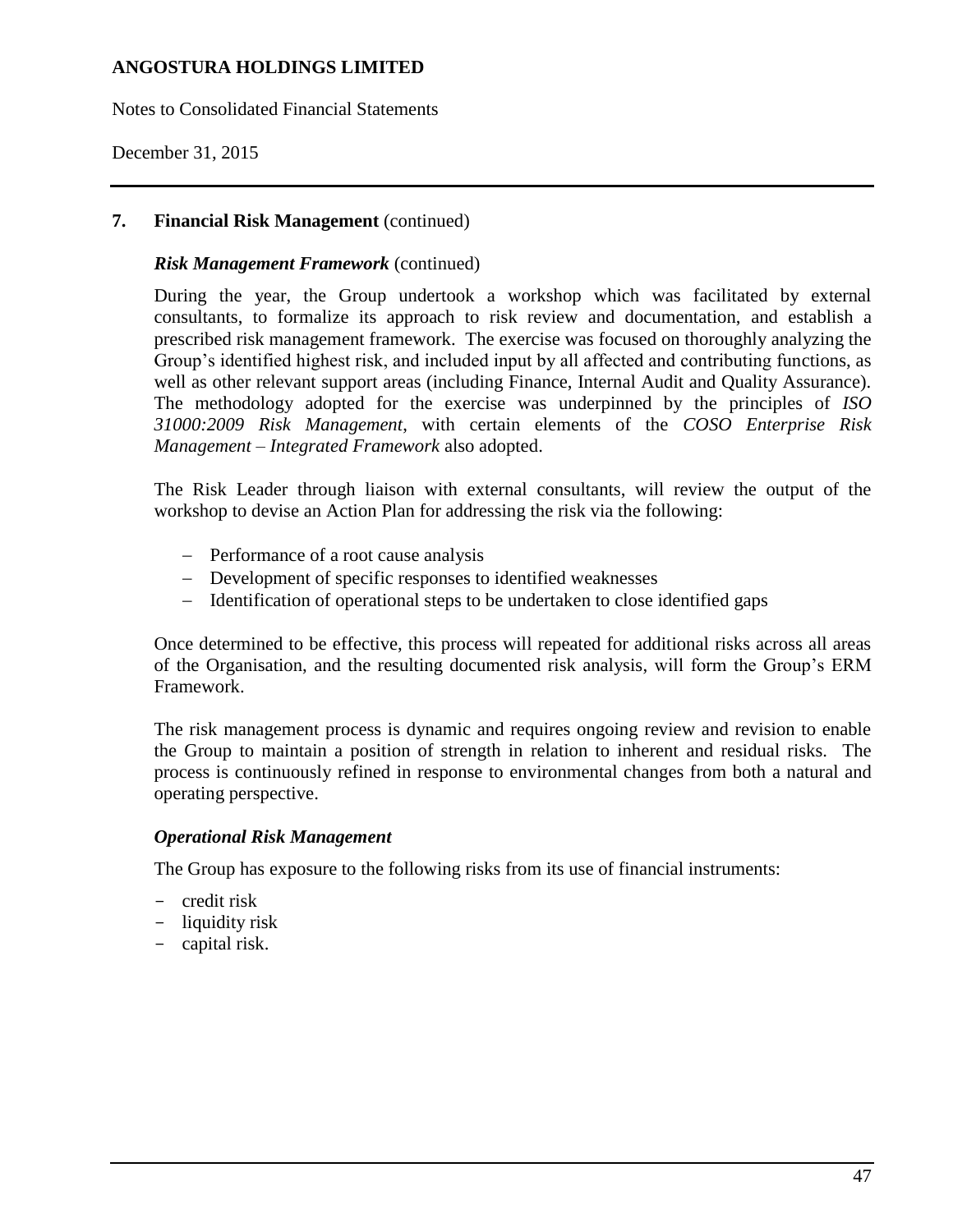Notes to Consolidated Financial Statements

December 31, 2015

#### **7. Financial Risk Management** (continued)

### *Operational Risk Management* (continued)

This Note presents information about the Group's exposure to each of the above risks, the Group's objectives, policies and processes for measuring and managing risk, and the Group's management of capital. Further quantitative disclosures are included throughout these consolidated financial statements.

## **(a) Credit risk**

Credit risk is the risk of financial loss to the Group if a customer or counterparty to a financial instrument fails to meet its contractual obligations, and arises principally from the Group's receivables from customers.

The carrying amount of financial assets represents the maximum credit exposure.

The Group's exposure to credit risk is influenced mainly by the individual characteristics of each customer. However, management also considers factors which may influence the credit risk of its customer base, including the default risk of the industry and country in which customers operate.

The Group has identified certain concentrations of credit risk related to the geographic dispersion of export customers. It has instituted policies and procedures to ensure that credit sales of products are made to customers with an appropriate credit history. The Group's Credit Committee has established a credit policy under which each new customer is analysed for creditworthiness before the Group's standard payment and delivery terms and conditions are offered. The Group's review includes external ratings when available, and in some cases bank references. Sales limits are established for each customer and are reviewed on an ongoing basis. Any sales exceeding those limits require approval in accordance with the credit approval hierarchy as set out in the Group's credit policy. Customers that fail to meet the Group's benchmark creditworthiness may transact with the Group only on a cash basis.

For the purposes of credit risk assessment, customers are segregated into categories and reviews take account of the specific trading relationship of each category of debtor with the Company. Credit risk assessment presents significant implications for two major categories of debtors: trade receivables and related party receivables.

*Trade receivables* – Management assesses the creditworthiness of major trade customers on an ongoing basis and revises credit limits based on the findings of analyses performed. Discretionary allowances are made for individual customers where temporary breaches in credit limits are deemed acceptable. Preferred customers who trade in high volumes typically benefit from adjustments to their credit terms at the year-end.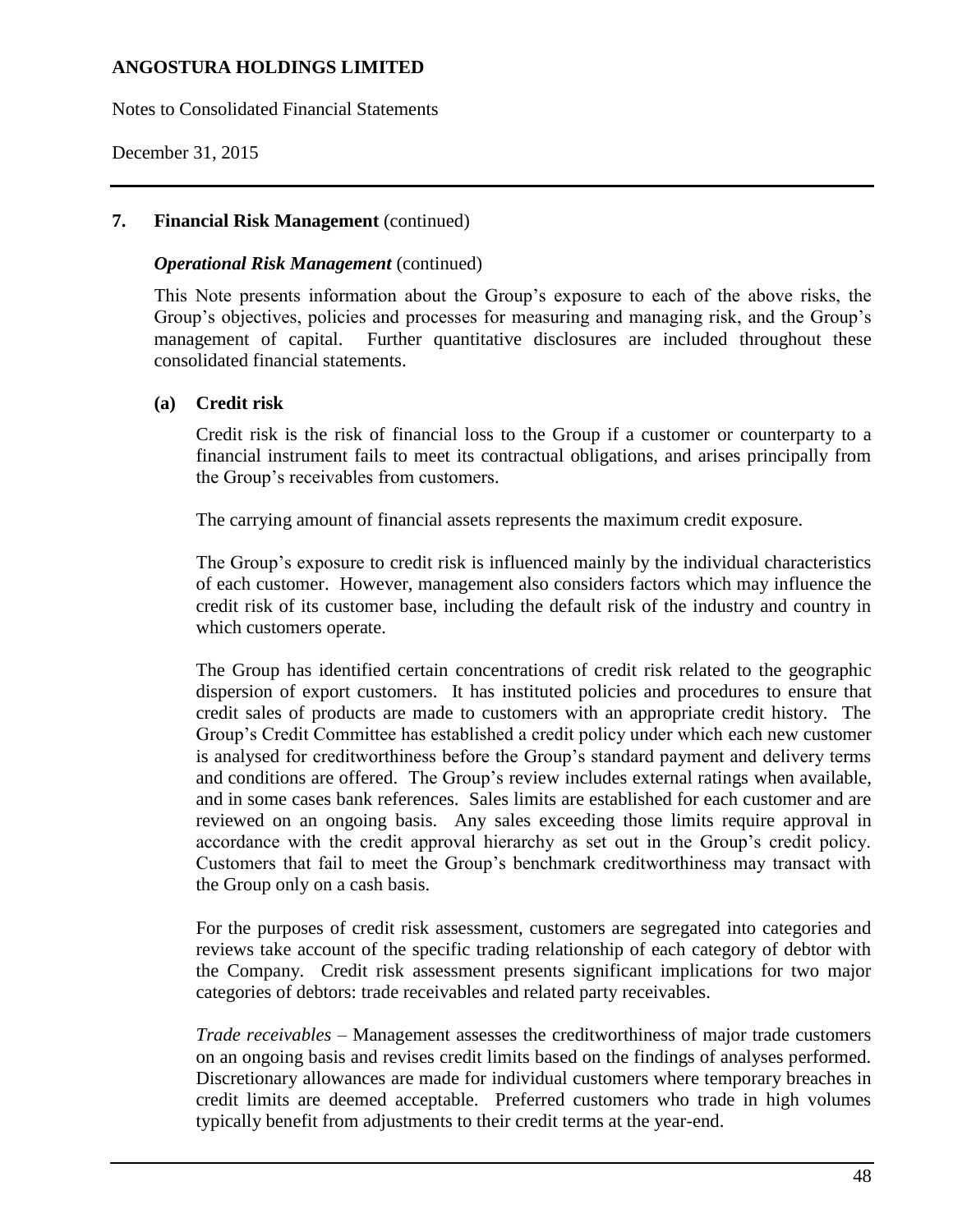Notes to Consolidated Financial Statements

December 31, 2015

### **7. Financial Risk Management** (continued)

#### *Operational Risk Management* (continued)

(a) **Credit risk** (continued)

*Related party receivables* – Trade with related parties occurs on terms comparable with those offered to third parties. Significant transactions falling outside the scope of regular trade require approval by the Board of Directors. Transactions undertaken with related parties are monitored during the year to ensure agreement of balances by relevant parties.

In 2015, the Group adopted a new model for export trading with EMEAA (Europe, Middle East, Asia, and Africa) countries. As a result, the Group now trades directly with approximately sixty (60) overseas distributors where previously, a master distributor managed these distributors. The new model has exposed the Group to increased credit and market risks (market risk in the form of currency risk, discussed below in Note  $7(c)(i)$ ).

Credit risk in this respect has been managed through the credit review process, as all new distributors were verified using external ratings (and bank and other references where necessary), to determine the extent of credit facilities to be offered. None of the new distributors have presented payment issues since trading commenced.

The Group is closely monitoring the economic environment in the Eurozone and is taking actions to limit its exposure to customers in countries experiencing particular economic volatility. Measures adopted in 2015 included the establishment of a standby letter of credit for certain sales, and requirement for advance payments from certain customers who have cited difficulty in sourcing currency for payment.

Credit risk with banks and financial institutions is managed through the purchase and sale of foreign currency, transfer of balances between financial institutions to take advantage of interest rates and where beneficial to the Company, investment in short term, easily convertible, liquid assets. The Group's policy on short term investments is that underlying instruments must comprise Trinidad and Tobago Government bonds only. In addition, the Group maintains banking relationships with prominent local and foreign banks with a proven history of stability and corporate resilience. The financial results of banking institutions are monitored by Management and frequent liaison with representatives of banks ensures early warnings are received in the event that banks encounter the risk of financial or operational difficulties.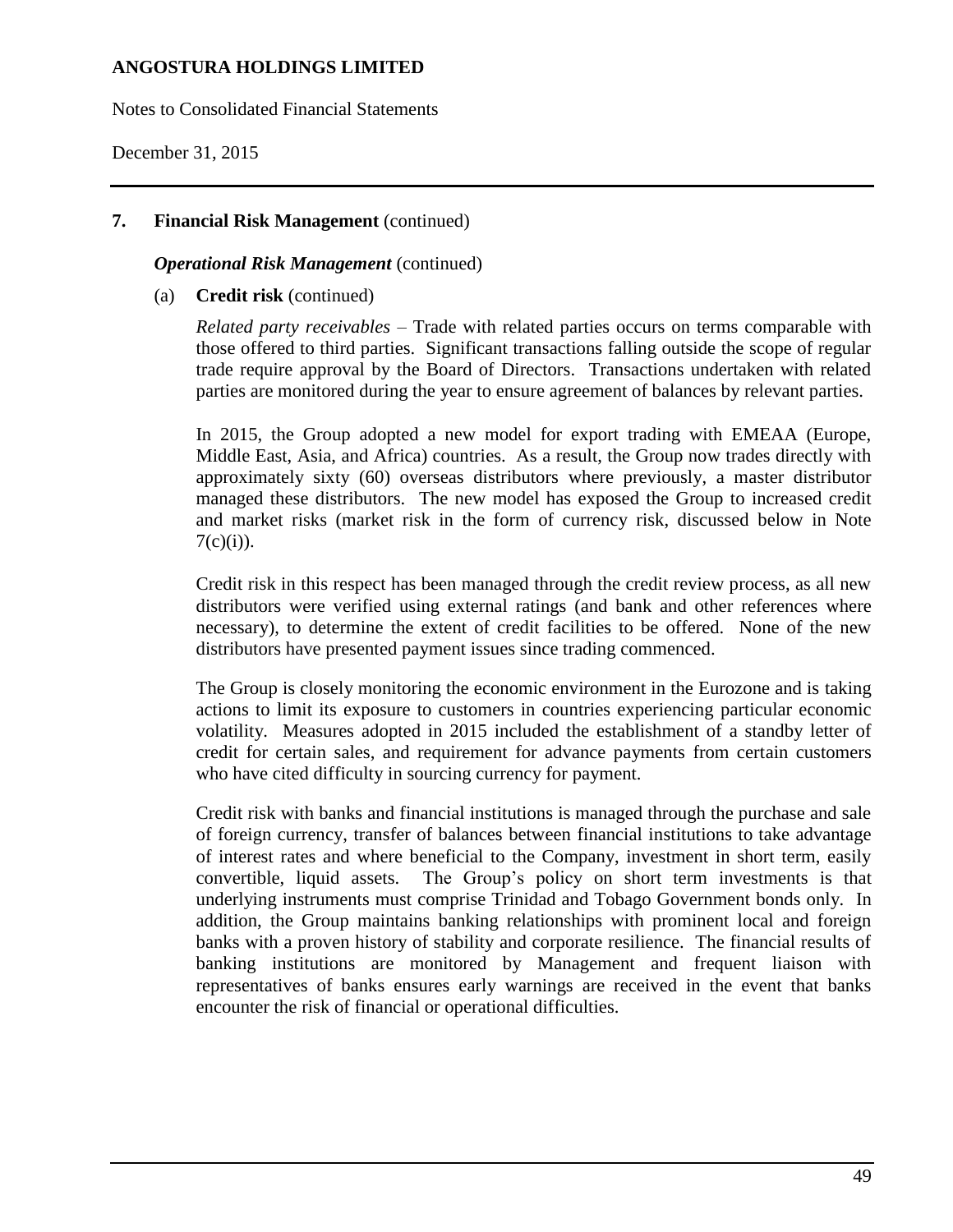Notes to Consolidated Financial Statements

December 31, 2015

#### **7. Financial Risk Management** (continued)

#### *Operational Risk Management* (continued)

#### **(a) Credit risk** (continued)

The table below shows the carrying values at the reporting date of major categories of debtors and financial institutions.

|                                     | 2015    | 2014    |
|-------------------------------------|---------|---------|
|                                     | \$2000  | \$2000  |
| Trade receivables:                  |         |         |
| Third party – net (Note 15)         | 260,371 | 228,882 |
| Related party – net (Note $31(v)$ ) | 4,131   | 3,247   |
|                                     | 264,502 | 232,129 |
| Short-term investments              | 29,297  |         |
|                                     | 293,799 | 232,129 |

The Group establishes an allowance for impairment that represents its estimate of incurred losses in respect of trade and other receivables. Unimpaired amounts that are past due by more than 30 days are considered collectible in full, based on historical payment behaviour and extensive analysis of customer credit risk, including underlying customers' credit ratings where analysed. Information on the exposures to credit risk is provided in Note 15.

## **(b) Liquidity risk**

Liquidity risk is the risk that the Group will encounter difficulty in meeting the obligations associated with its financial liabilities that are settled by delivering cash or another financial asset. The Group's approach to managing liquidity is to ensure, as far as possible, that it will always have sufficient liquidity to meet its liabilities when due, under both normal and stressed conditions, without incurring unacceptable losses or risking damage to the Group's reputation. Due to the dynamic nature of the underlying businesses, the Group aims to maintain flexibility in funding by keeping committed credit lines available.

The Group uses activity-based standard costing to cost its products and services, which assists it in monitoring cash flow requirements and optimizing its cash return on investments. Typically the Group ensures that it has sufficient cash on hand to meet expected working capital requirements and operational expenses including the servicing of financial obligations; this excludes the potential impact of extreme circumstances that cannot reasonably be predicted, such as natural disasters. Information on the maturity profile of significant contractual obligations is provided in Notes 19 and 21.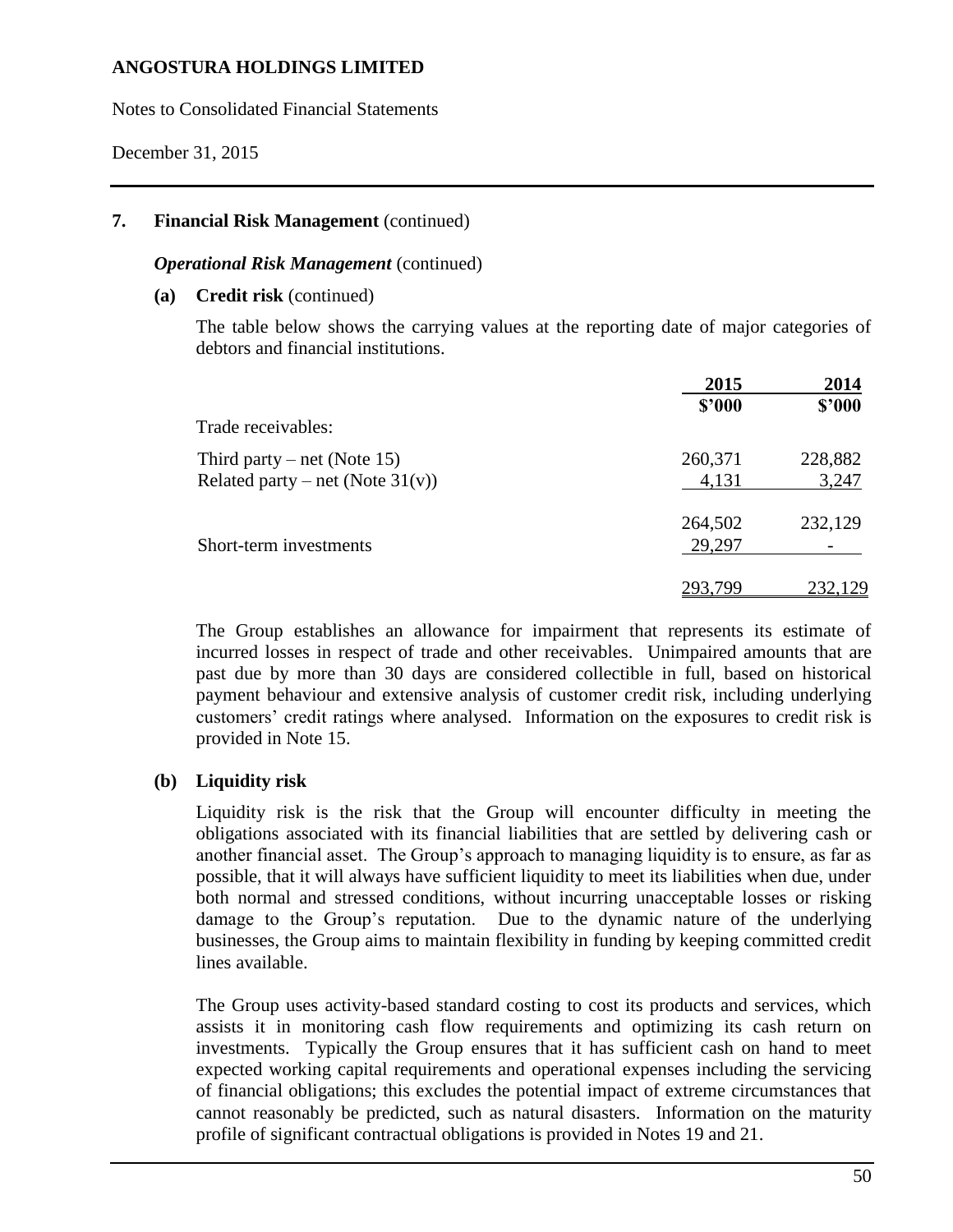Notes to Consolidated Financial Statements

December 31, 2015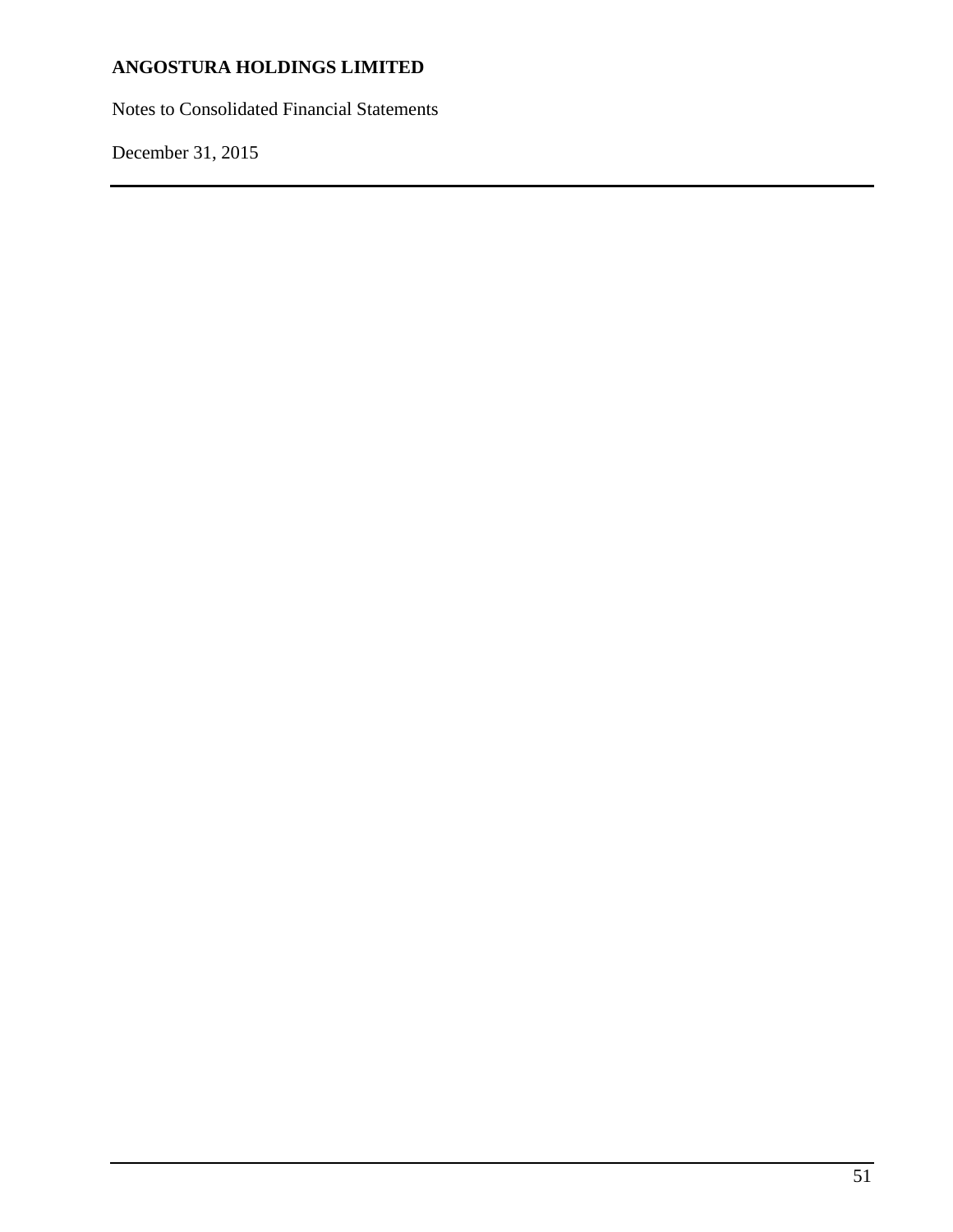Notes to Consolidated Financial Statements

December 31, 2015

### **7. Financial Risk Management** (continued)

#### *Operational Risk Management* (continued)

### **(c) Market risk**

Market risk is the risk that changes in market prices, such as foreign exchange rates, interest rates and equity prices will affect the Group's income or the value of its holdings of financial instruments. The objective of market risk management is to manage and control market risk exposures within acceptable parameters, while optimising the return.

## *(i) Currency risk*

The Group operates internationally and is exposed to foreign exchange currency risk arising from various currency exposures, primarily with respect to the US dollar, Euro and Pound Sterling. Foreign exchange risk arises from future commercial transactions and recognised assets and liabilities.

As at the year end all debt carried by the Group was held in the functional currency of the Group and as such, no currency exposure was noted in respect of borrowings.

The Group considers revenue and receivables in US dollars to be the greatest source of currency risk, especially where customers are domiciled in non-US territories. Sales to EMEAA countries are invoiced in US dollars as is the case for all export customers. The primary mitigating factor against currency exposure from sales and receivables is the Group's US dollar denominated purchases and payables. The Group is a net earner of US dollars. Information on the exposures to currency risk is provided in Note 15.

## *(ii) Price risk*

The Group does not have a policy for managing price risk arising from the investments held in foreign currencies. No significant price risk in respect of such investments has been identified at the year-end since all investments in foreign currencies have been fair valued and foreign operations are not significant to the Group.

## *(iii) Interest rate risk*

The Group has significant interest-bearing liabilities in the form of revolving term borrowings. There are no significant interest-bearing assets. Revolving term borrowings at variable rates expose the Group to interest rate risk.

Differences in contractual re-pricing or maturity dates and changes in interest rates expose the Group to interest rate risk. The Group's exposure to interest rate risks on its financial liabilities are disclosed in Note 19.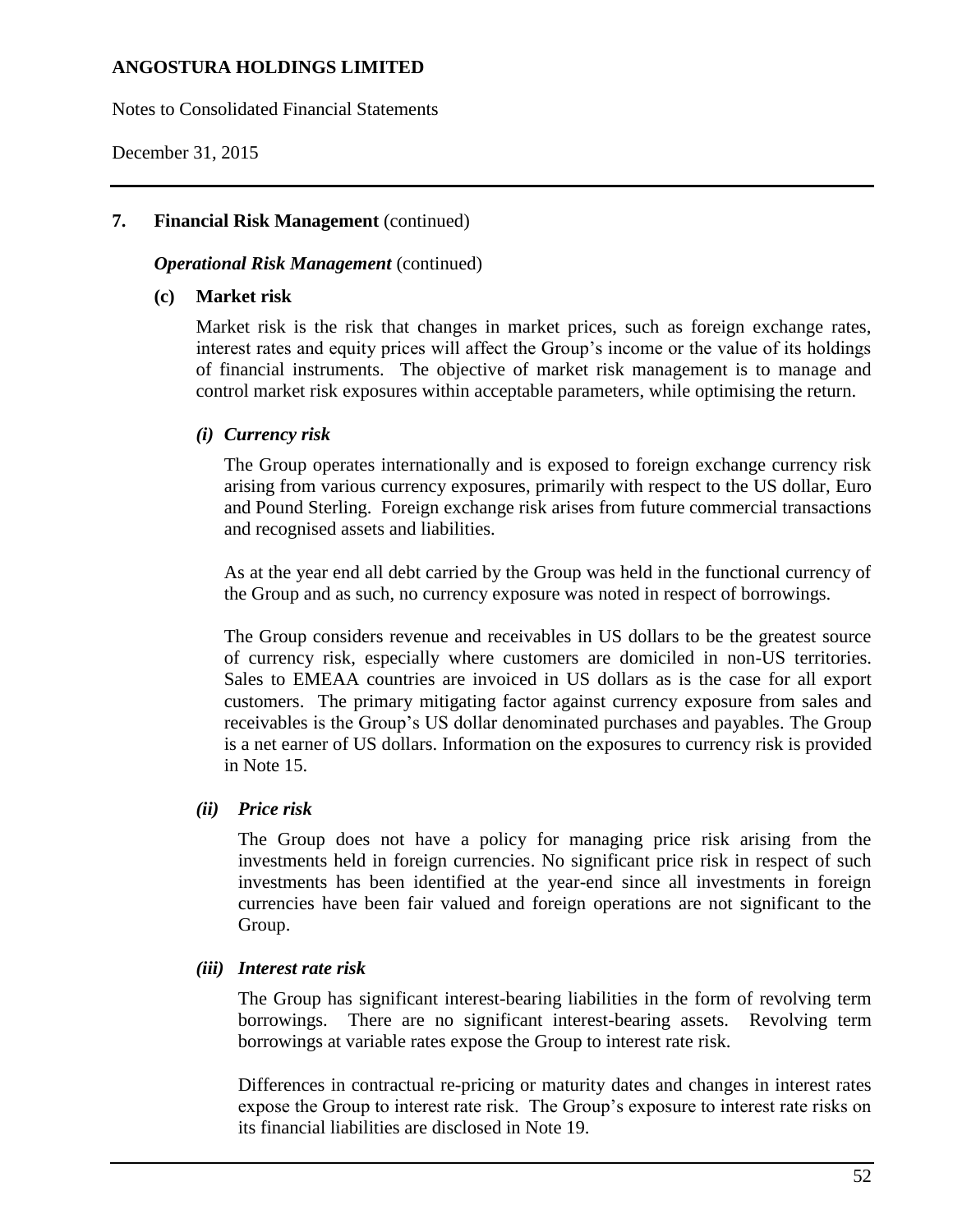Notes to Consolidated Financial Statements

December 31, 2015

### **7. Financial Risk Management** (continued)

#### *Operational Risk Management* (continued)

- **(c) Market risk** (continued)
	- *(iii) Interest rate risk* (continued)

The Group analyses its interest rate exposure on a dynamic basis. Various scenarios are simulated taking into consideration refinancing, renewal of existing positions, alternative financing and hedging. Based on these scenarios, the Group calculates the impact on profit and loss of a defined interest rate shift. For each simulation, the interest rate shift is determined based on expected market movements and anticipated changes arising from ongoing negotiations. The scenarios are run only for liabilities that represent the major interest-bearing positions.

The Group assesses its interest burden and ranks its debt from high to low in relation to the demands placed on working capital for servicing. High interest facilities and facilities denominated in volatile currencies are considered first for refinancing, followed by lower interest rate borrowings and borrowings denominated in stable currencies or the functional currency of the Group.

## **(d) Capital risk**

The Group's policy is to maintain a strong capital base in order to ensure investor, creditor and market confidence, and to sustain future development of the business. Management monitors the return on capital as well as the level of dividends to ordinary shareholders. The Board of Directors seeks to maintain a balance between the higher returns that might be possible with higher levels of borrowings, and the advantages and security afforded by a sound capital position.

In managing capital, the Group aims to safeguard its going concern status; provide returns for shareholders and benefits for other stakeholders; and maintain an optimal structure to reduce the cost of capital. In order to maintain or adjust the capital structure, the Group may adjust the amount of dividends paid to shareholders, return capital to shareholders, issue new shares or sell assets to reduce debt.

Consistent with others in the industry, the Group monitors capital on the basis of the gearing ratio. This ratio is calculated as net debt divided by total capital. Net debt is calculated as total borrowings (including 'current and non-current borrowings' as shown in the consolidated statement of financial position) less cash and cash equivalents.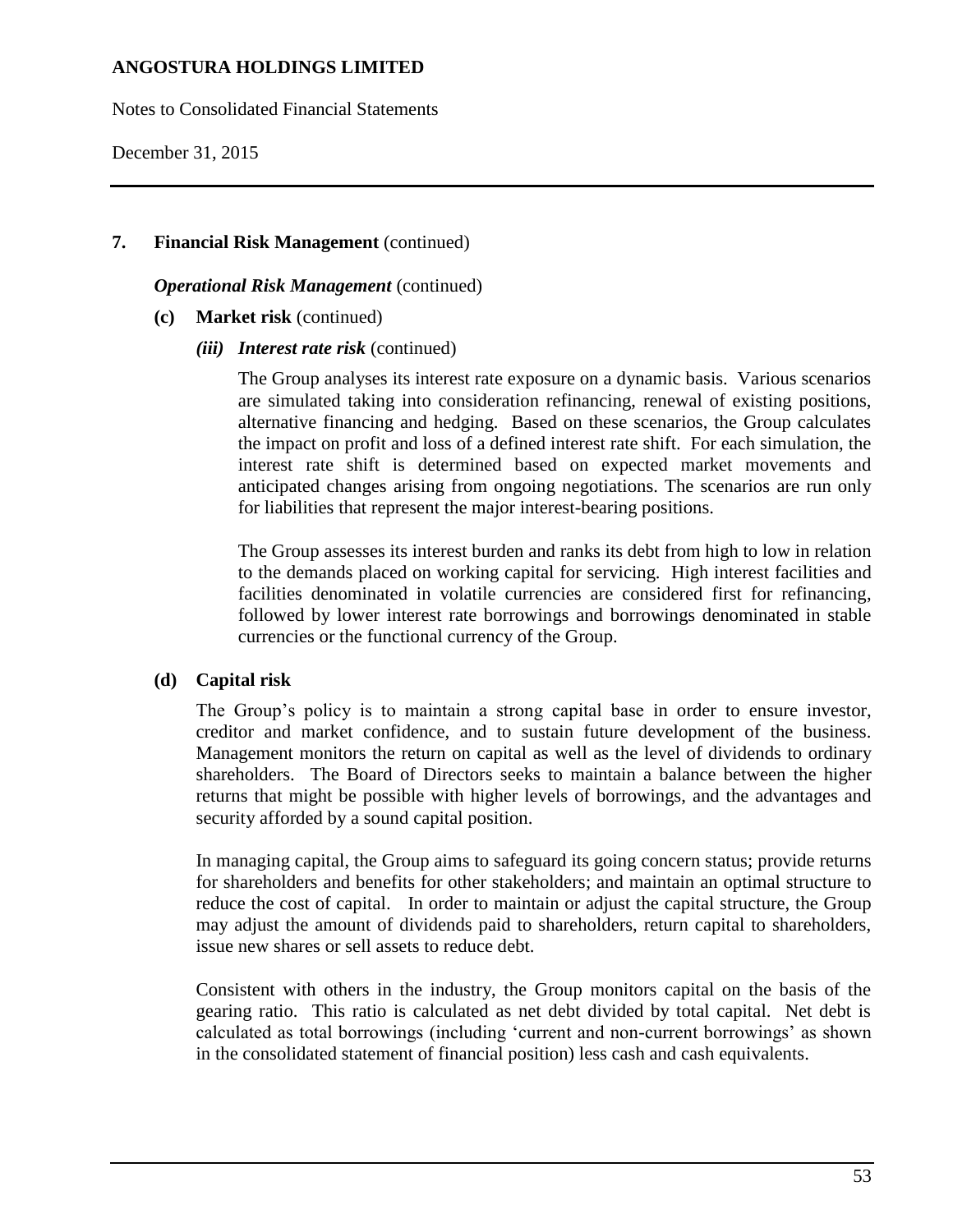Notes to Consolidated Financial Statements

December 31, 2015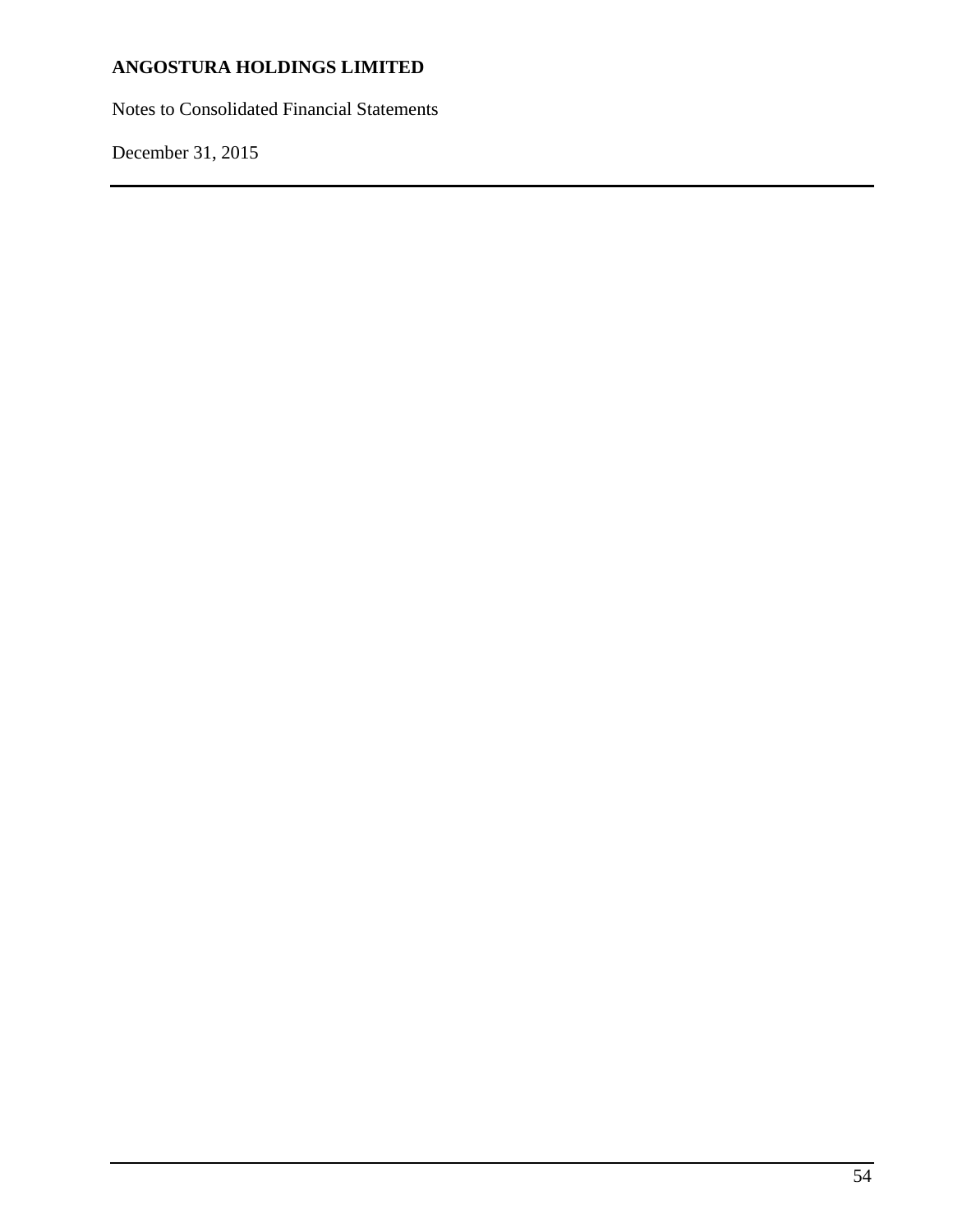Notes to Consolidated Financial Statements

December 31, 2015

## **8. Segment Information**

Management has determined the operating segments based on the reports reviewed by Executive Management to make strategic decisions.

The segment results for the year ended December 31, 2015 are as follows:

|                                           | <b>Branded</b><br><b>Trade</b> | <b>Commodity</b>       | <b>Total</b> |
|-------------------------------------------|--------------------------------|------------------------|--------------|
|                                           | \$2000                         | <b>Trade</b><br>\$'000 | \$2000       |
| <b>Revenue</b>                            | 511,515                        | 137,894                | 649,409      |
| <b>Results from operating activities</b>  | <u>199,055</u>                 | 13,663                 | 212,718      |
| Finance cost                              |                                |                        | (1,402)      |
| Finance income                            |                                |                        | 154          |
| <b>Results from continuing operations</b> |                                |                        | 211,470      |
| Other Income                              |                                |                        | 567          |
| Dividend income                           |                                |                        | 1,108        |
| Foreign exchange gains                    |                                |                        | 620          |
| Gain on disposal of investment            |                                |                        | 1,480        |
| Fair value gains on asset held-for-sale   |                                |                        | 2,745        |
| Group profit before tax                   |                                |                        | 217,990      |
| Tax expense                               |                                |                        | (54,318)     |
| Profit for the year                       |                                |                        | 163,672      |

The assets and liabilities of the Group are not allocated by segment.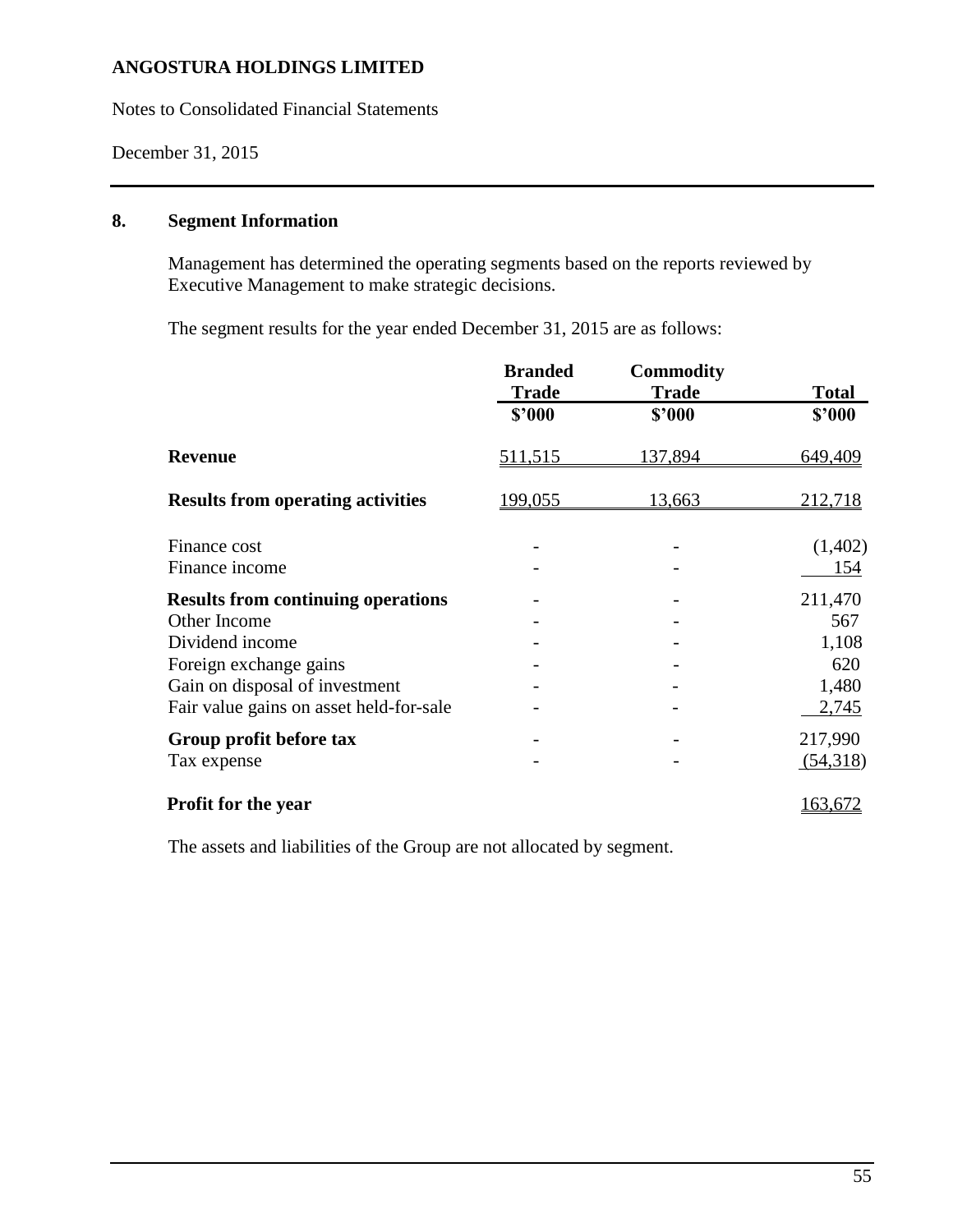Notes to Consolidated Financial Statements

December 31, 2015

#### **8. Segment Information** (continued)

The segment results for the year ended December 31, 2014 were as follows:

|                                                                                                        | <b>Branded</b>         | <b>Commodity</b>       |                                          |
|--------------------------------------------------------------------------------------------------------|------------------------|------------------------|------------------------------------------|
|                                                                                                        | <b>Trade</b><br>\$2000 | <b>Trade</b><br>\$2000 | <b>Total</b><br>\$2000                   |
| <b>Revenue</b>                                                                                         | 550,593                | <u>121,641</u>         | 672,234                                  |
| <b>Results from operating activities</b>                                                               | 211,695                | 8,533                  | 220,228                                  |
| Finance cost<br>Finance income                                                                         |                        |                        | (3,044)<br>108                           |
| <b>Results from continuing operations</b><br>Other expense<br>Dividend income<br>Foreign exchange loss |                        |                        | 217,292<br>(10, 381)<br>1,245<br>(1,180) |
| Group profit before tax<br>Tax expense                                                                 |                        |                        | 206,976<br>(53,550)                      |
| <b>Profit for the year</b>                                                                             |                        |                        | 153,426                                  |

The assets and liabilities of the Group are not allocated by segment.

Segments are aggregated on the basis of product nature, as this quality has been assessed as having the greatest impact on trading criteria. Specifically, the following characteristics of trade are influenced by the nature of products:

- Geographical location of customer
- Type of customer
- Extent of marketing investment
- Treatment of selling and logistics expenses.

Branded trade refers to products that carry specific differentiating characteristics, which make them unique to the Group and distinguishable from competitor products. These products are marketed in accordance with approved brand plans. Commodity trade refers to products that possess characteristics which can reasonably be attained by comparable producers in the spirits industry. These products are generally not heavily marketed, and provide strategic benefits to the Group apart from outright contribution to profits.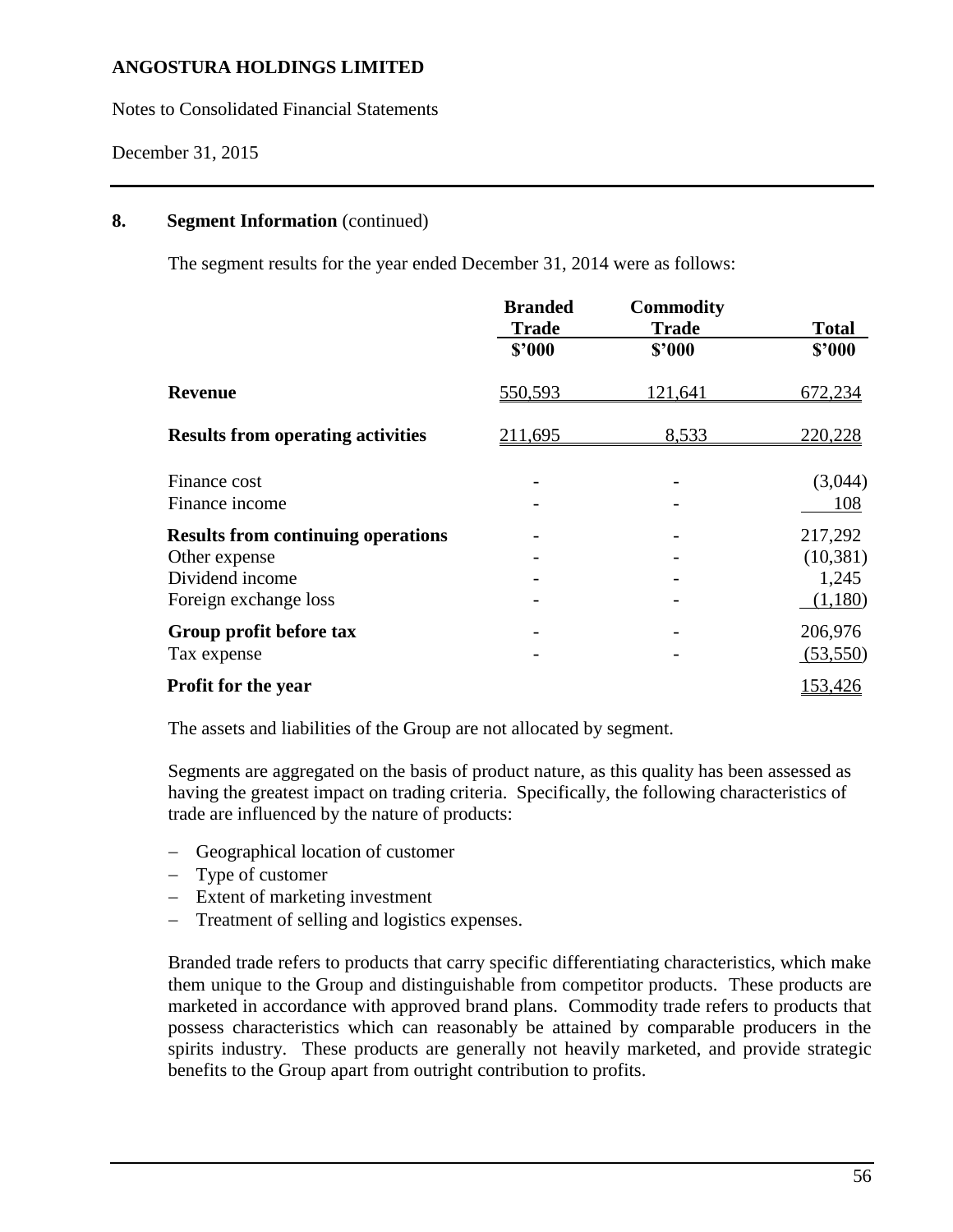Notes to Consolidated Financial Statements

December 31, 2015

# **9. Property, Plant and Equipment**

|                                 | Plant,           |                  | <b>Casks</b>   |                  |              |  |
|---------------------------------|------------------|------------------|----------------|------------------|--------------|--|
|                                 | <b>Land and</b>  | Machinery &      | and            | <b>Assets in</b> |              |  |
|                                 | <b>Buildings</b> | <b>Equipment</b> | <b>Pallets</b> | <b>Progress</b>  | <b>Total</b> |  |
|                                 | \$2000           | \$2000           | \$2000         | \$2000           | \$2000       |  |
| December 31, 2015               |                  |                  |                |                  |              |  |
| <b>Cost or revaluation</b>      |                  |                  |                |                  |              |  |
| Balance as at January 1         | 193,052          | 268,085          | 36,262         | 34,265           | 531,664      |  |
| <b>Additions</b>                | 2,441            | 20,710           | 2,694          | 4,246            | 30,091       |  |
| <b>Transfers</b>                | 4,245            | 26,881           |                | (31, 126)        |              |  |
| Disposals                       |                  | (547)            | (1,150)        |                  | (1,697)      |  |
| Adjustments                     | (1,511)          | (1,505)          | 6,319          | 2,317            | 5,620        |  |
| Balance as at December 31       | 198,227          | 313,624          | 44,125         | 9,702            | 565,678      |  |
| <b>Accumulated depreciation</b> |                  |                  |                |                  |              |  |
| Balance as at January 1         | (3,580)          | (159,794)        | (21,032)       |                  | (184, 406)   |  |
| Depreciation charge             | (1,682)          | (10,699)         | (2,984)        |                  | (15, 365)    |  |
| Disposals                       |                  | 495              | 909            |                  | 1,404        |  |
| Adjustments                     | (3,284)          | 3,402            | (7, 791)       |                  | (7,673)      |  |
| Balance as at December 31       | (8,546)          | (166, 596)       | (30, 898)      |                  | (206, 040)   |  |
| <b>At December 31, 2015</b>     |                  |                  |                |                  |              |  |
| Cost or valuation               | 198,227          | 313,624          | 44,125         | 9,702            | 565,678      |  |
| Accumulated depreciation        | (8, 546)         | (166, 596)       | (30, 898)      |                  | (206, 040)   |  |
| Net book value                  | 189,681          | 147,028          | 13,227         | 9,702            | 359,638      |  |

The net book value of land and buildings, excluding fair value adjustment is \$353,983 (2014: \$345,530).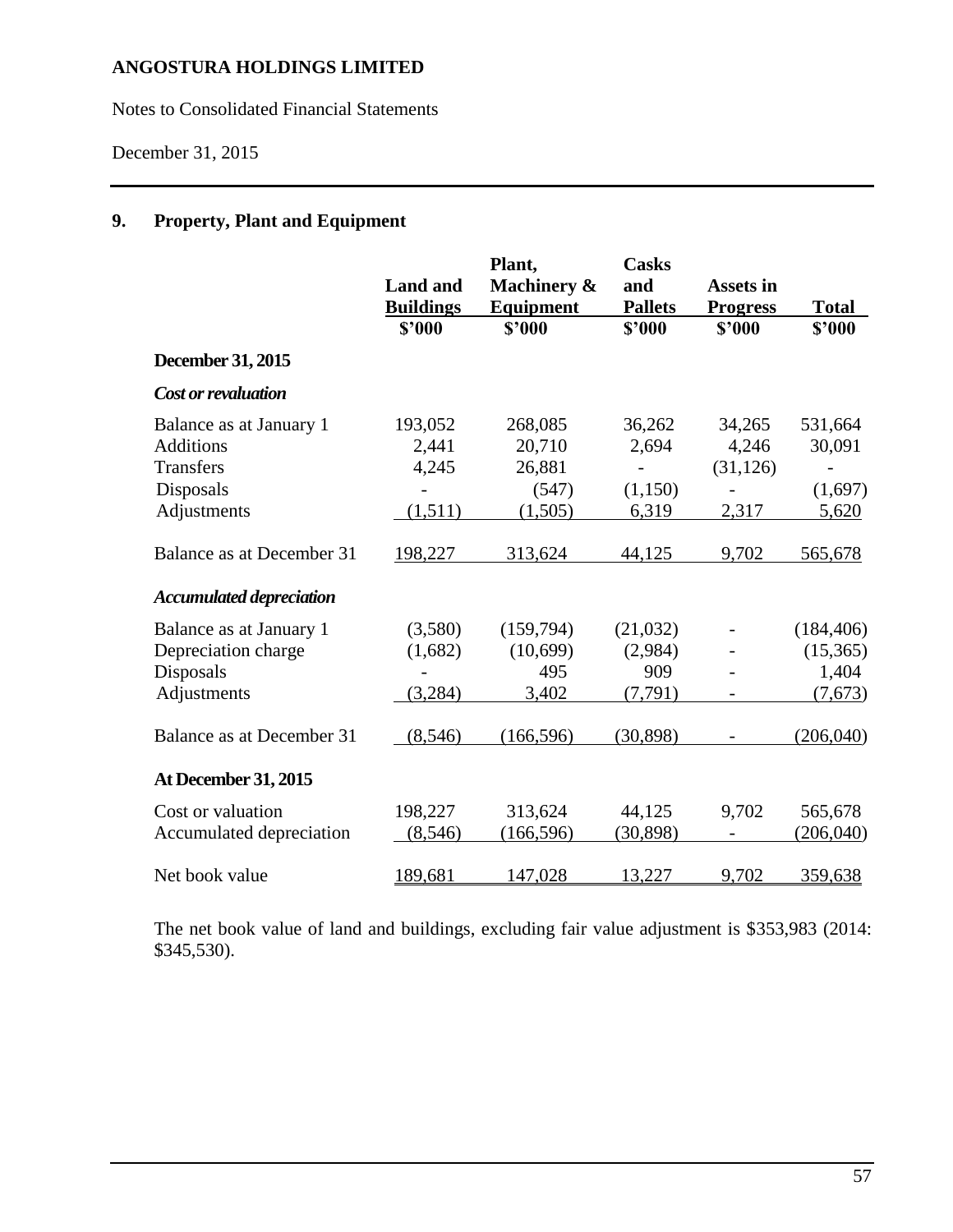Notes to Consolidated Financial Statements

December 31, 2015

## **9. Property, Plant and Equipment** (continued)

|                                 |                  | Plant,           | <b>Casks</b>   |                  |              |
|---------------------------------|------------------|------------------|----------------|------------------|--------------|
|                                 | <b>Land and</b>  | Machinery &      | and            | <b>Assets in</b> |              |
|                                 | <b>Buildings</b> | <b>Equipment</b> | <b>Pallets</b> | <b>Progress</b>  | <b>Total</b> |
|                                 | \$2000           | \$2000           | \$2000         | \$2000           | \$2000       |
| <b>December 31, 2014</b>        |                  |                  |                |                  |              |
| Cost or revaluation             |                  |                  |                |                  |              |
| Balance as at January 1         | 177,475          | 217,489          | 30,789         | 80,592           | 506,345      |
| <b>Additions</b>                | 2,718            | 13,558           | 6,304          | 21,895           | 44,475       |
| <b>Transfers</b>                | 23,833           | 40,260           | 1,212          | (65,305)         |              |
| Disposals                       | (1,142)          | (9,937)          | (2,808)        | (140)            | (14,027)     |
| Adjustments                     | 1,033            | 6,715            | 765            | (2,777)          | 5,736        |
| Revaluation charge              | (10, 865)        |                  |                |                  | (10, 865)    |
| Balance as at December 31       | 193,052          | 268,085          | 36,262         | 34,265           | 531,664      |
| <b>Accumulated depreciation</b> |                  |                  |                |                  |              |
| Balance as at January 1         | (12, 478)        | (154, 198)       | (18, 553)      |                  | (185, 229)   |
| Depreciation charge             | (2,597)          | (12,726)         | (4,645)        |                  | (19,968)     |
| <b>Transfers</b>                | (140)            | 140              |                |                  |              |
| Disposals                       | 601              | 7,926            | 2,166          |                  | 10,693       |
| Adjustments                     | 4,408            | (936)            | $\overline{a}$ |                  | 3,472        |
| Reversal due to revaluation     | 6,626            |                  |                |                  | 6,626        |
| Balance as at December 31       | (3,580)          | (159, 794)       | (21,032)       |                  | (184, 406)   |
| <b>At December 31, 2014</b>     |                  |                  |                |                  |              |
| Cost or valuation               | 193,052          | 268,085          | 36,262         | 34,265           | 531,664      |
| Accumulated depreciation        | (3,580)          | (159, 794)       | (21,032)       |                  | (184, 406)   |
| Net book value                  | 189,472          | 108,291          | 15,230         | 34,265           | 347,258      |

The net book value of land and buildings, excluding fair value adjustment is \$345,530.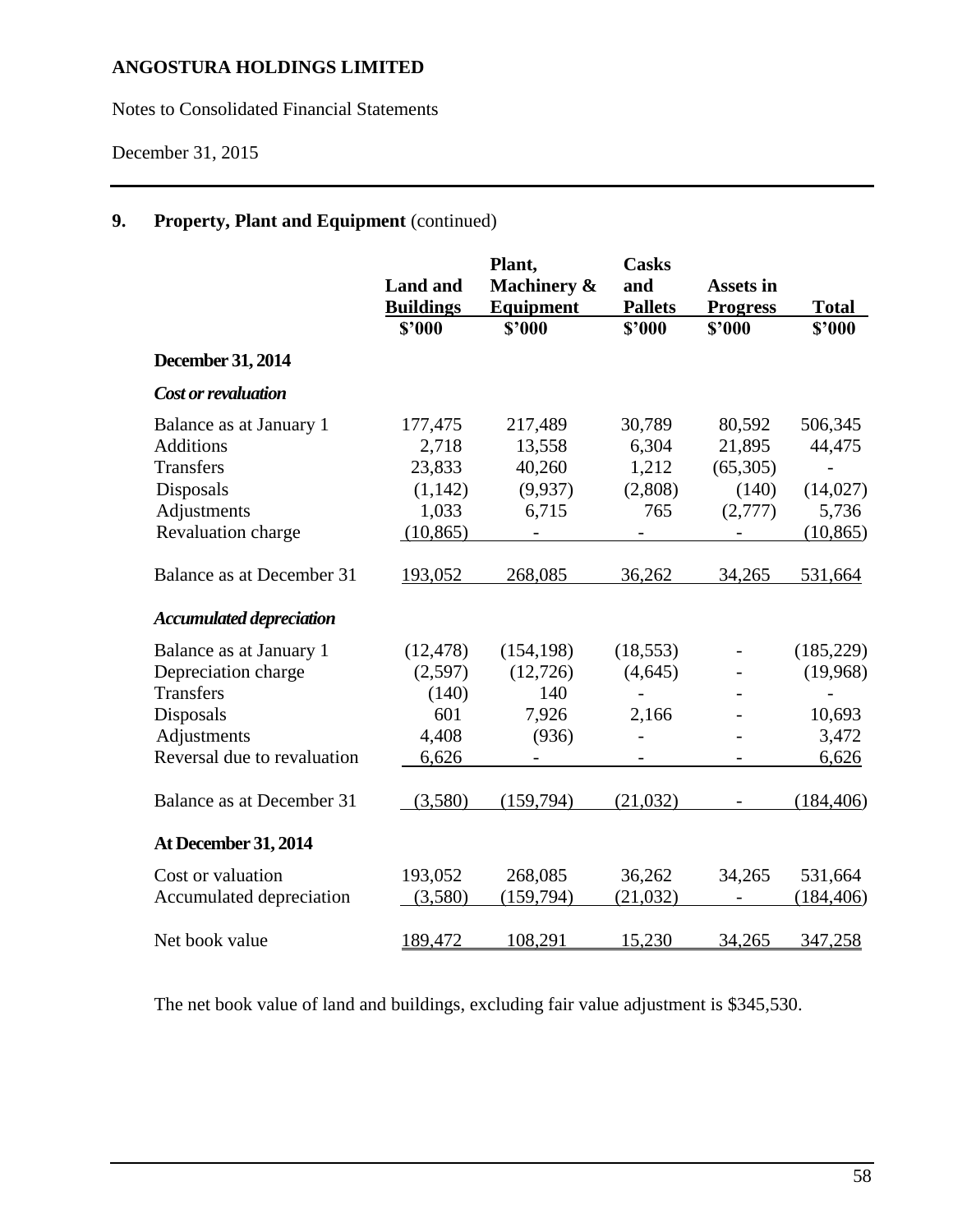Notes to Consolidated Financial Statements

December 31, 2015

#### **9. Property, Plant and Equipment** (continued)

The Group's land and buildings are subject to revaluation every five years and were last revalued on December 31, 2014 by qualified independent experts. Valuations were done on the basis of market value. Revaluation surpluses and losses were recognised within 'revaluation surpluses' in other reserves (Note 18) or 'other expenses' in profit or loss, as described in Note 5(d)(i).

#### **10. Available-for-Sale Assets**

|                                                       | 2015   | 2014   |  |
|-------------------------------------------------------|--------|--------|--|
|                                                       | \$2000 | \$2000 |  |
| Balance at January 1 and December 31                  | 109    | 109    |  |
| Available-for-sale assets include the following:      |        |        |  |
| Listed equity securities – English speaking Caribbean |        |        |  |
| Unlisted securities                                   | 108    | 108    |  |
|                                                       | 109    | 109    |  |

#### **11. Investment in Joint Venture**

| Company                           | Country of incorporation | <b>Percentage Owned</b> |      |  |
|-----------------------------------|--------------------------|-------------------------|------|--|
|                                   |                          | 2015                    | 2014 |  |
| <b>Tobago Plantations Limited</b> | Trinidad and Tobago      | 50%                     | 50%  |  |

The carrying value of the joint venture operation was reduced to nil in 2007 when the Group's share of the operating losses incurred by the joint venture surpassed the carrying value of the investment. It is the Group's policy to recognise a share of losses only to the extent of its investment in the joint venture operation.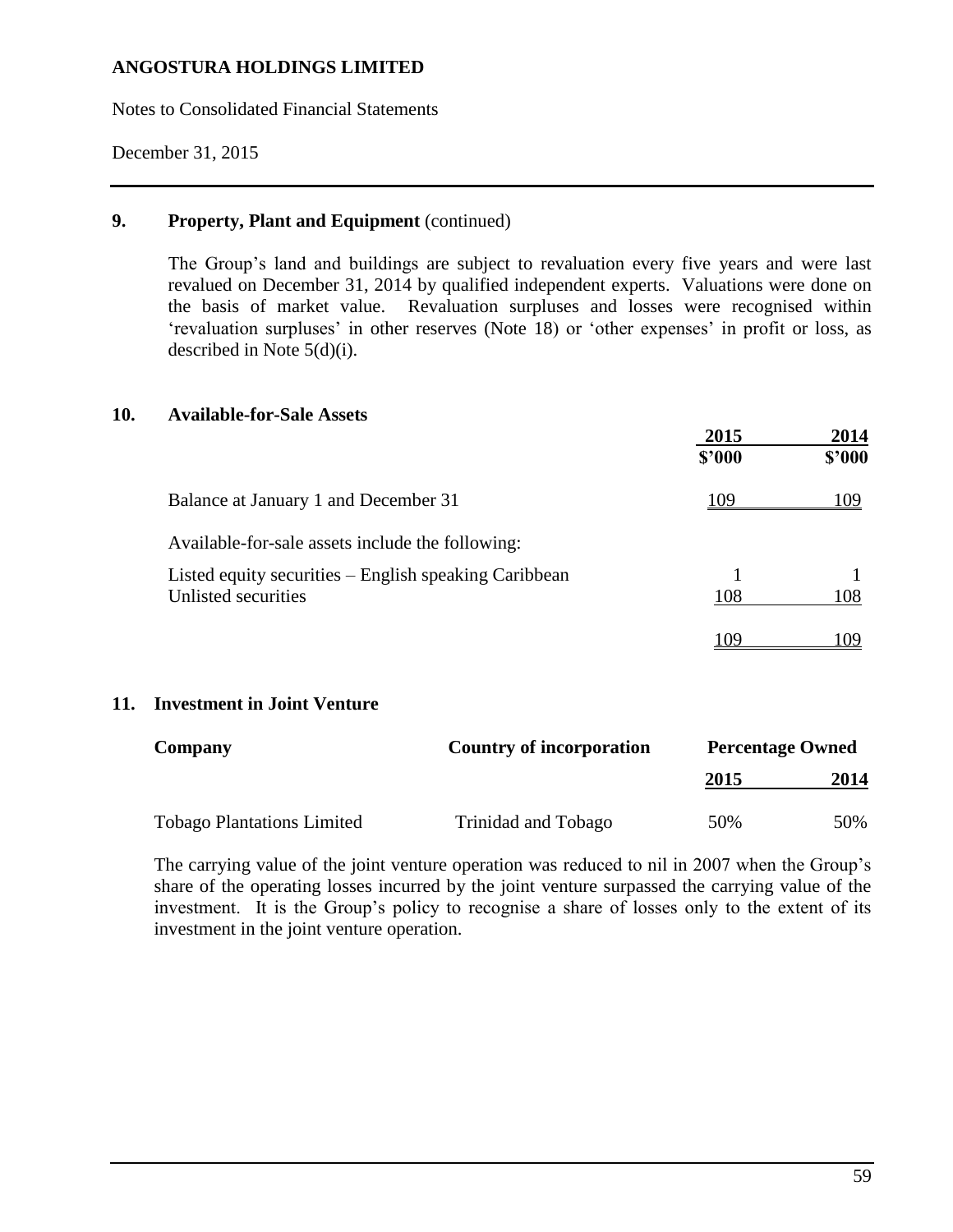Notes to Consolidated Financial Statements

December 31, 2015

#### **12. Retirement Benefit (Asset) Obligation**

The Group's pension fund plan is funded by the Group and employees. The funding requirements are based on the pension fund's actuarial measurement performed by an independent qualified actuary.

The plan exposes the Company to actuarial risks such as longevity risk, currency risk, interest rate risk and market risk.

#### *i. Consolidated Statement of Financial Position*

The amounts recognised in the consolidated statement of financial position are determined as follows:

|                             | 2015       | 2014       |
|-----------------------------|------------|------------|
|                             | \$2000     | \$3000     |
| Fair value of plan assets   | (355, 237) | (339, 964) |
| Deferred benefit obligation | 294,595    | 275,250    |
|                             | (60.642)   | (64.714)   |

The amounts recognised in the consolidated statement of financial position are represented by:

|                                                   | 2015           | 2014           |
|---------------------------------------------------|----------------|----------------|
|                                                   | \$2000         | \$3000         |
| Net defined benefit asset                         | (69, 561)      | (75, 829)      |
| Net defined benefit liability:                    |                |                |
| - Asset-backed post-retirement benefit obligation | 1,191          | 1,512<br>9,603 |
| - Cash funded post-retirement benefit obligation  | 7,728          |                |
|                                                   | <u>00,642,</u> | (64, 714)      |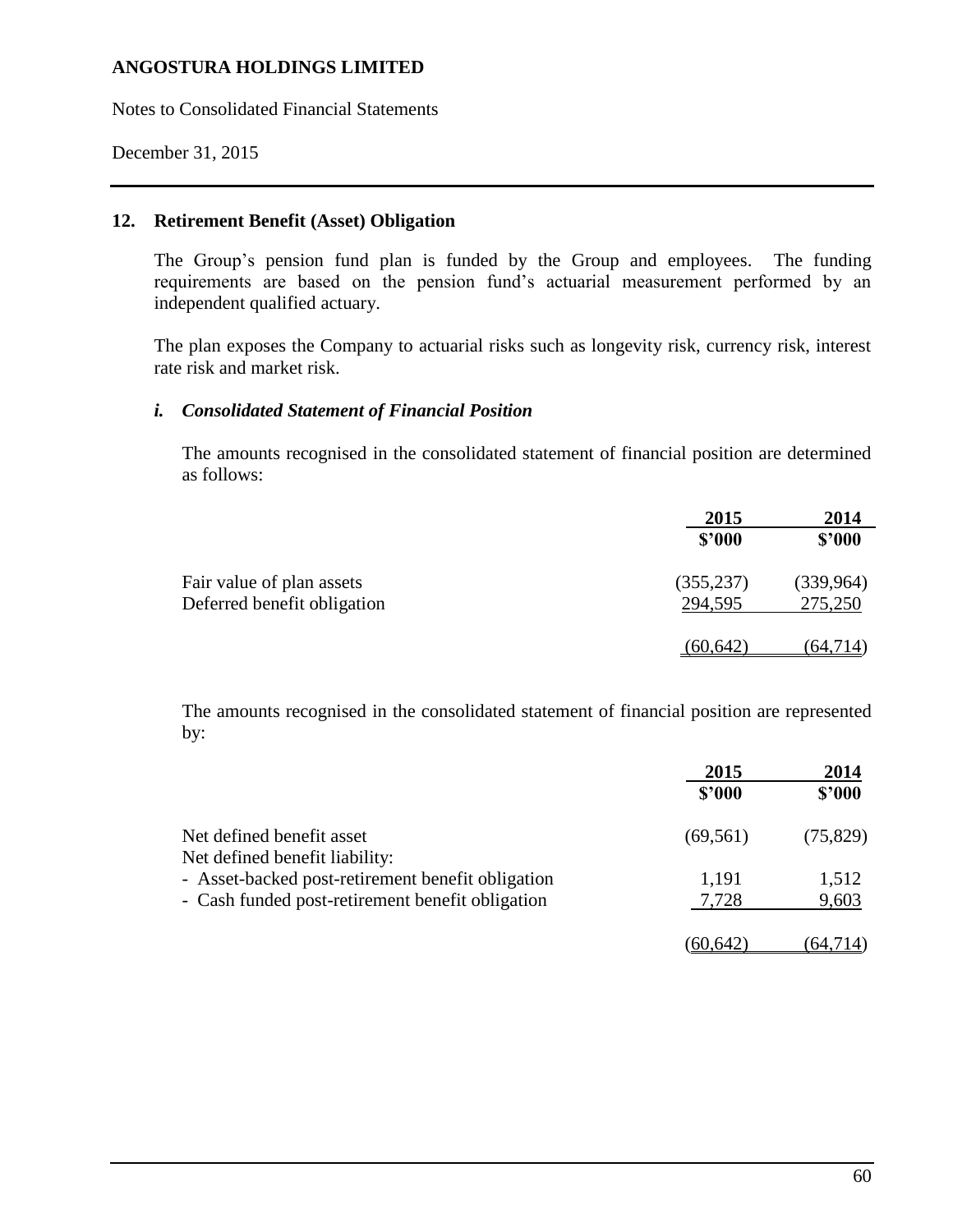Notes to Consolidated Financial Statements

December 31, 2015

## **12. Retirement Benefit (Asset) Obligation** (continued)

# *ii. Movement in net defined benefit (asset) liability*

|                                      | <b>Defined</b><br><b>Benefit Obligation</b> |                | <b>Fair Value of</b><br><b>Plan Assets</b> |                | <b>Net Defined Benefit</b><br>(Asset) Liability |                |
|--------------------------------------|---------------------------------------------|----------------|--------------------------------------------|----------------|-------------------------------------------------|----------------|
|                                      | 2015<br>\$2000                              | 2014<br>\$2000 | 2015<br>\$2000                             | 2014<br>\$2000 | 2015<br>\$'000                                  | 2014<br>\$2000 |
| <b>Balance at January 1</b>          | 275,250                                     | 266,280        | (339, 964)                                 | (319, 831)     | (64, 714)                                       | (53, 551)      |
| Included in profit and loss          |                                             |                |                                            |                |                                                 |                |
| Current service cost                 | 11,375                                      | 10,285         |                                            |                | 11,375                                          | 10,285         |
| Past service cost                    |                                             | 1,447          |                                            |                |                                                 | 1,447          |
| Interest cost (income)               | 13,437                                      | 13,088         | (16,995)                                   | (16,002)       | (3,558)                                         | (2,914)        |
| Administrative expenses              |                                             |                | 290                                        | 264            | 290                                             | 264            |
|                                      | 24,812                                      | 24,820         | (16,705)                                   | (15, 738)      | 8,107                                           | 9,082          |
| Included in other                    |                                             |                |                                            |                |                                                 |                |
| comprehensive income                 |                                             |                |                                            |                |                                                 |                |
| Remeasurement (gain) loss:           |                                             |                |                                            |                |                                                 |                |
| - Actuarial (gain) loss arising from |                                             |                |                                            |                |                                                 |                |
| experience adjustments               | 4,176                                       | (6,910)        |                                            |                | 4,176                                           | (6,910)        |
| Return on plan assets                |                                             |                |                                            |                |                                                 |                |
| excluding interest income            |                                             |                | 1,602                                      | (3,745)        | 1,602                                           | (3,745)        |
|                                      | 4,176                                       | (6,910)        | 1,602                                      | (3,745)        | 5,778                                           | (10,655)       |
| <b>Other</b>                         |                                             |                |                                            |                |                                                 |                |
| Contributions paid by                |                                             |                |                                            |                |                                                 |                |
| employer and members                 | 3,532                                       | 3,170          | (11,774)                                   | (10, 598)      | (8,242)                                         | (7, 428)       |
| Benefits paid                        | (13, 175)                                   | (12,110)       | 11,604                                     | 9,948          | (1,571)                                         | (2,162)        |
|                                      | (9,643)                                     | (8,940)        | (170)                                      | (650)          | (9,813)                                         | (9,590)        |
| <b>Balance as at December 31</b>     | 294,595                                     | 275,250        | (355, 237)                                 | (339,964)      | (60, 642)                                       | (64, 714)      |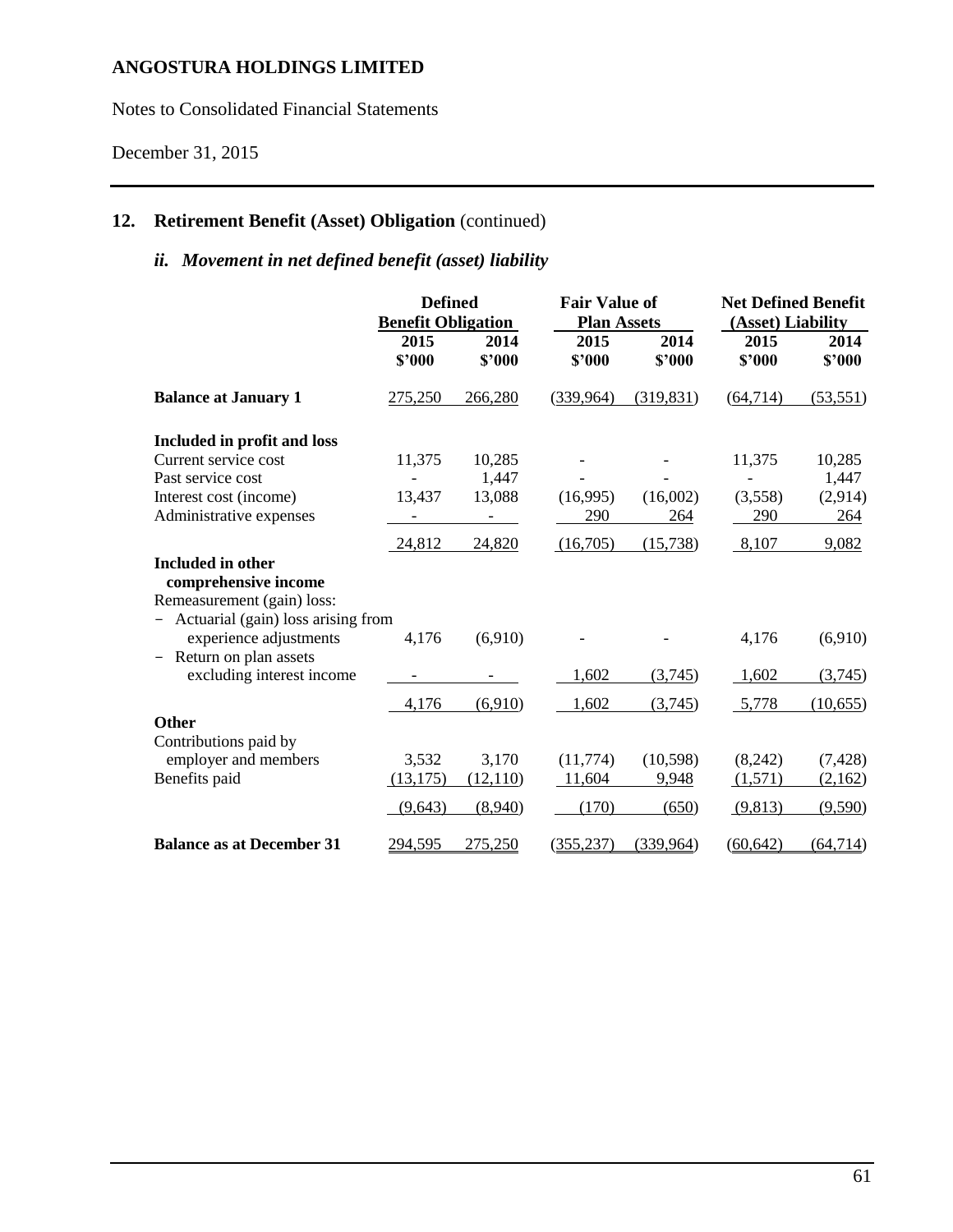Notes to Consolidated Financial Statements

December 31, 2015

 $iv.$ 

## **12. Retirement Benefit (Asset) Obligation** (continued)

#### *iii. Summary of principal actuarial assumptions at the year-end*

|                                    | 2015    | 2014    |
|------------------------------------|---------|---------|
| Discount rate                      | 5.0%    | 5.0%    |
| Average individual salary increase | 4.5%    | 4.5%    |
| Future pension increases           | $0.0\%$ | $0.0\%$ |

Assumptions regarding future mortality rates are based on the published mortality tables.

The life expectancies underlying the value of the defined benefit obligation as at December 31 are as follows:

|                                                                | 2015    | 2014    |
|----------------------------------------------------------------|---------|---------|
| Life expectancy at age 60 for current pensioner in years:      |         |         |
| -Male                                                          | 21.8    | 21.8    |
| -Female                                                        | 25.6    | 25.6    |
| Life expectancy at age 60 for current members age 40 in years: |         |         |
| -Male                                                          | 21.8    | 21.8    |
| -Female                                                        | 25.6    | 25.6    |
|                                                                | 2015    | 2014    |
|                                                                | \$2000  | \$3000  |
| Asset allocation                                               |         |         |
| Insured managed fund contract                                  | 352,104 | 335,228 |
| Endowment policies                                             |         | 1,416   |
| Immediate annuity policies                                     | 3,133   | 3,248   |
|                                                                | 355,237 | 339,892 |

The value of the Plan's investment in the managed fund contract at December 31, 2015 was provided by the insurer (CLICO).

The Plan's assets are mostly invested in an insured managed fund contract with CLICO. The value of this policy is reliant on the financial strength of CLICO. Other than for the purchase of immediate annuity polices for some of the Plan's pensioners, there are no asset-liability matching strategies used by the Plan.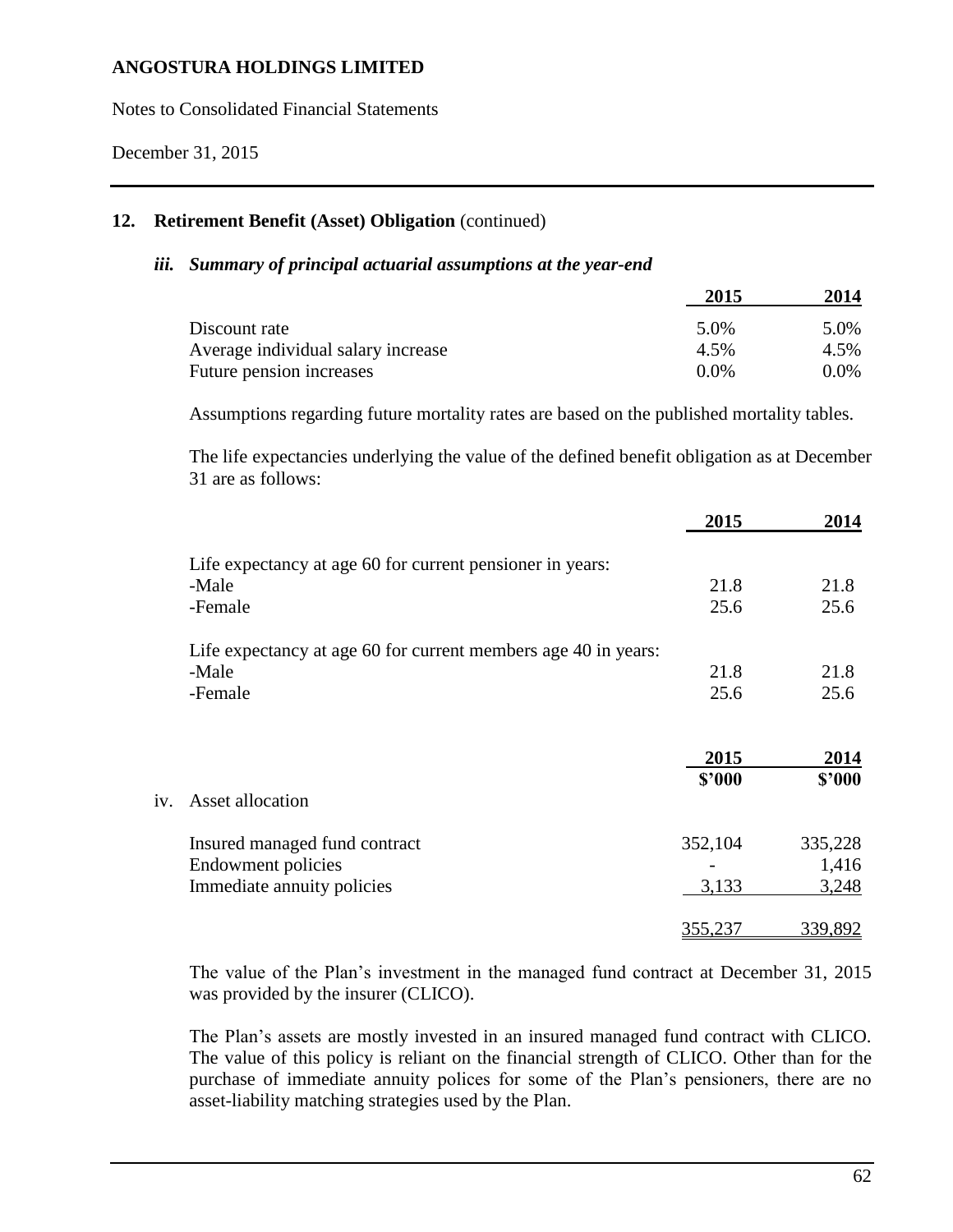Notes to Consolidated Financial Statements

December 31, 2015

#### **12. Retirement Benefit (Asset) – Obligation** (continued)

iv. Asset allocation (continued)

|                                       | 2015          | 2014           |
|---------------------------------------|---------------|----------------|
|                                       | $\frac{6}{9}$ | $\frac{6}{10}$ |
| Plan assets are comprised as follows: |               |                |
| Equity                                | 50.0          | 61.4           |
| Debt securities                       | 41.8          | 23.8           |
| Other (short-term securities)         |               | 14.8           |

11.7% (2014: 12.1%) of the managed fund asset are invested in the Company's ordinary shares.

v. Sensitivity Analysis

The calculation of the defined benefit obligation is sensitive to the assumptions used. The following table summarises how the defined benefit obligation as at December 31, 2015 would have changed as a result of a change in the assumptions used.

|          |               | $1\%$ pa        | $1\%$ pa       |
|----------|---------------|-----------------|----------------|
|          |               | decrease        | increase       |
|          |               | $$^{\prime}000$ | $$^{\circ}000$ |
|          | Discount rate | 50,841          | (39,669)       |
| $\equiv$ | Future salary | (14,903)        | 7,297          |

An increase of 1 year in the assumed life expectancies shown above would increase the defined benefit obligation at the year-end by \$4,249 thousand (2014: \$4,013 thousand).

vi. Funding

The Group meets the balance of the cost of funding the defined pension plan and must pay contributions as least equal to those paid by the members, which are fixed. The funding requirements are based on the regular (at least every 3 years) actuarial valuations of the Plan and the assumptions used to determine the funding required may differ from those set out above. The Group expects to pay \$9,811 thousand to the pension plan during 2016.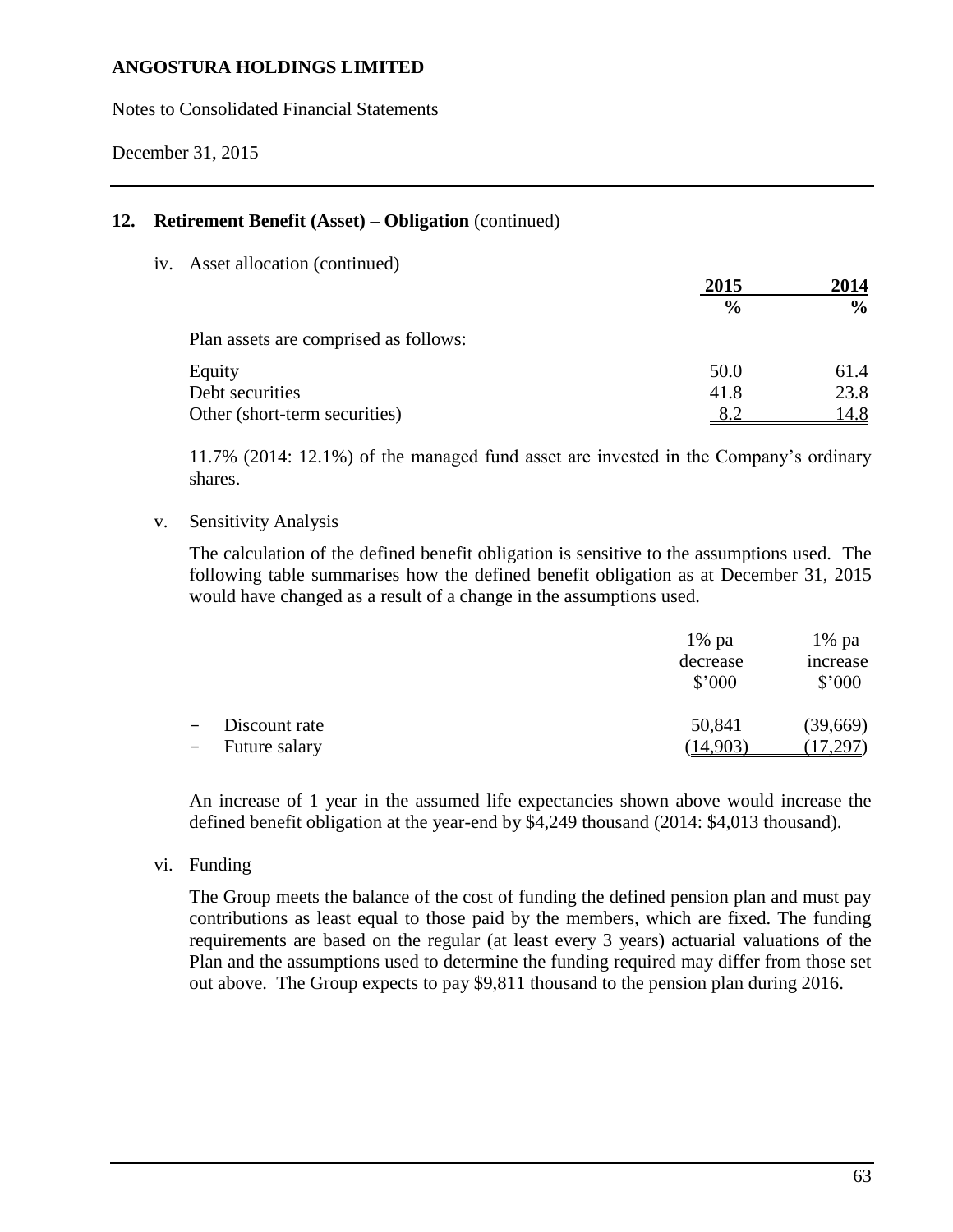Notes to Consolidated Financial Statements

December 31, 2015

|     |                                           | 2015    | 2014    |
|-----|-------------------------------------------|---------|---------|
|     |                                           | \$2000  | \$'000  |
| 13. | <b>Inventories</b>                        |         |         |
|     | Raw and packaging materials               | 69,961  | 73,626  |
|     | Work in progress                          | 117,418 | 116,153 |
|     | Finished goods                            | 41,829  | 31,496  |
|     |                                           | 229,208 | 221,275 |
|     | Provision for obsolescence                | (2,131) | (1,350) |
|     |                                           | 227,077 | 219,925 |
| 14. | <b>Assets Held-for-Sale</b>               |         |         |
|     | <b>Balance at January 1</b>               | 1,423   | 3,598   |
|     | Fair value gains                          | 2,745   |         |
|     | Disposal                                  | (729)   |         |
|     | Transfer to property, plant and equipment |         | (2,175) |
|     | <b>Balance at December 31</b>             | 3,439   | 1,423   |

There were no impairment provisions on assets held-for-sale at the year-end (2014: \$NIL).

|     |                                                         | 2015     | 2014      |
|-----|---------------------------------------------------------|----------|-----------|
|     |                                                         | \$2000   | \$2000    |
| 15. | <b>Trade and Other Receivables</b>                      |          |           |
|     | Trade receivables                                       | 278,129  | 243,570   |
|     | Provision for impairment of trade receivables           | (17,758) | (14, 688) |
|     |                                                         | 260,371  | 228,882   |
|     | Receivables from related parties – net (Note 31 $(v)$ ) | 4,131    | 3,247     |
|     | Trade receivables – net                                 | 264,502  | 232,129   |
|     | Prepayments and other receivables                       | 824      | 502       |
|     | <b>Taxation recoverable</b>                             | 9,039    | 8,948     |
|     |                                                         | 274,365  | 241,579   |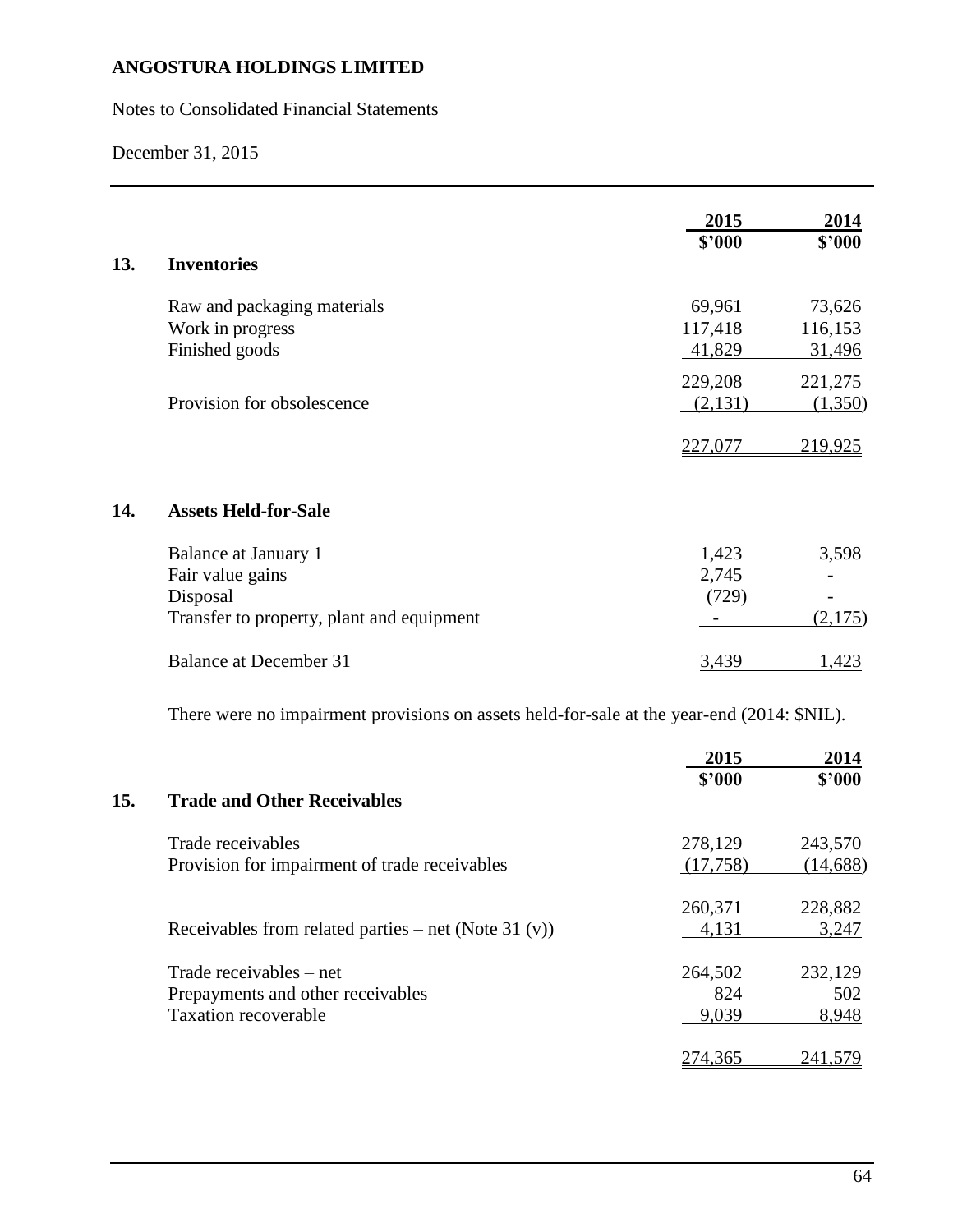Notes to Consolidated Financial Statements

December 31, 2015

#### **15. Trade and Other Receivables** (continued)

There are no major concentrations of credit risk with respect to trade receivables as the Group has a large number of customers that are internationally dispersed. The group has identified new receivables from EMEAA customers as a potential source of credit risk and has taken appropriate steps to manage this exposure as explained in Note 7(a).

The aging of trade and other receivables at the year-end was:

|                             | Gross<br>2015 | <b>Impairment</b><br>2015 | <b>Gross</b><br>2014 | <b>Impairment</b><br>2014 |
|-----------------------------|---------------|---------------------------|----------------------|---------------------------|
|                             | \$2000        | \$2000                    | \$2000               | \$2000                    |
| Not past due                | 160,192       |                           | 158,985              |                           |
| Past due $0 - 30$ days      | 66,021        |                           | 61,317               |                           |
| Past due $31 - 60$ days     | 13,076        |                           | 17,014               |                           |
| Past due $61 - 90$ days     | 9,883         |                           | 2,234                |                           |
| Past due $90 - 120$ days    | 4,253         |                           | 1,063                |                           |
| Past due more than 120 days | 43,412        | (24, 472)                 | 22,586               | (21,620)                  |
|                             | 298,837       | 24,472)                   | 263,199              | (21, 620)                 |

As of December 31, 2015, trade receivables of \$18,940 thousand (2014: \$966 thousand) were more than 120 days past due but not impaired. This balance related to a number of third party customers for whom there was no history of default and management held the opinion that these amounts were collectible. The ageing of these receivables is as disclosed above.

Impaired receivables of \$24,472 (2014: \$21,620) relate primarily to wholesalers and retailers that have defaulted on payments.

The carrying amounts of the Group's trade and other receivables are denominated in the following currencies:

|                             | 2015    | 2014    |
|-----------------------------|---------|---------|
|                             | \$2000  | \$2000  |
| <b>United States dollar</b> | 107,706 | 91,857  |
| Trinidad and Tobago dollar  | 165,243 | 148,406 |
| Canadian dollar             | 143     | 43      |
| Euro                        | 1,273   | 1,273   |
|                             | 274,365 | 241,579 |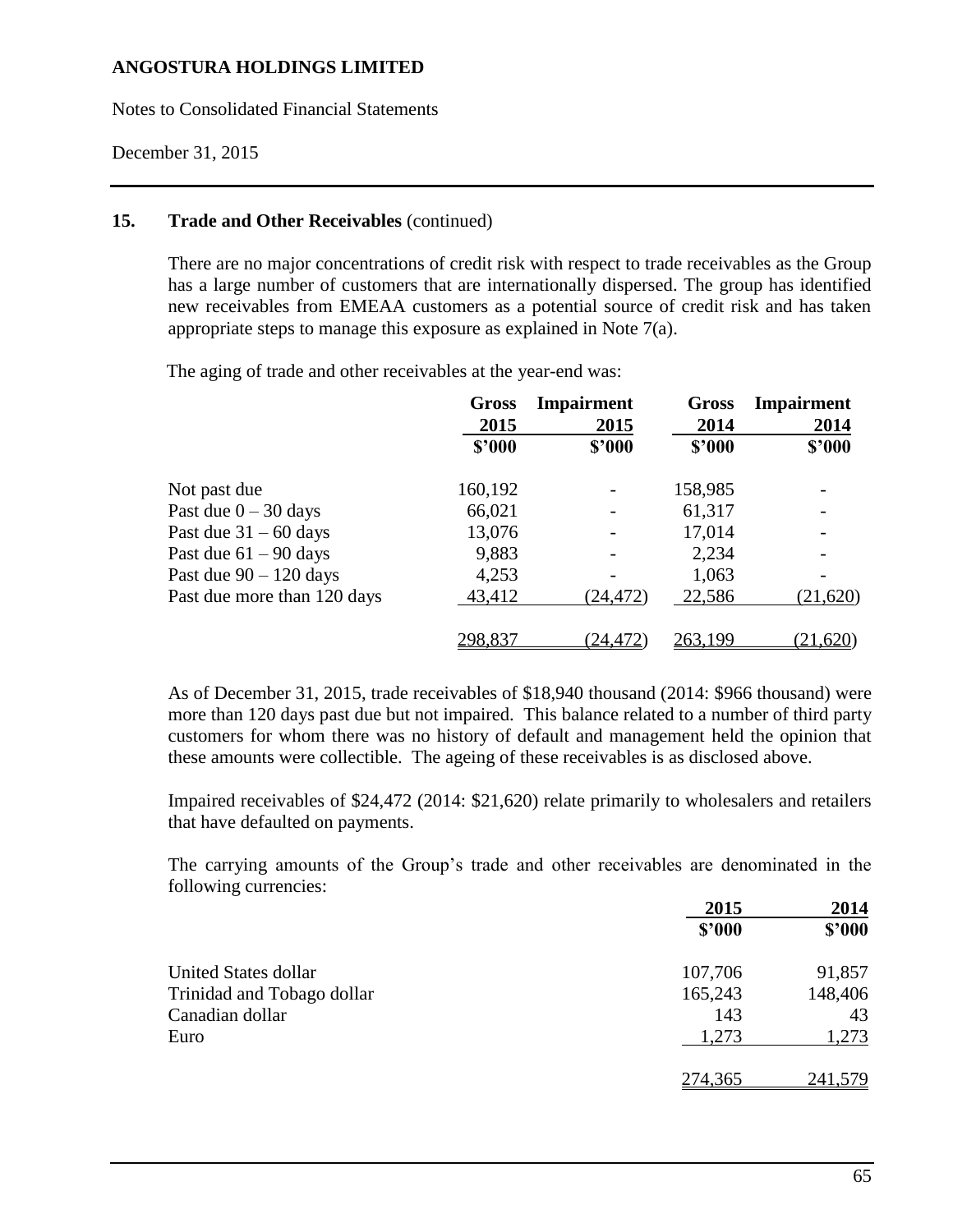Notes to Consolidated Financial Statements

December 31, 2015

#### **15. Trade and Other Receivables** (continued)

#### *Exposure to currency risk*

The Group analyses the exposure of its major export receivables to fluctuations in the United States (US) dollar exchange rate. The US dollar exchange rate has been assessed as presenting the greatest exposure to market risk in the form of currency risk, since the majority of export sales are invoiced and collected in US dollars.

*Year ended December 31, 2015*

| <b>Currency</b>              | <b>TTD</b> | % of Trade<br>receivables |
|------------------------------|------------|---------------------------|
| <b>USD</b>                   | 107,706    | 39.3%                     |
| Year ended December 31, 2014 |            |                           |
| <b>Currency</b>              | <b>TTD</b> | % of Trade<br>receivables |
| <b>USD</b>                   | 91,857     | 38.0%                     |

The management of foreign currency risk against exchange gap limits is further supplemented by monitoring the sensitivity of the possible impact on net profits before tax and on equity of fluctuations of the US dollar foreign exchange rate relative to the TT dollar.

The table below sets out the effect on the Group's profit or loss and 'Trade and other receivables' of a shift in the US dollar exchange rate against the Trinidad and Tobago dollar. For the purposes of the analysis, the movement in the rate from the year end to March 15, 2016 was assessed, and imputed as the sensitivity range. The sensitivity was a 2.4% depreciation in the rate of exchange.

The analysis assumes that all other variables, in particular interest rates, remain constant.

|                                                              | 2015<br>\$2000 | 2014<br>\$2000 |
|--------------------------------------------------------------|----------------|----------------|
| Net impact on profit or loss and trade and other receivables | 2,590          | 2,209          |
|                                                              | 2015           | 2014           |
| Resulting % of trade and other receivables                   | 40.2%          | 38.9%          |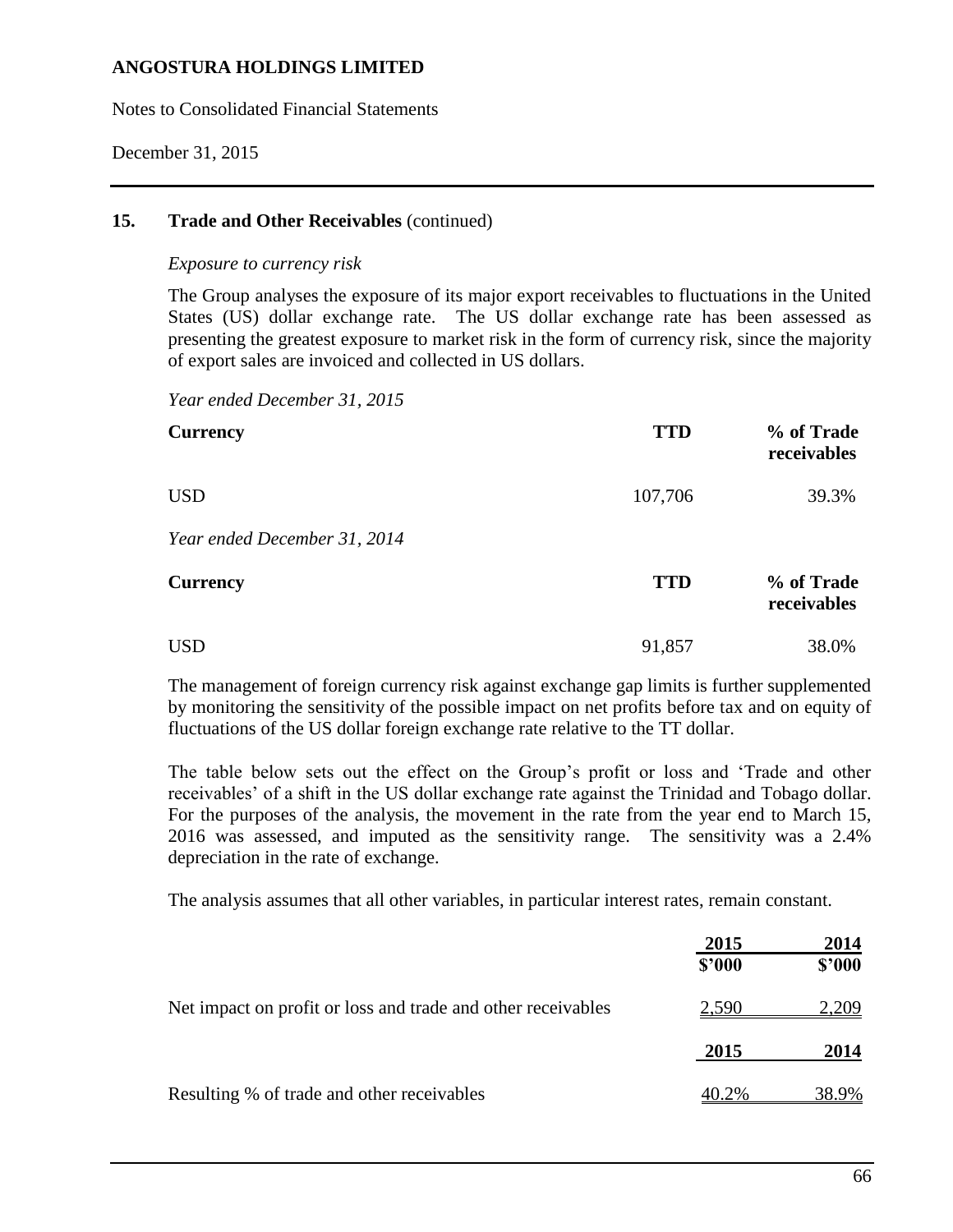Notes to Consolidated Financial Statements

December 31, 2015

## **15. Trade and Other Receivables** (continued)

Movements during the year in the provision for impaired trade receivables were as follows:

|                                                          | 2015   | 2014   |
|----------------------------------------------------------|--------|--------|
|                                                          | \$2000 | \$2000 |
| At January 1                                             | 14,688 | 13,153 |
| Increase in provision                                    | 3,070  | 1,535  |
| At December 31                                           | 17,758 | 14,688 |
| Related party provision (Note $31(v)$ )                  | 6,714  | 6,932  |
| Total provision for impaired trade and other receivables | 24,472 | 21,620 |

The creation and release of provision for impaired receivables have been included in 'selling and marketing expenses' in profit or loss. Amounts charged to the allowance account are generally written off when there is no expectation of recovering additional cash. None of the classes within trade and other receivables contain impaired assets other than as disclosed above.

The maximum exposure to credit risk at the reporting date is the fair value of each class of receivable mentioned above. None of the trade and other receivables of the Group are pledged as collateral for borrowings (2014: \$NIL).

|     |                                  | 2015    | 2014    |
|-----|----------------------------------|---------|---------|
|     |                                  | \$2000  | \$2000  |
| 16. | <b>Cash and Cash Equivalents</b> |         |         |
|     | Cash at bank and in hand         | 125,302 | 173,387 |

The Group had no material exposure to interest rate risk arising from cash and cash equivalents held at the year-end.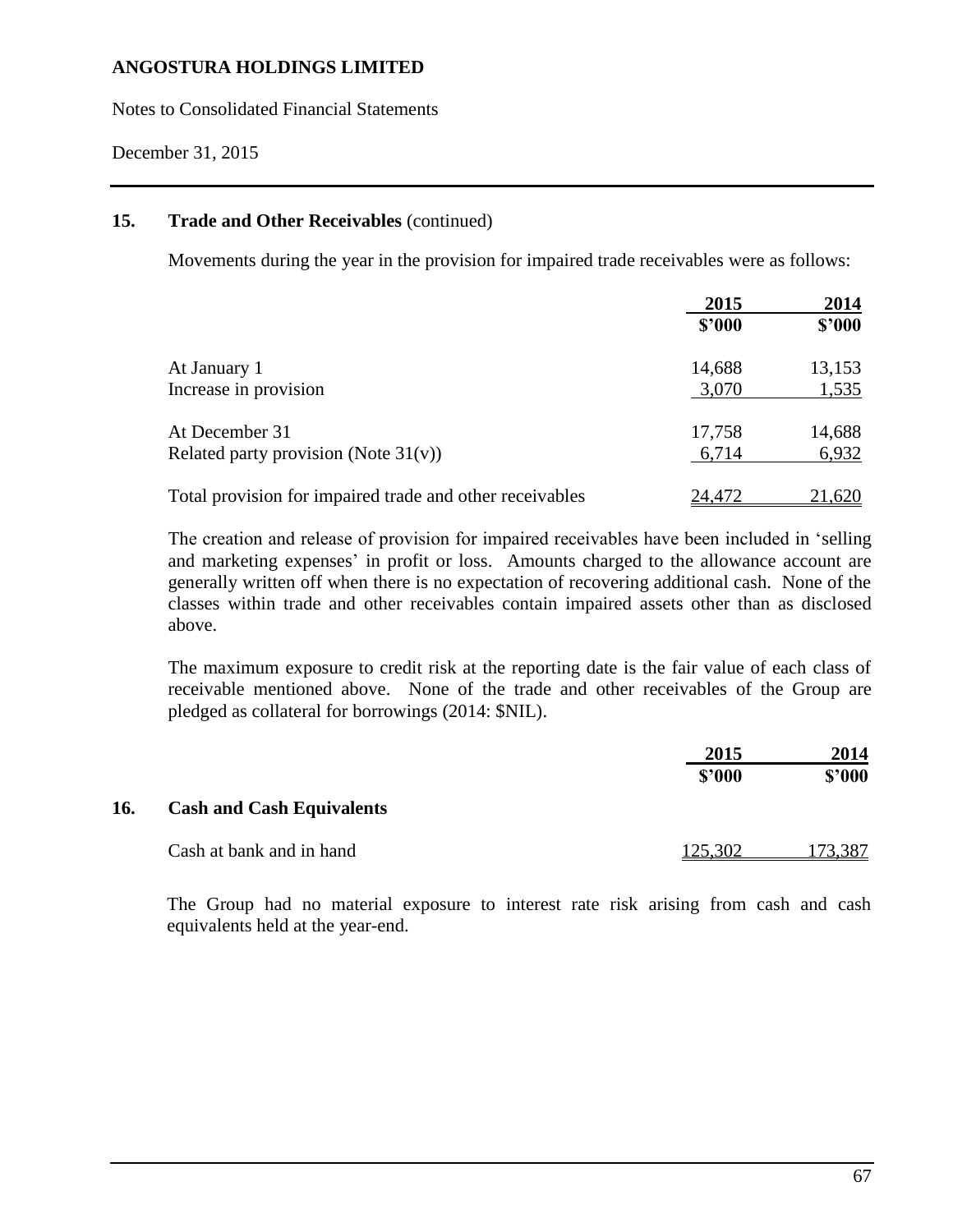Notes to Consolidated Financial Statements

December 31, 2015

## **17. Share Capital**

|                                          | 2015    | 2014    |
|------------------------------------------|---------|---------|
| <b>Authorised</b>                        |         |         |
| Number of ordinary shares in issue (000) | 206,277 | 206,277 |
| Treasury shares (000)                    | (457)   | (457)   |
|                                          | 205,820 | 205,820 |
| <b>Issued and fully paid</b>             |         |         |
| Ordinary shares (\$'000)                 | 119,369 | 119,369 |
| Treasury shares $(\$'000)$               | (811)   | (811)   |
|                                          | 118,558 | 118,558 |
|                                          |         |         |

Issued and fully paid up shares comprise 119,369 thousand (2014: 119,369 thousand) ordinary shares of no par value.

## **18. Other Reserves**

|                                                                                             | <b>Revaluation</b> | Capital         |              |
|---------------------------------------------------------------------------------------------|--------------------|-----------------|--------------|
|                                                                                             | <b>Surplus</b>     | <b>Reserves</b> | <b>Total</b> |
|                                                                                             | \$2000             | \$2000          | \$'000       |
| <b>Balance at January 1, 2014</b>                                                           | 77,877             | 9,251           | 87,128       |
| Revaluation of land and buildings                                                           | 9,460              |                 | 9,460        |
| Other reserve movements – depreciation<br>on revalued land and buildings                    |                    | (405)           | (405)        |
| Transfer of revaluation losses to retained<br>earnings on disposal of land and<br>buildings | 3,732              |                 | 3,732        |
| <b>Balance at December 31, 2014</b>                                                         | 91,069             | 8,846           | 99,915       |
| Balance at January 1, 2015 and<br><b>December 31, 2015</b>                                  | 91.069             | 8,846           | 99,915       |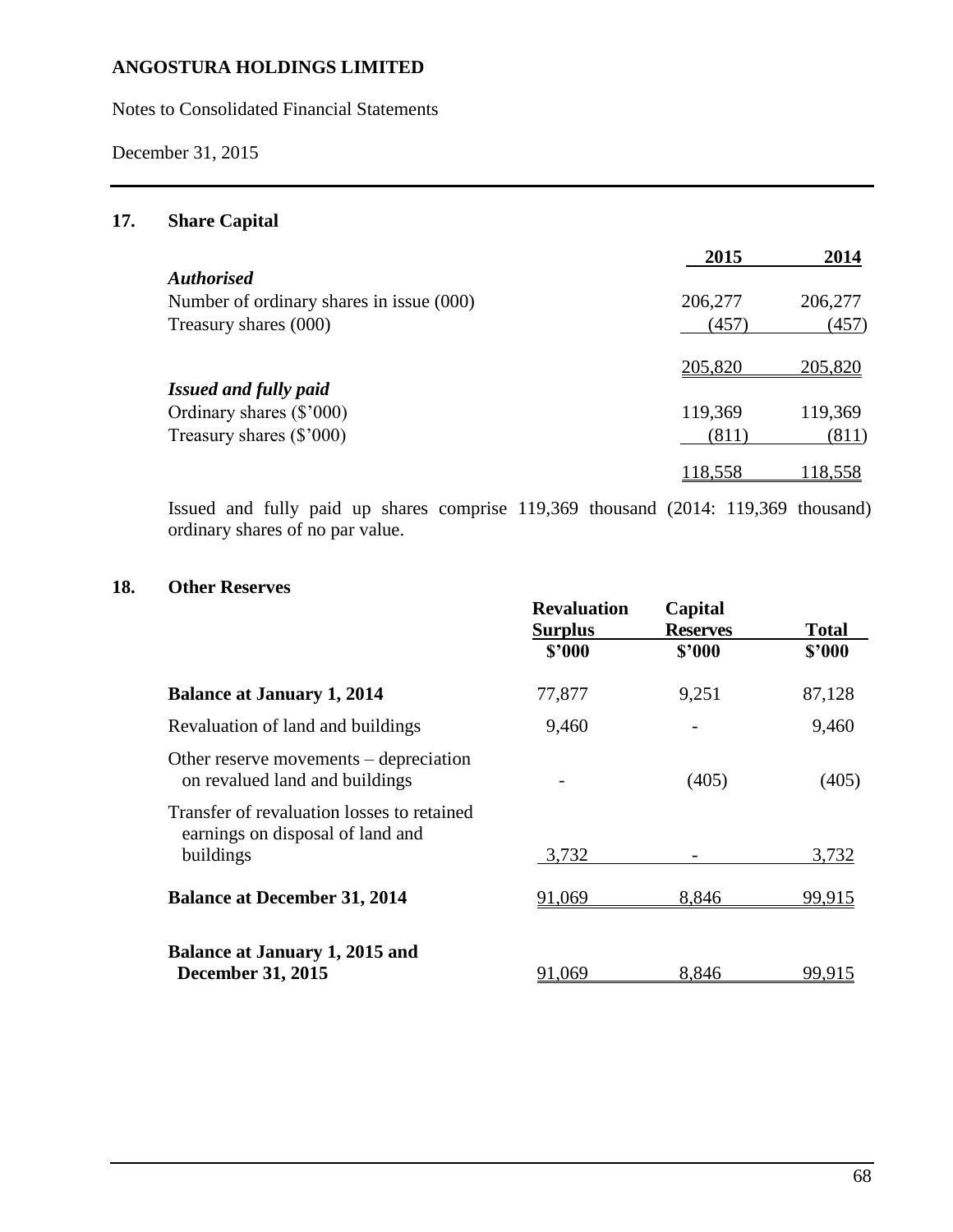Notes to Consolidated Financial Statements

December 31, 2015

#### **18. Other Reserves** (continued)

Revaluation surplus represents the gain on revaluation of land and buildings of certain of the Group companies. Land and buildings were revalued on December 31, 2014 by qualified independent experts in accordance with the Group's accounting policies. As part of the 2014 revaluation exercise further disaggregation of the asset class was obtained and revealed that for certain of the Group's land and buildings, revaluation losses were carried in the reserve. These losses amounted to \$3,732 thousand, and were reclassified to retained earnings in 2014.

Capital reserves represent general reserves as well as accumulated foreign exchange gains and losses recognised in equity upon revaluation of the Group's interest in foreign operations.

|     |                                              | 2015                     | 2014    |
|-----|----------------------------------------------|--------------------------|---------|
|     |                                              | \$2000                   | \$2000  |
| 19. | <b>Borrowings</b>                            |                          |         |
|     | Unsecured borrowings                         | 50,600                   | 114,764 |
|     | Facilities held by the Group are as follows: |                          |         |
|     | Demand loans                                 | $\overline{\phantom{0}}$ | 50,000  |
|     | Trade revolver                               | 50,600                   | 64,764  |
|     |                                              | 50,600                   | 114,764 |

Demand loans are subject to interest at a fixed rate, payable in quarterly instalments. Outstanding principal will mature in less than twelve months.

The trade revolver is subject to floating interest, payable quarterly and re-set every six months. Principal payments are due six months after each drawdown.

The effective interest rates on debt servicing for the year were as follows:

|                          | 2015   | 2014<br>\$2000 |
|--------------------------|--------|----------------|
|                          | \$2000 |                |
| <b>Type of borrowing</b> |        |                |
| Unsecured borrowings     | 2.4%   | 2.2%           |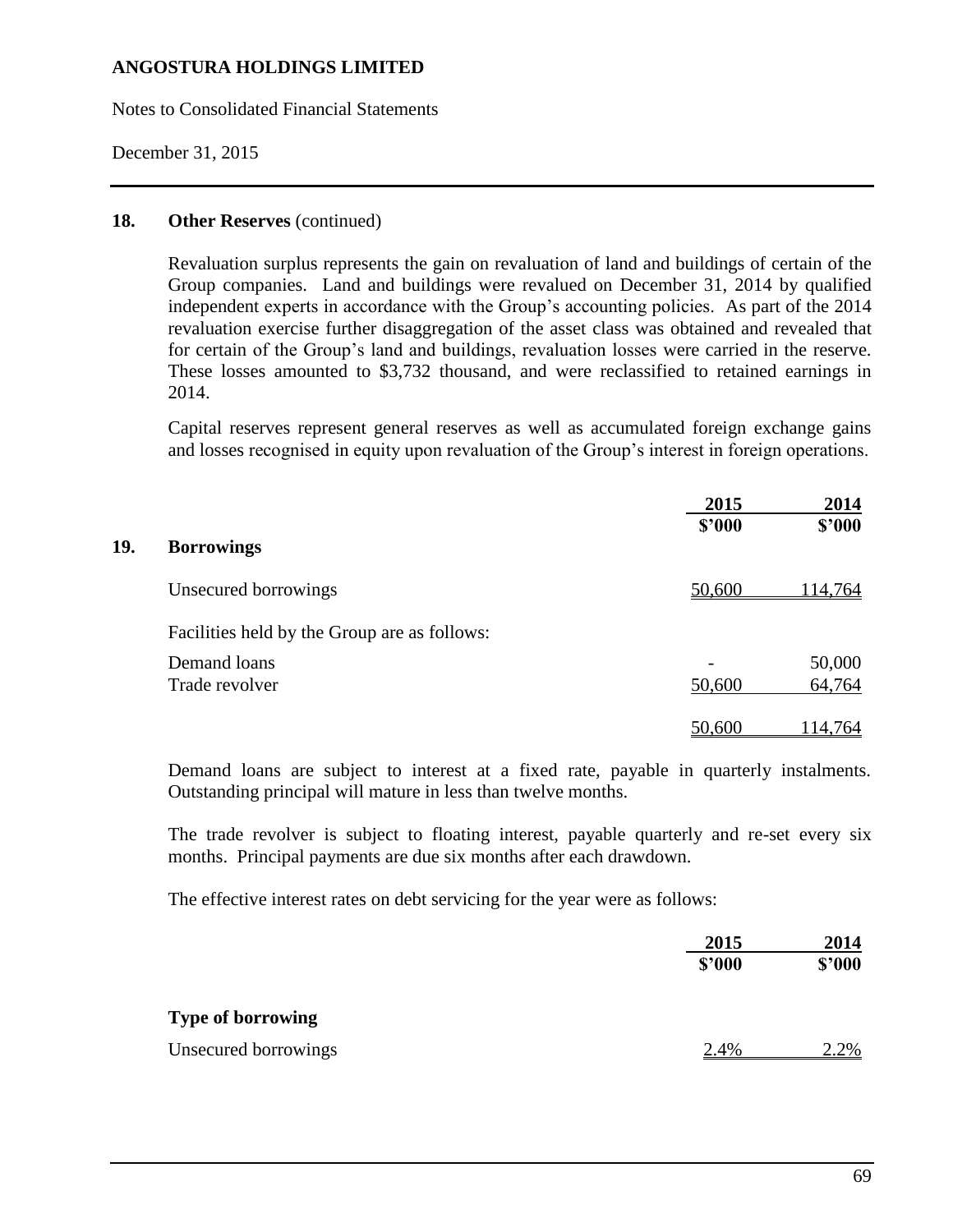Notes to Consolidated Financial Statements

December 31, 2015

#### **19. Borrowings** (continued)

The carrying amounts of the Group's borrowings are denominated in the following currencies:

|                            | 2015   | 2014    |
|----------------------------|--------|---------|
|                            | \$2000 | \$2000  |
| Trinidad and Tobago dollar | 50,600 | 114,628 |
| Pound sterling             |        | 136     |
|                            | 50,600 | 114,764 |

#### *Interest rate risk*

The exposure of the Group's borrowings to interest rate changes and the contractual repricing dates at the reporting date are as follows:

|                                                                           | 2015   | 2014           |
|---------------------------------------------------------------------------|--------|----------------|
|                                                                           | \$2000 | \$2000         |
| 6 months or less                                                          | 50,600 | 50,628         |
| Between 6 months to 1 year                                                |        | 14,000         |
| Between 1 - 5 years                                                       |        | 136            |
|                                                                           | 50,600 | 64,764         |
| Fixed rate borrowings                                                     |        | 50,000         |
|                                                                           | 50,600 | 114,764        |
| Liquidity risk<br>The undiscounted contractual cash flows are as follows: |        |                |
| Due in 6 months                                                           | 50,794 | 50,923         |
| Between 6 months and 1 years                                              |        | 64,294         |
| Over 1 year                                                               |        | 136            |
|                                                                           | 50.794 | <u>115,353</u> |

Undiscounted cash flows include estimated interest payments.

There were no loans from related parties at the year-end (2014: NIL).

#### **20. Deferred Taxation**

Deferred tax assets and liabilities are offset when there is a legally enforceable right to offset current tax assets against current tax liabilities and when the deferred income assets and liabilities relate to income taxes levied by the same taxation authority on either the taxable entity or different taxable entities where there is an intention to settle the balances on a net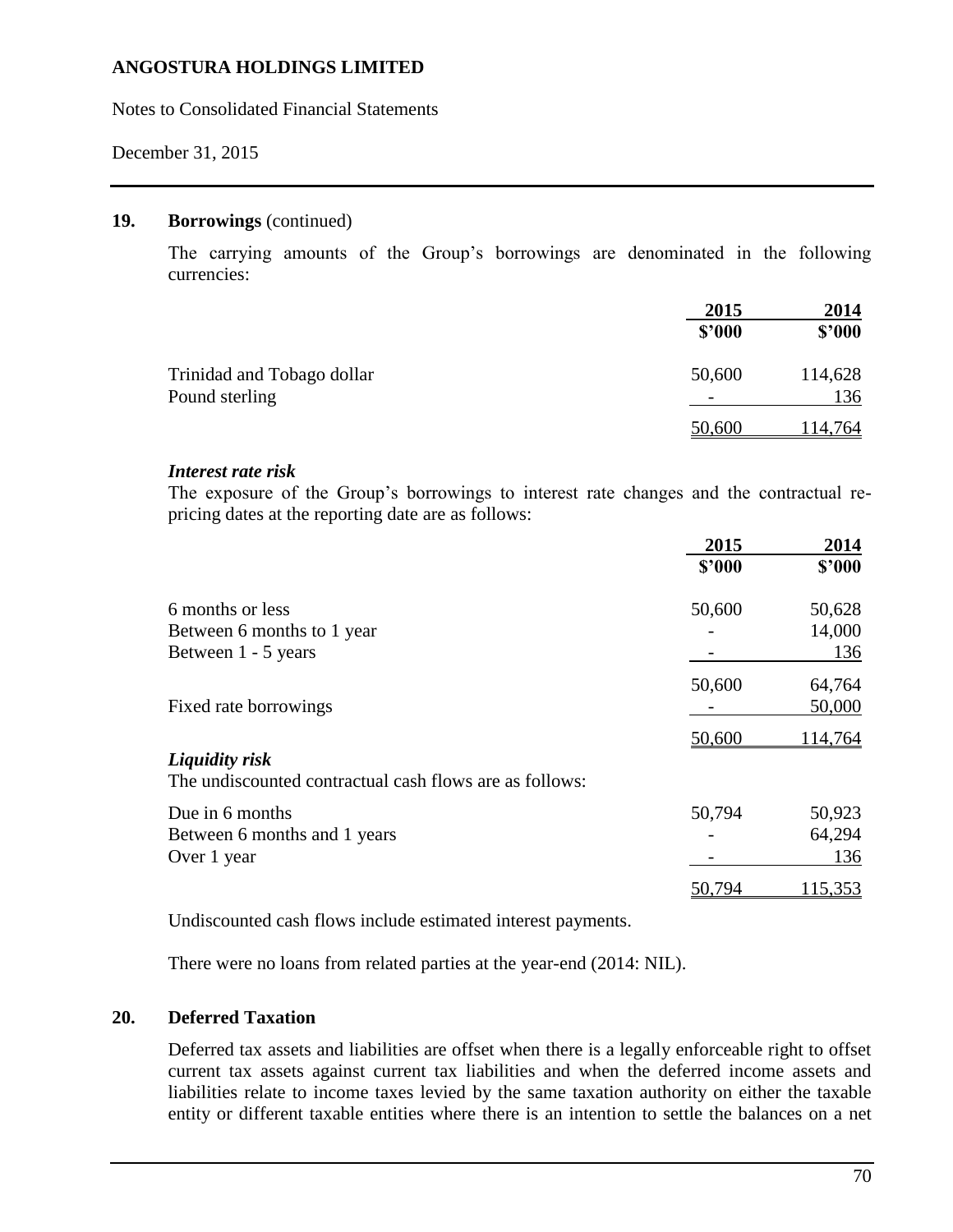Notes to Consolidated Financial Statements

December 31, 2015

basis. The Group does not offset deferred tax assets and deferred tax liabilities within the consolidated statement of financial position.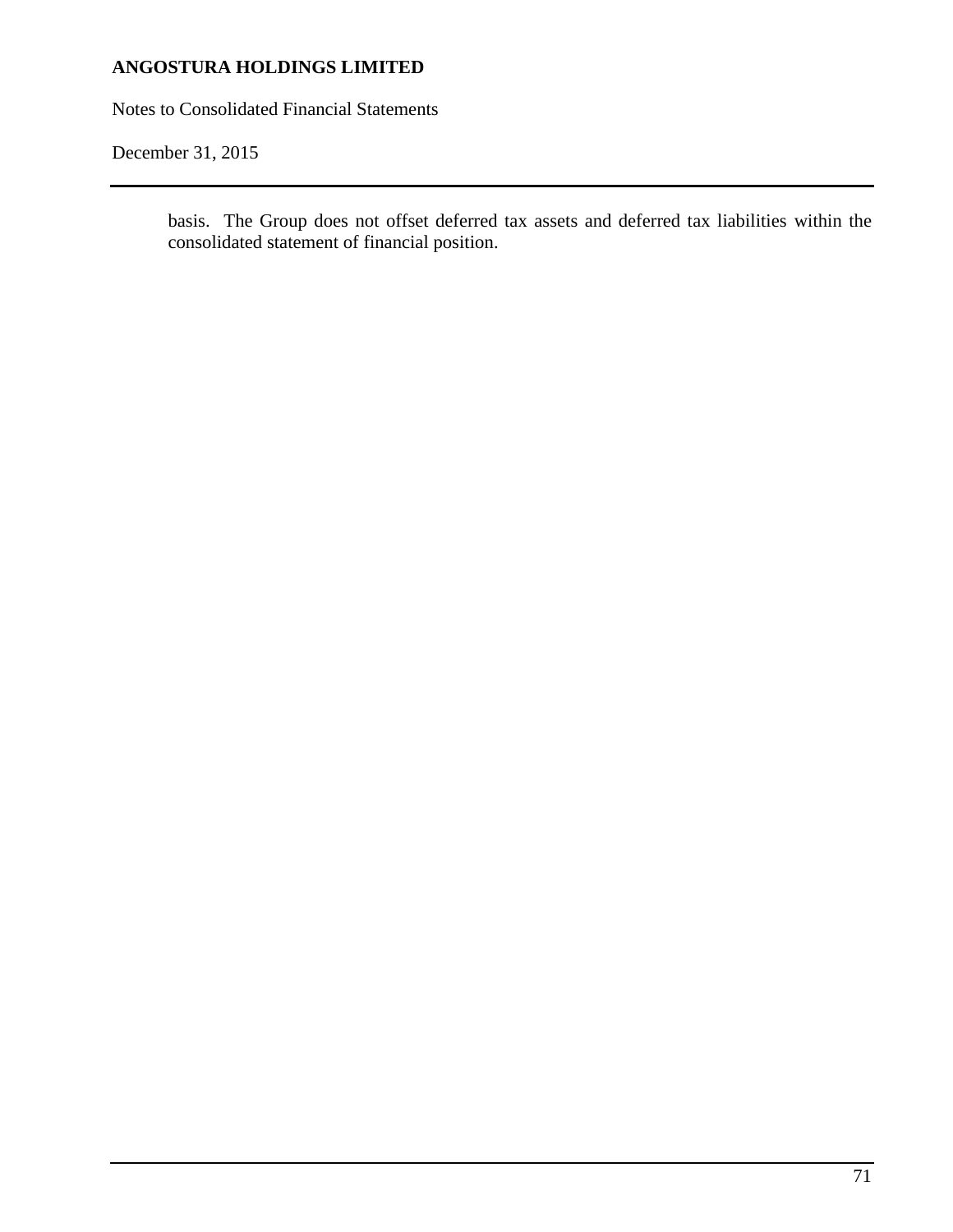Notes to Consolidated Financial Statements

December 31, 2015

# 20. **Deferred Taxation** (continued)

i. The movement in deferred tax assets and liabilities during the year is as follows:

|                                 | 2014      | <b>Charged</b> to<br><b>Profit or Loss</b> | <b>Charged</b><br>to OCI | 2015      |
|---------------------------------|-----------|--------------------------------------------|--------------------------|-----------|
|                                 | \$2000    | \$2000                                     | \$'000                   | \$2000    |
| <b>Deferred tax liabilities</b> |           |                                            |                          |           |
| Accelerated tax depreciation    | (35, 783) | (10, 340)                                  |                          | (46, 123) |
| Pension asset                   | (16, 179) | (426)                                      | 1,444                    | (15, 161) |
|                                 | (51, 962) | (10,766)                                   | 1,444                    | (61, 284) |
|                                 |           |                                            |                          |           |
|                                 |           | <b>Charged to</b>                          | <b>Charged</b>           |           |
|                                 | 2013      | <b>Profit or Loss</b>                      | to OCI                   | 2014      |
|                                 | \$2000    | \$2000                                     | \$2000                   | \$2000    |
| <b>Deferred tax assets</b>      |           |                                            |                          |           |
| Tax losses carried forward      | 5,037     | (5,037)                                    |                          |           |
| <b>Deferred tax liabilities</b> |           |                                            |                          |           |
| Accelerated tax depreciation    | (32, 863) | (2,920)                                    |                          | (35, 783) |
| Pension asset                   | (13, 388) | (127)                                      | (2,664)                  | (16, 179) |
|                                 | (46,251)  | (3,047)                                    | (2,664)                  | (51, 962) |
| Net deferred tax liability      | (41,214)  | (8,084)                                    | (2,664)                  | (51, 962) |

ii. The gross movement on the deferred tax account is as follows:

|                                                  | 2015     | 2014     |
|--------------------------------------------------|----------|----------|
|                                                  | \$2000   | \$2000   |
| Balance at January 1                             | (51,962) | (41,214) |
| Deferred tax charged to profit or loss (Note 27) | (10,766) | (8,084)  |
| <b>OCI</b>                                       | 1,444    | (2,664)  |
| Balance at December 31                           | (61.284) | (51,962) |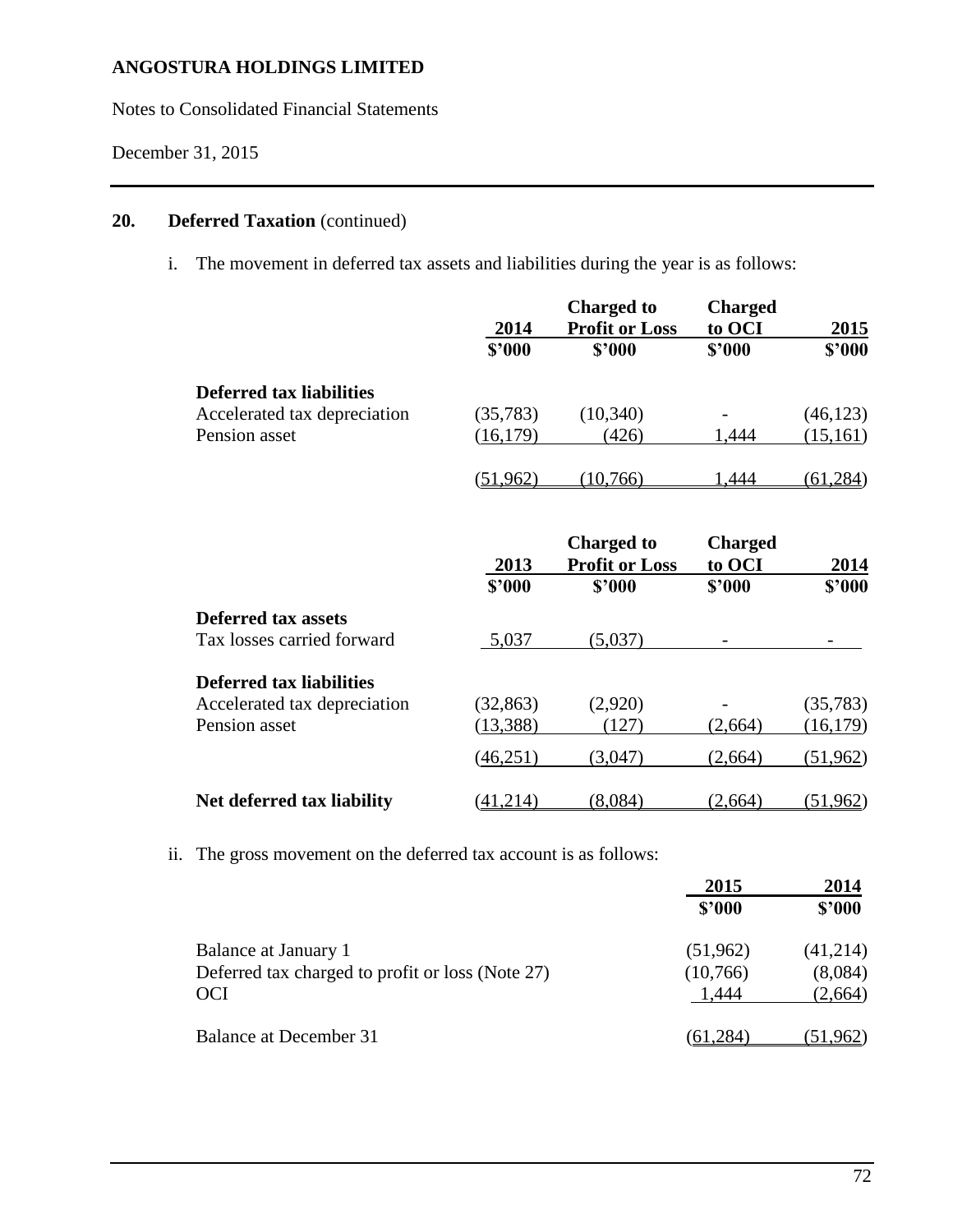Notes to Consolidated Financial Statements

December 31, 2015

|     |                                              | 2015   | 2014           |
|-----|----------------------------------------------|--------|----------------|
|     |                                              | \$2000 | \$2000         |
| 21. | <b>Trade and Other Payables</b>              |        |                |
|     | Trade payables                               | 30,047 | 31,870         |
|     | Amounts due to related parties (Note 31(vi)) | 2,410  | 2,410          |
|     | Provisions                                   | 31,255 | 28,515         |
|     | Accruals                                     | 19,841 | 28,393         |
|     | Other payables                               | 3,685  | 15,435         |
|     |                                              | 87,238 | <u>106,623</u> |

Provisions comprise mainly the estimated costs related to legal matters and other amounts for which expenses are expected to be incurred in the future.

Accruals comprise amounts due in respect of known obligations of the Group at the year-end.

The maturity profile of trade and other payables is stated below:

| 2015   | 2014    |
|--------|---------|
| \$2000 | \$2000  |
| 87,238 | 106,623 |

## **22. Operating Profit**

**23. Finance Costs** 

Included in operating profit are the following operating income (expense) items:

|                                    | 2015     | 2014       |
|------------------------------------|----------|------------|
|                                    | \$2000   | \$3000     |
| Depreciation (Note 9)              | (15,365) | (19,968)   |
| Employee benefits (Note 29)        | (98,095) | (102, 233) |
| Operating lease payments (Note 30) | (3,034)  | (3,544)    |
| Research and development           | (414)    | (708)      |
| Repairs and maintenance            | (12,503) | (14, 501)  |
| <b>Finance Costs</b>               |          |            |
| Unsecured borrowings               | 1,402    |            |

The effective rates of interest on debt servicing for the year are included in Note 19.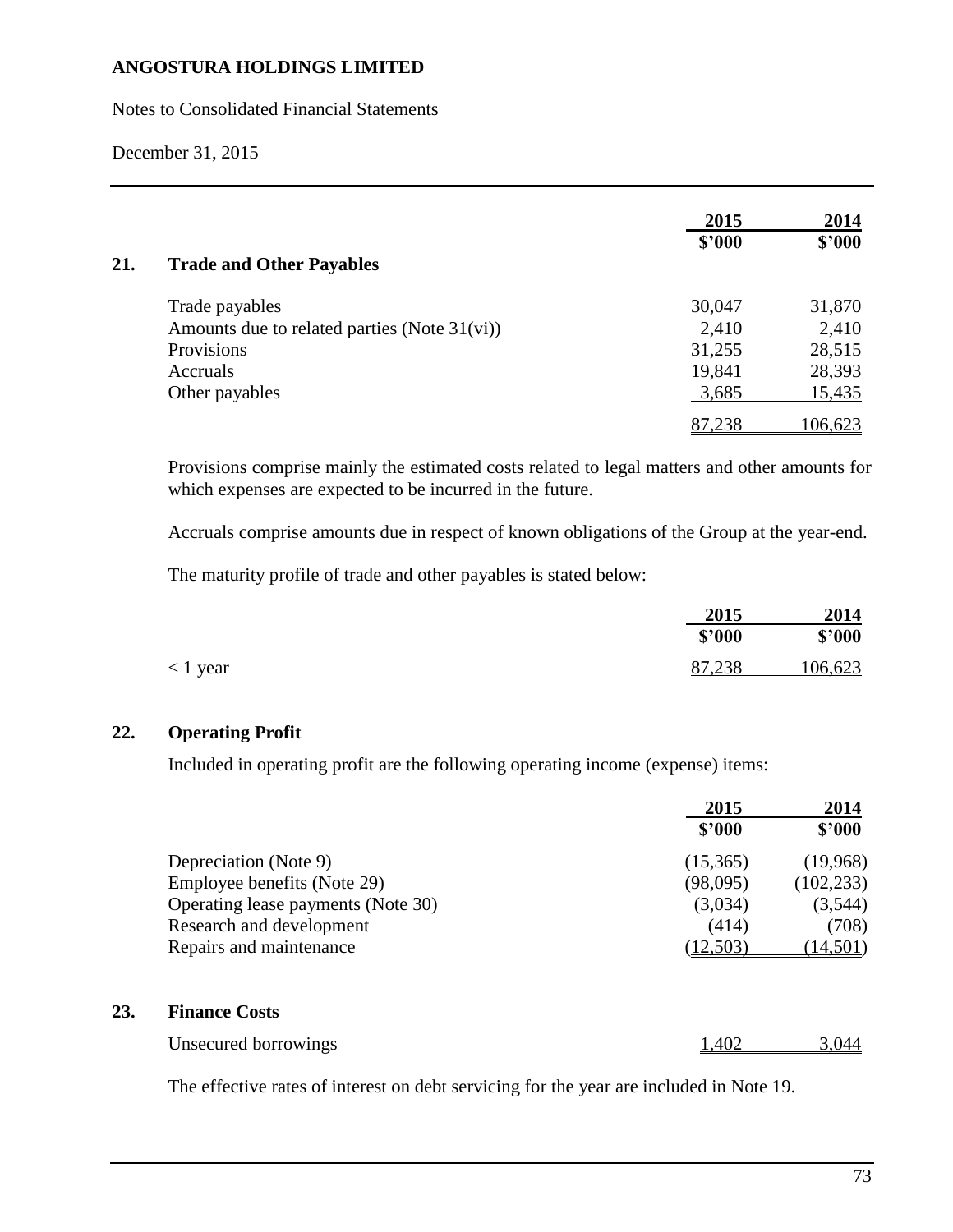Notes to Consolidated Financial Statements

December 31, 2015

|     |                                                          | 2015                     | 2014      |
|-----|----------------------------------------------------------|--------------------------|-----------|
|     |                                                          | \$2000                   | \$2000    |
| 24. | <b>Other Income (Expenses)</b>                           |                          |           |
|     | Gain (loss) on disposal of property, plant and equipment | 72                       | (3,262)   |
|     | Loss on revaluation of land and buildings                | $\overline{\phantom{a}}$ | (10, 865) |
|     | Other income                                             | 495                      | 3,746     |
|     | Gain on disposal of investment                           | 1,480                    |           |
|     |                                                          | 2.047                    | 10,381    |

During the year, the Group received its share of the disposal proceeds from sale of a subsidiary of Burn Stewart Distillers (International Beverage Corporation, (IBC)), which is domiciled in North America. The Group previously held a 28.91% interest in Burn Stewart Distillers and disposed of that investment in 2013.

|     |                                        | 2015   | 2014   |
|-----|----------------------------------------|--------|--------|
|     |                                        | \$2000 | \$2000 |
| 25. | <b>Dividend Income</b>                 |        |        |
|     | Dividend income                        | 1,108  | 1,245  |
| 26. | <b>Foreign Exchange Gains (Losses)</b> |        |        |

| Foreign exchange gains (losses) |  | (1,180) |
|---------------------------------|--|---------|
|---------------------------------|--|---------|

Foreign exchange gains and losses represent amounts arising on the settlement of foreign currency transactions at arm's length, in the normal course of business.

|                                       | 2015      | 2014      |
|---------------------------------------|-----------|-----------|
|                                       | \$2000    | \$2000    |
| <b>Taxation Expense</b>               |           |           |
| Current charge                        | (42, 419) | (44, 285) |
| Deferred tax expense (Note $20(ii)$ ) | (10,766)  | (8,084)   |
| Revenue based taxes - Green Fund levy | (1, 133)  | (1,181)   |
| Net expense                           | (54,318)  | (53, 550) |
|                                       |           |           |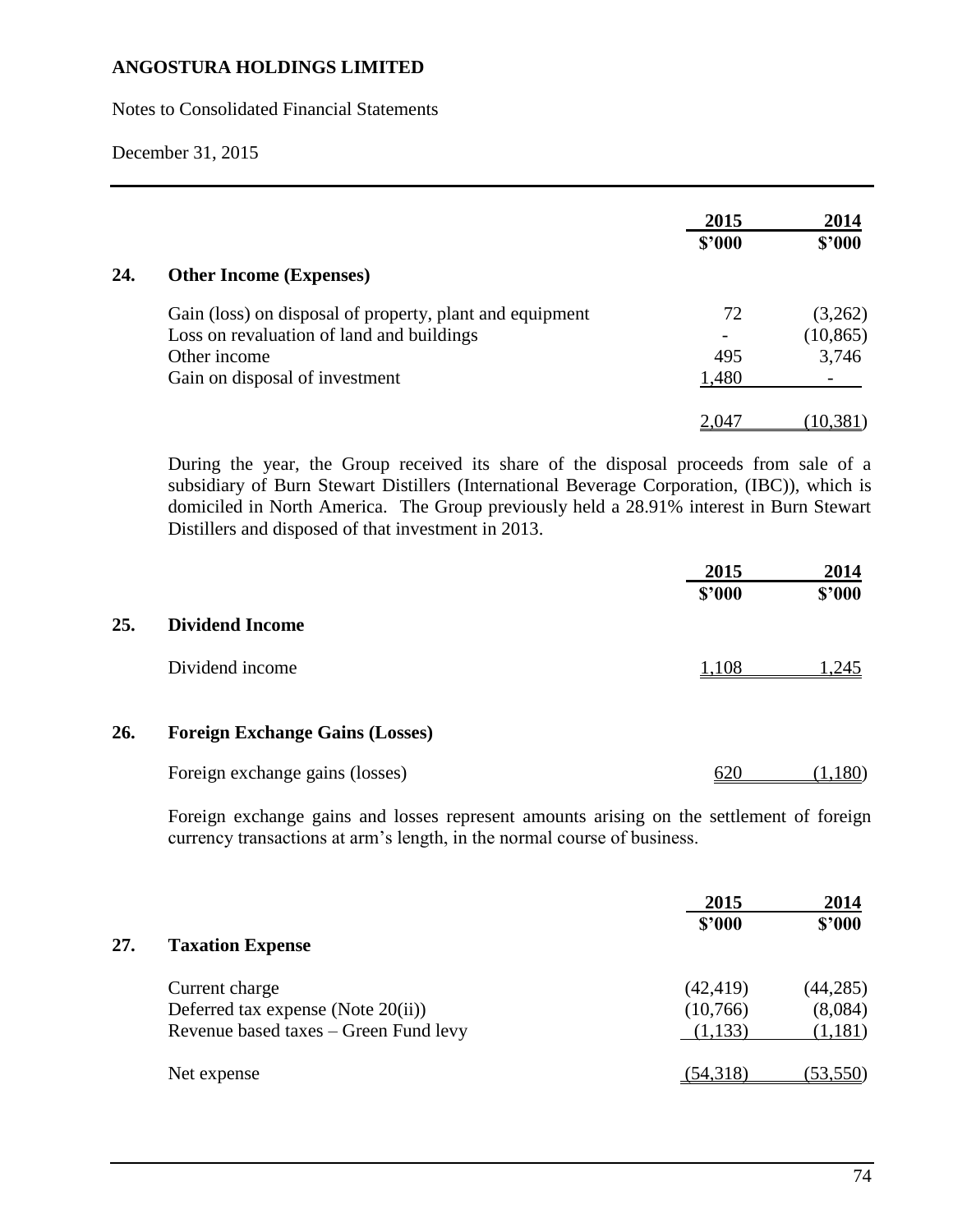Notes to Consolidated Financial Statements

December 31, 2015

## **27. Taxation Expense** (continued)

The tax on the Group's profit before tax differs from that calculated at the statutory tax rate applicable to profits of the Group companies as follows:

|                                       | 2015    | 2014    |
|---------------------------------------|---------|---------|
|                                       | \$2000  | \$2000  |
| Profit before tax                     | 217,990 | 206,976 |
| Tax charge at statutory rate of 25%   | 54,498  | 51,744  |
| Non-deductible expenses               | 1,355   | 9,522   |
| Income not subject to tax             | (2,668) | (8,897) |
| Revenue based taxes - Green Fund levy | 1,133   | 1,181   |
|                                       | 54,318  | 53,550  |

## **28. Earnings per Share**

Basic earnings per share is calculated by dividing the net profit attributable to equity holders of the Group by the number of ordinary shares in issue during the year, excluding ordinary shares purchased by the Group and held as treasury shares.

|     |                                                               | 2015    | 2014    |
|-----|---------------------------------------------------------------|---------|---------|
|     | Profit attributable to equity holders of the Company (\$'000) | 163,672 | 153,426 |
|     | Number of ordinary shares in issue (000) (Note 17)            | 205,820 | 205,820 |
|     | Basic and diluted earnings per share (\$)                     | 0.80    | 0.75    |
|     |                                                               | 2015    | 2014    |
| 29. | <b>Employee Benefits</b>                                      | \$2000  | \$3000  |
|     | Wages, salaries and other benefits                            | 97,960  | 100,505 |
|     | Pension costs – defined benefit plans                         | 135     | 1,728   |
|     |                                                               | 98,095  | 102,233 |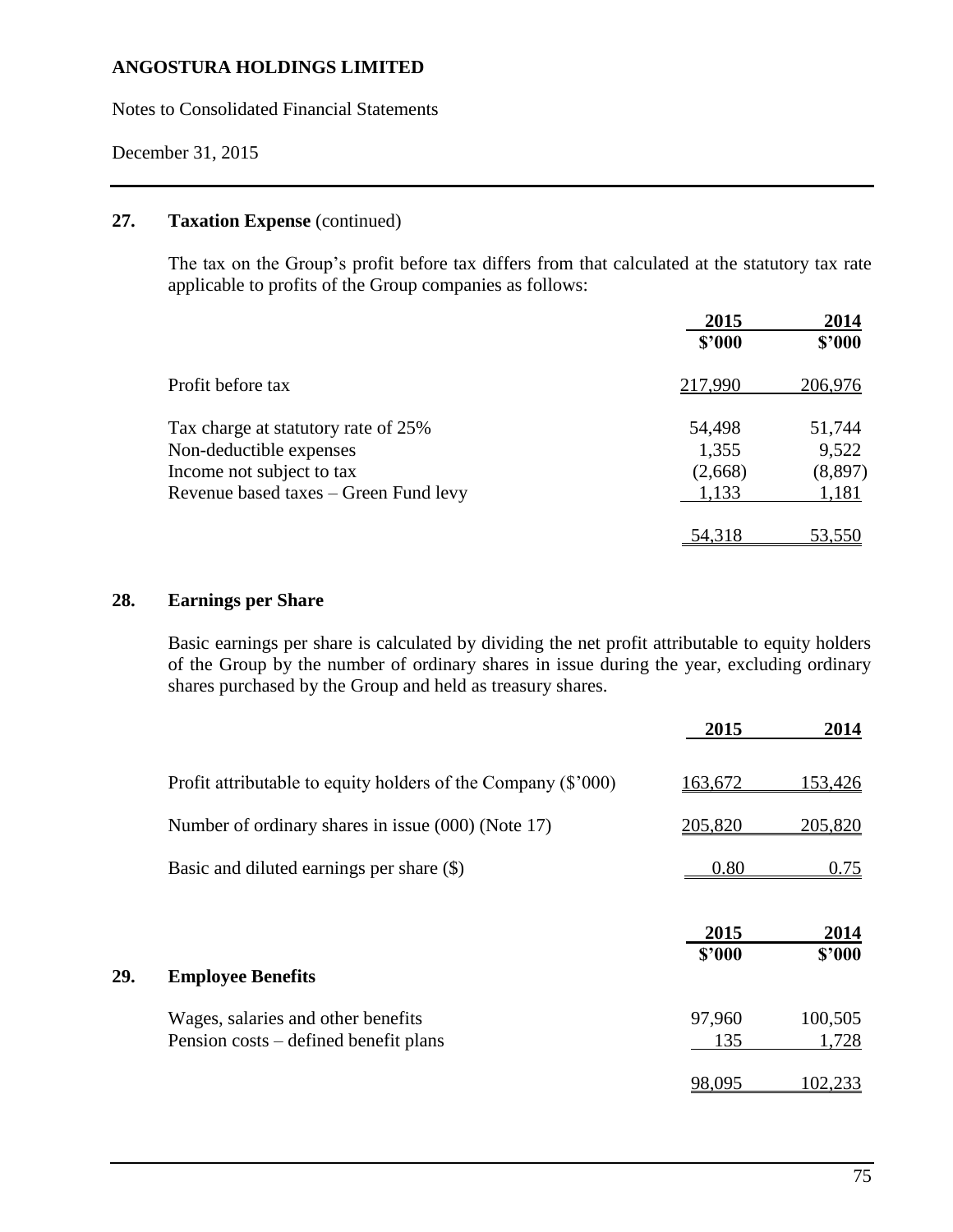Notes to Consolidated Financial Statements

December 31, 2015

## **30. Leases**

The Group has non-cancellable operating leases for vehicles and office space.

|                                                                                    | 2015    | 2014    |
|------------------------------------------------------------------------------------|---------|---------|
|                                                                                    | \$'000  | \$2000  |
| Expense for the year                                                               | (3,034) | (3,544) |
| Future minimum lease payments under these leases at<br>December 31 are as follows: |         |         |
| Within 1 year                                                                      | 2,307   | 2,711   |
| Between 2 and 5 years                                                              | 2,648   | 2,377   |
| Over 5 years                                                                       |         |         |
|                                                                                    | 4,955   | 5,088   |

# **31. Related Party Transactions**

The following transactions were carried out with related parties during the year:

|                  |                                             | 2015   | 2014         |
|------------------|---------------------------------------------|--------|--------------|
|                  |                                             | \$2000 | \$'000       |
| $\left(i\right)$ | Sales of goods and services                 |        |              |
|                  | Sales of goods:                             |        |              |
|                  | <b>Entities controlled by Parent</b>        | 7,541  | 9,111        |
|                  | Interest, dividends and other income:       |        |              |
|                  | <b>Entities controlled by Parent</b>        | 77     | 9            |
|                  | Key management                              | 65     | 13           |
|                  |                                             | 142    | 22           |
|                  |                                             | 7,683  | <u>9,333</u> |
| ii)              | Purchases of goods and services             |        |              |
|                  | Purchases of goods:                         |        |              |
|                  | <b>Entities controlled by Parent</b>        | 526    | 174          |
|                  | Purchases of services and interest charges: |        |              |
|                  | <b>Entities controlled by Parent</b>        | 12,112 | 11,066       |
|                  |                                             | 2,638  | ,240         |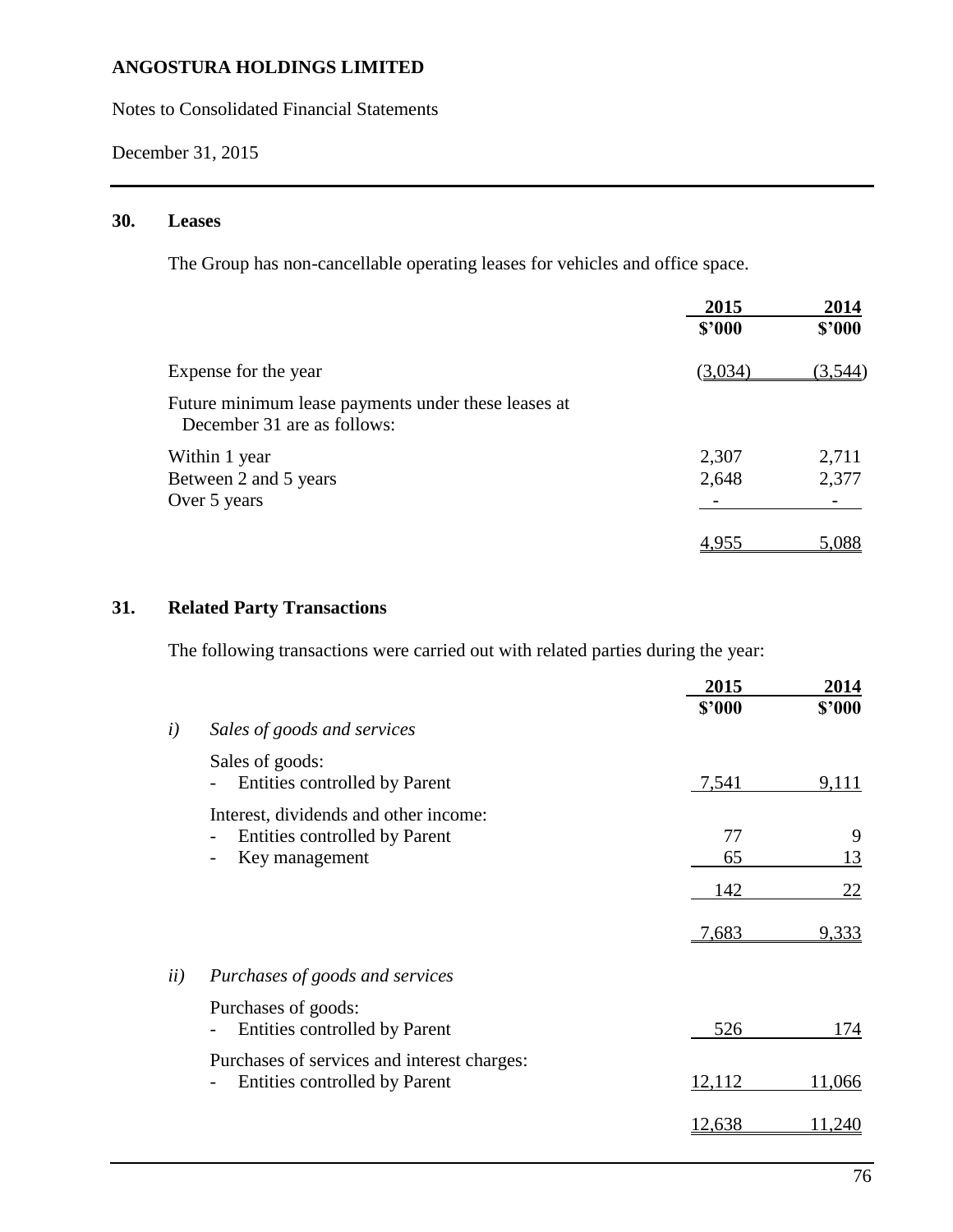Notes to Consolidated Financial Statements

December 31, 2015

|     |      |                                                 | 2015   | 2014   |
|-----|------|-------------------------------------------------|--------|--------|
|     |      |                                                 | \$2000 | \$2000 |
| 31. |      | <b>Related Party Transactions (continued)</b>   |        |        |
|     | iii) | Key management compensation                     |        |        |
|     |      | Salaries and other short-term employee benefits | 15,327 | 11,305 |
|     |      | Pension contributions                           | 842    | 848    |
|     |      |                                                 | 16.169 | 12.153 |

Compensation of the Group's key management personnel includes salaries, non-cash benefits and contributions to a post-employment defined benefit plan (Note 12).

From time to time directors of the Group, or other related entities, may buy goods from the Group. These purchases are on the same terms and conditions as those entered into by other company employees or customers.

#### *iv) Year-end balances arising from sales/purchases of goods/services*

Current receivables from related parties:

|                                          | $\overline{\phantom{0}}$ | $\overline{\phantom{0}}$ |
|------------------------------------------|--------------------------|--------------------------|
| - Provision for impairment of receivable | (984, 559)               | (984, 611)               |
| - Parent                                 | 984.559                  | 984,611                  |

There were no movements in the provision related to the Group's parent company receivable during the year.

|                                                                     | 2015                                                                                                                  | 2014             |
|---------------------------------------------------------------------|-----------------------------------------------------------------------------------------------------------------------|------------------|
|                                                                     | \$2000                                                                                                                | \$2000           |
| Year-end balances arising from sales/purchases of<br>goods/services |                                                                                                                       |                  |
| <b>Entities controlled by Parent</b><br>$\overline{\phantom{a}}$    | 10,209                                                                                                                | 9,959<br>(6,932) |
|                                                                     | 3,495                                                                                                                 | 3,027<br>220     |
|                                                                     |                                                                                                                       | 3.24             |
|                                                                     | Provision for impairment of receivables<br>$\qquad \qquad \blacksquare$<br>Key management<br>$\overline{\phantom{a}}$ | (6,714)<br>636   |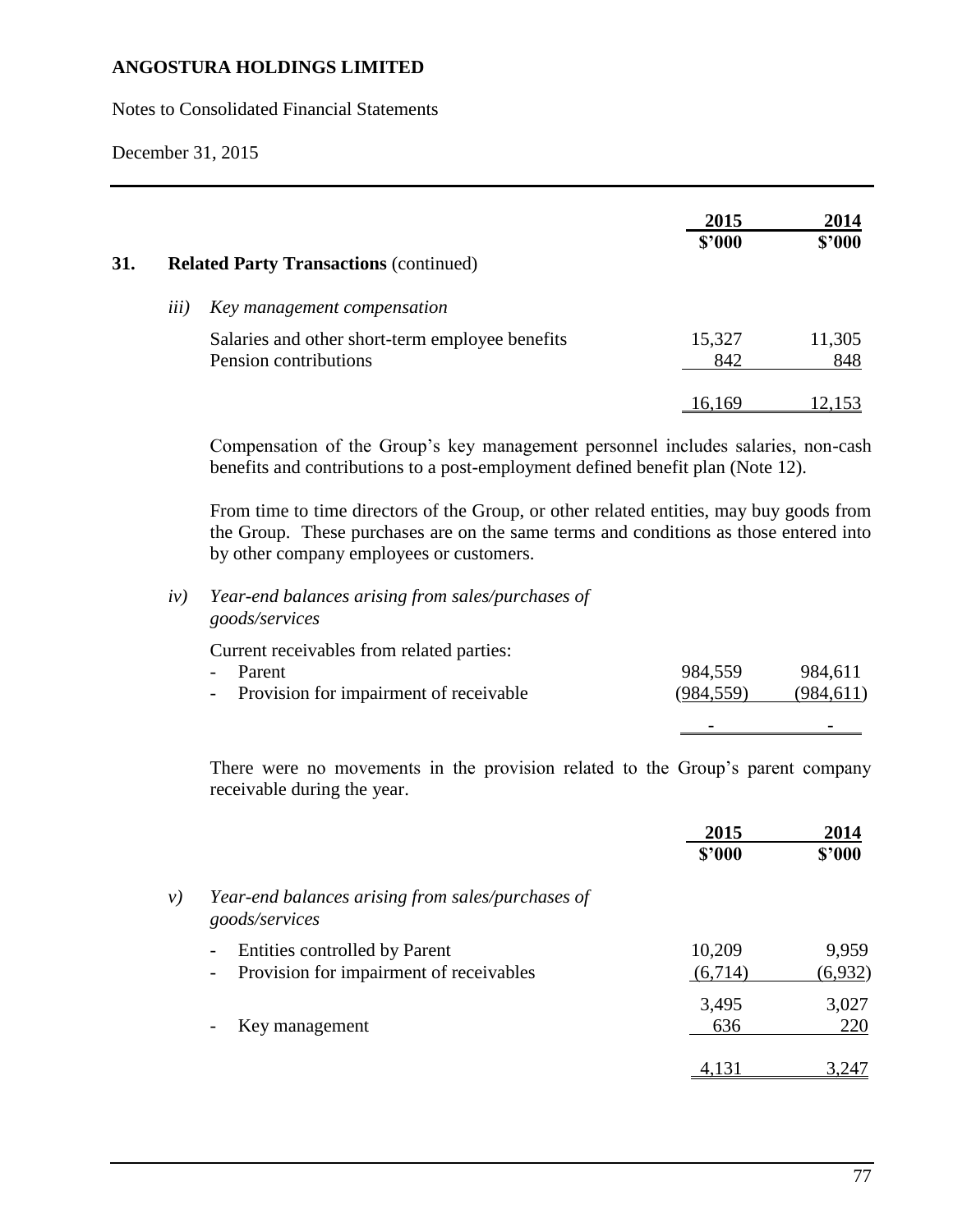Notes to Consolidated Financial Statements

December 31, 2015

|     |       |                                                                                        | 2015           | 2014           |
|-----|-------|----------------------------------------------------------------------------------------|----------------|----------------|
|     |       |                                                                                        | \$2000         | \$2000         |
| 31. |       | <b>Related Party Transactions (continued)</b>                                          |                |                |
|     | $\nu$ | Year-end balances arising from sales/purchases of<br><i>goods/services</i> (continued) |                |                |
|     |       | Analysis of movements in related party impairment provisions:                          |                |                |
|     |       | Opening balance<br>Amounts written off against provision                               | 6,932<br>(218) | 7,044<br>(112) |
|     |       | Closing provision                                                                      | 6.714          | 6,932          |

All outstanding balances with these related parties are conducted on an arm's length basis. None of the balances are secured.

*vi) Payables and provisions in respect of related parties (Note 20)*

|                                         | 2015     | 2014    |
|-----------------------------------------|----------|---------|
|                                         | \$2000   | \$2000  |
|                                         | $-2,410$ | 2,410   |
| Other charges due to related parties    |          |         |
|                                         | 1,634    | 2,726   |
|                                         | 3,258    | 4,912   |
|                                         | $-4,892$ | 7,638   |
|                                         |          |         |
|                                         | 4,989    | 4,989   |
| Provision for impairment of receivables | (4,989)  | (4,989) |
|                                         |          |         |
|                                         |          |         |